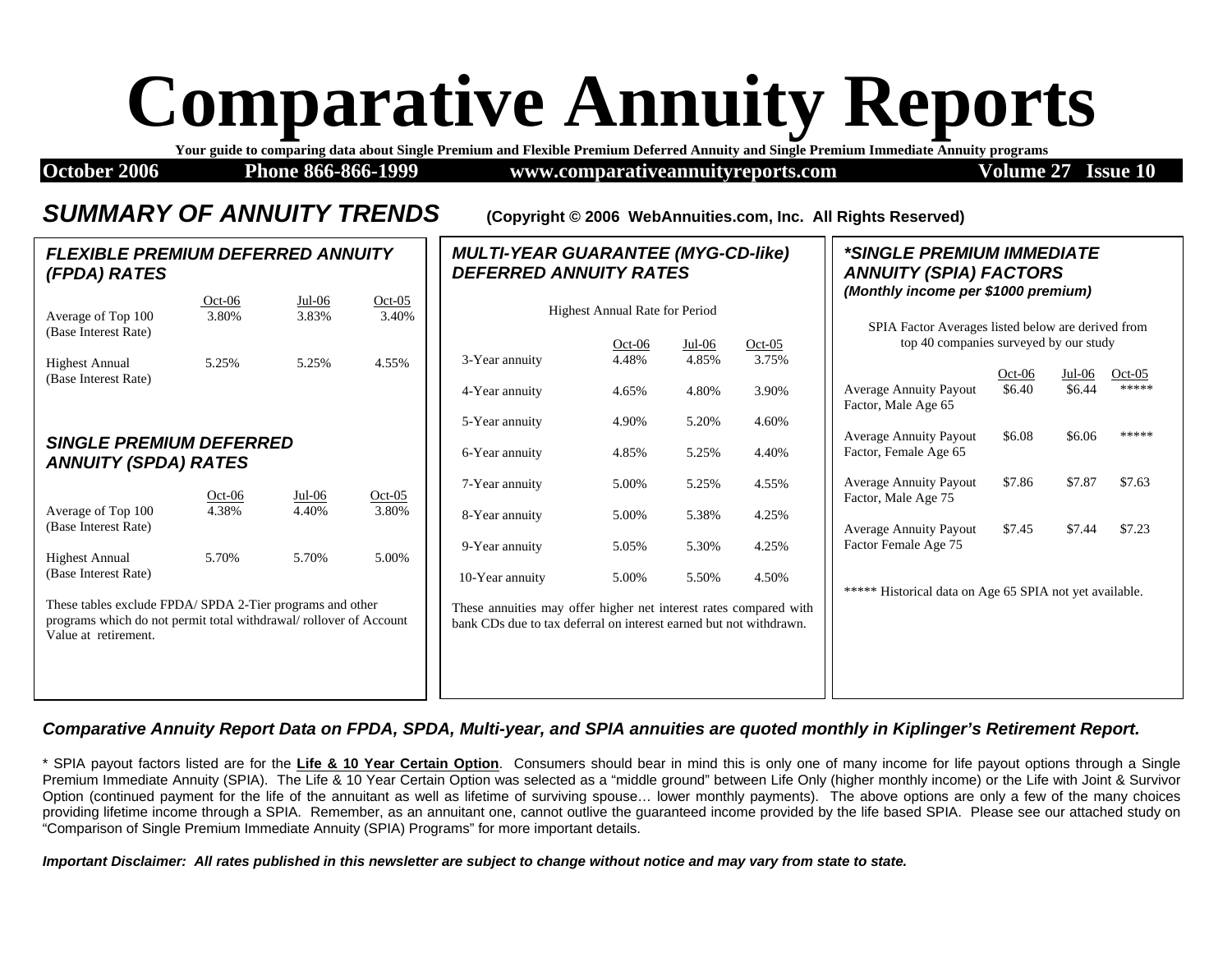|                                                                                 | AM                |                |                | <b>Interest Rates</b> |                | Cr Method/       | Surrender Charge Schedule                                        | Minimum        | Min' \$ Amoun        | Max                       | Bail      | Max'            | Free                                 | Charges          | Nursina                | Annuit-                              |
|---------------------------------------------------------------------------------|-------------------|----------------|----------------|-----------------------|----------------|------------------|------------------------------------------------------------------|----------------|----------------------|---------------------------|-----------|-----------------|--------------------------------------|------------------|------------------------|--------------------------------------|
| Insurance Company / Plan Name                                                   | Best's            | $\vee$         | <b>Base</b>    | Yr. 1                 | Guar.          | Yr(s) Base In    | Total Number of Years/and                                        | Premium        | <b>EFT</b> or Payrol | <b>Issue</b>              | Out       | Antz'n          | Out                                  | Waived           | Home                   | ization                              |
|                                                                                 | Rating            | $\mathsf{R}$   | Rate           | <b>Bonus</b>          | Rate           | <b>Rate Guar</b> | Percent of Charge Year One to End                                | per \$K        | Deduction            | Age                       | Prov'n    | Age             | Avail'                               | At Death         | Waiver                 | Waiver                               |
| Aetna Life & Annuity (ING)/ Premier +                                           | $A+q$             | N              | 3.60%          |                       | 3.00%          | P                | 7 Yrs/ 8-8-7-6-5-3-2-0                                           | \$5K           |                      |                           |           |                 |                                      |                  |                        |                                      |
| AIG American General/ Horizon Flex                                              | $A + qu$          | Y              | 4.20%          | 2.00%                 | 3.00%          | B                | 7 Yrs/ 8-8-8-7-6-5-3-1-0                                         | \$5K           | <<                   | 85                        | <b>No</b> | 85**            | $Y^{\star\star}$                     | No               | $Y^{\star\star}$       | $Y^{\star\star}$                     |
| Allstate Life/ Savers Premier                                                   | $A + q$           | Y              | N/A            |                       | 3.00%          | В                | 7 Yrs/ 8-7-6-5-4-3-2-0                                           | >>             | \$50 Mo              | 85                        | No        | 90              | $V^{\star}$                          | Y                |                        | $V^{\star}$                          |
| Allstate Life/ Sure Horizon                                                     | $A + q$           | Y.             | 3.50%          | 1.00%                 | 2.00%          | В                | 6 Yrs/ 8-8-7-6-5-4-0                                             | \$3K           | \$100 Mo             | 90                        | No        | $90+$           | $Y^{\ast\ast}$                       | Y                | Y**                    | $Y^*$                                |
| American Equity Invest' /FP Super 7                                             | $B + +q$          | N              | 4.50%          | 7.00%                 | 2.25%          | B                | 10 Yrs/12-12-11-10-9-8-7-6-4-2-0                                 | \$5K           | \$2K                 | Q80/NQ85                  | No        | None            | $\star\star$                         | $Y^{\star\star}$ | $Y^{\star\star}$       | $Y^{\star\star}$                     |
| American Equity Invest' /FPDA-3                                                 | $B + q$           | Ν              | 4.50%          | 3.00%                 | 2.25%          | В                | 0 Yrs/12-12-11-10-9-8-7-6-4-2-0                                  | \$5K           | \$2K                 | Q80/NQ85                  | No        | None            | $**$                                 | $Y^{\star\star}$ | Y**                    | $\overline{Y^{**}}$                  |
| American Equity Invest' /Guar' + 1                                              | $B + q$           | N              | 3.10%          | 1.00%                 | 2.25%          | в                | 10 Yrs/12-12-11-10-9-8-7-6-4-2-0                                 | \$5K           | \$2K                 | Q80/NQ85                  | No        | None            | **                                   | Y**              | $Y^{\star\star}$       | $Y^{\star\star}$                     |
| American Fidelity/ B-TA                                                         | $A +$             | N              | 3.00%          |                       | 3.00%          | P                | None                                                             | >>             | \$25 Mo              | 70                        | No        | None            | $Y^*$                                | $Y^{\star\star}$ | <b>No</b>              | $Y^{\star\star}$                     |
| American Fidelity/ High Int. Opt.                                               | $A +$             | N              | 3.50%          |                       | 3.00%          | P                | 10 Yrs/ 6-6-6-6-6-6-4-4-4-4-0                                    | $\gg$          | \$25 Mo              | 70                        | No        | None            | Y*                                   | Y**              | <b>No</b>              | Y**                                  |
| American Investors Life/ FPDA-P10                                               | A g               | N              | 3.75%          | 1.00%                 | 2.00%          | В                | 10 Yrs/ 12-12-11-10-9-8-7-6-5-3-0                                | \$5K           | $<<$                 | 90                        | No        | None            | Y*                                   | No               | No                     | No                                   |
| American Investors Life/ P4+                                                    | Aq                | ${\sf N}$      | 3.50%          | 2.00%                 | 2.00%          | B                | 12 Yrs/12-11-10-9-8-7-6-5-4-3-2-1-0                              | \$5K           | <<                   | 90                        | No        | None            | $Y^*$                                | $Y - A$          | <b>No</b>              | <b>No</b>                            |
| American National/ 97 Preferred Plus                                            | $A +$             | N              | 4.00%          |                       | 3.00%          | P                | 7 Yrs/ 9-8-7-6-5-4-3-2-0                                         | $\gg$          | \$100 Mo             | Q80/N85                   | No        | 96              | $Y^*$                                | Y-A/O            | $Y^{\star\star}$       | $Y^{\star\star}$                     |
| American United/ Secure 5                                                       | Aq                | N              | 3.50%          | 1.00%                 | 2.00%          | В                | 5 Yrs Rolling/ 8-8-7-6-5-0                                       | \$5K           | \$2K Q               | 89                        | No        | 89              | Y**                                  | Y-O              | No                     | $Y^{\star\star}$                     |
| American United/ Secure 5+                                                      | Aq                | N              | 3.50%          | 1.00%                 | 2.00%          | B                | 5 Yrs Rolling/ 8-8-7-6-5-0                                       | \$100K         | <<                   | Q69/N89                   | No        | 90              | $Y^*$                                | Y-O              | <b>No</b>              | $Y^{\star\star}$                     |
| AmerUs Life/ Multi Choice 6/ 1 Yr                                               | A g               | N              | 3.00%          |                       | 2.00%          | P                | 6 Yrs/ 10-9-8-7-6-4-0                                            | \$5K           | <<                   | Q80/N90                   | No        | None            | Y*                                   | $Y-A$            |                        | $V^{\star}$                          |
| AMEX/ Retirement Advisor/Advt + 7 Yr                                            | A                 | N              | 2.35%          |                       | 2.00%          | В                | 7 Yrs/ 7-7-6-5-4-3-2-0                                           | \$2K           | \$1K Q               | Q69/N90                   | No        | $**$            | Y*                                   | Y**              | Y**                    | Y**                                  |
| AMEX/Retirement Advisor/Advt +10 Yr                                             | $\overline{A}$    | N              | 2.35%          | $+$                   | 2.00%          | B                | 10Yrs/8-8-7-7-6-5-4-3-2-0 (+=1% prem. bonus)                     | \$2K           | <<                   | Q69/N90                   | No        |                 | $V^{\star\star}$                     | $Y^{\star\star}$ | $Y^{\star\star}$       | $Y^{\star\star}$                     |
| Aviva Life/ FPRA                                                                | Aq                | ${\sf N}$      | 4.55%          |                       | 3.50%          | P                | 5 Yrs/ 16-13-10-7-4-0                                            | \$.5K          | \$50 Mo              | 65                        | No        | None            | No                                   | Y-A              | <b>No</b>              | No                                   |
| Aviva Life/ Maximizer I                                                         | A g               | N              | 3.00%          |                       | 3.00%          | В                | 5 Yrs/ 16-13-10-7-4-0                                            | \$.5K          | \$50 Mo              | 65                        | No        | None<br>$*$     | No                                   | $Y-A$            | No                     | No                                   |
| Beneficial Life/ Advantage-11A+(A)                                              | $\overline{A}$    | N              | 3.30%          | 3.00%                 | 3.00%          | B                | 11 Yrs/ 11-10-9-8-7-6-5-4-2-2-1-0                                | 5K             | \$40 Mo              | $90**$<br>$^{\star\star}$ | No        |                 | Y*                                   | $Y^{\ast\ast}$   | $Y^{\ast\ast}$         | $Y^{\star\star}$<br>Y**              |
| Beneficial Standard(Conseco)FP737                                               | $B + q$           | N              | 4.00%          |                       | 4.00%          | В                | 20% of 1st Year Forever and Lower CV Rate                        | >>             | \$25 Mo              |                           | No        | None            | Y*                                   | No               | No                     |                                      |
| Catholic Knights/ Knight Advantage                                              | NR-5              | N              | 3.60%          |                       | 3.00%          | P                | 2 Yrs/ 6-3-0                                                     | $>>>$          | \$50 Mo              | 90                        | No        | None            | No<br>Y**                            | Y-A/O            | No                     | $Y^{\star\star}$<br>$Y^{\star\star}$ |
| Catholic Knights/ Knight Classic                                                | NR-5              | N              | 4.10%          |                       | 3.00%          | P<br>P           | 6 Yrs/ 6-5-4-3-2-1-0                                             | $>>>$          | \$50 Mo              | 90                        | No        | None            |                                      | Y-A/O            | <b>No</b>              | $Y^{\star\star}$                     |
| Catholic Knights/ Knight Maximizer IV                                           | NR-5              | N              | 4.30%          |                       | 4.00%          |                  | 10 Yrs/ 10-9-8-7-6-5-4-3-2-1-0                                   | $\gg$          | \$50 Mo              | 85                        | No        | None            | No<br>Y**                            | Y-A/O            | No<br>$Y^{\star\star}$ | $Y^{**}$                             |
| Conseco Annuity Assur./H'k Marquee                                              | $B + +g$<br>$A+r$ | N              | 3.00%          | 3.00%                 | 3.00%<br>2.50% | В<br>P           | 9 Yrs/ 12-12-11-10-9-8-6-4-2-0                                   | \$2-5K         | \$50MoQ<br>\$50 Mo   | 85<br>75                  | No<br>No  | None<br>None    | Y*                                   | Y-A<br>Y**       | <b>No</b>              | $Y^{\star\star}$                     |
| Country Investors Life/ FPRA                                                    |                   | N<br>N         | 3.85%          | 1.00%                 |                | P                | 10 Yrs/ 10-9-8-7-6-5-4-3-2-1-0                                   | $>>>$          | \$50 Mo Q            | Q80/N99                   |           |                 | Y*                                   | Y-A              | $Y^{\star\star}$       | $Y^{\star\star}$                     |
| <b>EMC National Life/FPDA</b>                                                   | $B + +$<br>A      | N              | 4.35%<br>3.70% |                       | 3.00%<br>3.00% | P                | 6 Yrs/ 8-8-7-6-4-2-0                                             | \$.1K<br>\$.5K | \$25 Mo              | 90                        | No<br>No  | None            | Y**                                  | $Y^{\ast\ast}$   | $Y^{\star\star}$       | $Y^{\star\star}$                     |
| Farm Bureau Life Select 4-Portfolio 6<br>Farm Bureau Life Select 4-Portfolio 10 | A                 | N              | 4.05%          |                       | 3.00%          | P                | 10 Yrs/ 10-9-8-7-6-5-4-3-2-1-0<br>10 Yrs/ 10-9-8-7-6-5-4-3-2-1-0 | \$.5K          | \$25 Mo              | 90                        | No        | $\overline{**}$ | $Y^{\star\star}$                     | $Y^{\ast\ast}$   | $Y^{\ast\ast}$         | $Y^{\ast\ast}$                       |
| Farm Bureau of Mich./ Flex II                                                   | $\overline{A}$    | $\overline{N}$ | 4.40%          |                       | 3.00%          | $\overline{P}$   | 8 Yrs/ 8-7-6-5-4-3-2-1-0                                         |                | \$600 Yr             | $90**$                    | No        | 85**            | Y**                                  | Y                | No                     | $\overline{Y^{**}}$                  |
| Fort Dearborn Life/ Flex Fortifier 4                                            | $A +$             | N              | N/A            |                       | 4.00%          | В                | 6 Yrs/ 6-5-4-3-2-1-0                                             | $\gg$<br>\$1K  | <<                   | 85                        | No        | 95              | Y*                                   | $Y-A/O$          | $Y^{\star\star}$       | $Y^{\star\star}$                     |
| GenWorth Financial/Secure Living Smart                                          | $A+q$             | N              | 3.35%          | 3.00%                 | 2.00%          | В                | 7 Yrs/ 7-7-7-6-5-4-3-0                                           | \$5K           | $<<$                 | 100                       | No        | A85*            | Y*                                   | $Y - A$          | Y**                    | Y**                                  |
| Golden Rule Premier Advantage                                                   | A u               | N              | 3.50%          | 0.50%                 | 3.00%          | В                | 7 Yrs/ 7-6-5-4-3-2-2-0                                           | \$2K           | $<<$                 | A60/O100                  | No        | 85              | Y*                                   | $Y-A$            | Y**                    | Y**                                  |
| Golden Rule/ Flex Vantage                                                       | A u               | N              | 3.50%          | 1.00%                 | 3.00%          | В                | 10 Yrs/ 9-9-8-7-6-5-4-3-2-1-0                                    | \$2K           | $<<$                 | A60/O100                  | No        | 85              | Y*                                   | Y-A              | Y**                    | $Y^{\ast\ast}$                       |
| Great American Life/ Freedom - 10ST                                             | Aq                | N              | 3.10%          | 1.50%                 | 2.50%          | B                | 10 Yrs/ 9-9-8-7-6-5-4-3-2-1-0                                    | \$5K           | $<<$                 | Q80/NQ85                  | <b>No</b> | None            | $Y^{\star\star}$                     | $Y^{\ast\ast}$   | <b>No</b>              | $Y^{\star\star}$                     |
| Great American Life/ TSA III (Non-Grp)                                          | Aq                | $\overline{N}$ | 3.05%          |                       | 2.00%          | B                | 5 Yrs/ 5-4-3-2-1-0                                               | $\gg$          | \$50 Mo              | 65                        | No        | $**$            | $Y^{\star\star}$                     | Y**              | $Y^{\star\star}$       | No                                   |
| Hartford Life/ Director                                                         | $A+q$             | N              | 1.50%          |                       | 1.50%          | P                | 7 Yrs Rolling/ 6-6-5-5-4-3-2-0                                   | \$1K           | \$85 Mo              | 85                        | No        | $90**$          | $Y^{\star\star}$                     | Y*               | Y**                    | Y**                                  |
| Horace Mann Life/Alternative II 5Yr                                             | $A-a$             | $\overline{N}$ | 3.00%          |                       | 3.00%          | В                | 5 Yrs/ 8-8-6-4-2-0                                               | \$.05K         | \$25 Mo              | 85                        | No        | 85              | $Y^*$                                | Y                | No                     | $Y^{\star\star}$                     |
| Horace Mann Life/Alternative II 10Yr                                            | A-q               | N              | 3.00%          |                       | 3.00%          | В                | 5 Yrs/ 8-8-6-4-2-0                                               | \$.05K         | \$25 Mo              | 85                        | No        | 85              | Y*                                   | Y                | <b>No</b>              | $Y^{\star\star}$                     |
| ING USA Life & Annuity/ Retirement+NQ                                           | $A+q$             | N              | 3.65%          |                       | 3.00%          | B                | 9 Yrs/ 9-9-8-7-6-5-4-3-2-0                                       | \$.5K          | <<< IRA              | 70                        | No        | None            | Y*                                   | $Y-O^*$          | <b>No</b>              | $Y^{\star\star}$                     |
| ING USA Life & Annuity/ Retirement+TSA                                          | $A+g$             | N              | 4.00%          |                       | 3.00%          | B                | 9 Yrs/ 9-9-8-7-6-5-4-3-2-0                                       | \$.5K          | <<< IRA              | 70                        | No        | None            | Y*                                   | $Y-O^*$          | No                     | $Y^{\star\star}$                     |
| Integrity Life/New Momentum - 2Yr                                               | $A + q$           | Y              | 3.85%          | 0.75%                 | 2.00%          | C/2Yrs           | 7 Yrs/ 8-7-6-5-4-3-2-1-0+ MVA                                    | \$5K           | \$1K                 | 85                        | No        | A85             | Y**                                  | $Y-A$            | <b>Y**</b>             | $Y^{\star\star}$                     |
| Integrity Life/New Momentum - 3Yr                                               | $A + q$           | Y              | 3.90%          | 0.75%                 | 2.00%          | C/3Yrs           | 7 Yrs/ 8-7-6-5-4-2-0+ MVA                                        | \$5K           | \$1K                 | 85                        | No        | A85             | $\overline{\mathsf{Y}^{\star\star}}$ | Y-A              | $Y^{\star\star}$       | $\mathsf{Y}^{\star\star}$            |
| Integrity Life/New Momentum - 5Yr                                               | $A + g$           | Υ              | 4.05%          | 0.75%                 | 2.00%          | C/5Yrs           | 7 Yrs/ 8-7-6-5-4-2-0+ MVA                                        | \$5K           | \$1K                 | 85                        | No        | A85             | Y**                                  | $Y - A$          | Y**                    | $Y^{\star\star}$                     |
| Integrity Life/New Momentum - 7Yr                                               | $A + q$           | Y              | 4.20%          | 0.75%                 | 2.00%          | C/7Yrs           | 7 Yrs/ 8-7-6-5-4-2-0+ MVA                                        | \$5K           | \$1K                 | 85                        | No        | A85             | Y**                                  | $Y-A$            | Y**                    | $Y^{\star\star}$                     |
| Integrity Life/New Momentum - 10Yr                                              | $A + q$           | Υ              | 4.40%          | 0.75%                 | 2.00%          | C/10Yrs          | 10 Yrs/ 8-7-6-5-4-3-2-0+3Yr MVA                                  | \$5K           | \$1K                 | 85                        | No        | A85             | $Y^{\star\star}$                     | Y-A              | $Y^{\star\star}$       | $Y^{\star\star}$                     |
| Jackson National / Flex                                                         | $A+q$             | Ν              | N/A            |                       | 3.00%          | В                | 7 Yrs/ 10-9-8-7-6-3-0                                            | \$.75K         | \$62.5 Mo            | A85/O100                  | No        | 85              | No                                   | Y-A              | No                     | $Y^{\star\star}$                     |
| Jefferson Pilot Life/ Flex 5                                                    | $A + q$           | Υ              | N/A            |                       | 3.50%          | В                | 5 Yrs/ 7-7-6-5-4-0                                               | \$5K           | $<<$                 | 85                        | No        | None            | Y*                                   | Y-O              | Y**                    | $Y^{\star\star}$                     |
| Jefferson Pilot Life/ Pilot Plus (MVA)                                          | $A + q$           | Υ              | 3.45%          | 2.00%                 | 3.00%          | В                | 10 Yrs/ 9-8-7-6-5-4.5-3.5-2.5-1.5-.75+MVA                        | \$5K           | $<<$                 | Q75/N85                   | No        | None            | $Y^*$                                | No               | <b>Y**</b>             | $Y^{\star\star}$                     |
| John Alden (SunAmerica)/ No-Load+                                               | $A-g$             | N              | 4.00%          |                       | 4.00%          | В                | 20% of 1st year forever & lower CV rate                          | >>>            | \$25 Mo              |                           | No        |                 | $V^{\star}$                          | No               | No                     | $V^{\star}$                          |
| John Hancock Life/ Allegiance Prfd.                                             | $A + q$           | $\overline{N}$ | 3.00%          |                       | 3.00%          | В                | 7 Yrs/8-7-6-5-4-3-2-0                                            | \$10K          | <<                   | 84                        | No        | 90              | Y*                                   | $Y-O$            | No                     | Y**                                  |
| Kansas City Life/ Growth Track                                                  | Αa                | N              | 4.50%          | 1.00%                 | 3.00%          | B                | 10 Yrs/ 10-9-8-7-6-5-4-3-2-1-0                                   | \$.6K          | <<                   | 80                        | No        | 90              | Y**                                  | No               | <b>No</b>              | $Y^{\star\star}$                     |
| Kansas City Life/ Security Track                                                | A g               | N              | .25/4.50       | 0.25%                 | 3.00%          | В                | 7 Yrs/ 8-8-7-6-5-4-2-0 (+.25>\$50K)                              | $>>>$          | \$50 Mo              | A80/O90                   | No        | $***$           | $Y^{\star\star}$                     | Y-A/O*           | $V^{\star\star}$       | $Y^{\star\star}$                     |
| Keyport Life(Sun - Canada) Value 5                                              | $A + q$           | $\overline{N}$ | 3.05%          | 3.00%                 | 1.50%          | C/5Yr            | 5 Yrs/7-6-5-4-3-0+MVA                                            | \$5K           | $$100+$              | A85/O100                  | No        | 90              | $Y^{\star\star}$                     | $Y-O^*$          | Y**                    | No                                   |
| Keyport Life(Sun - Canada) Value 6                                              | $A + a$           | N              | 3.20%          | 3.00%                 | 1.50%          | C/6Yr            | 6 Yrs/ 7-6-5-4-3-2-0+MVA                                         | \$5K           | $$100+$              | A85/O100                  | No        | 90              | Y**                                  | $Y-O**$          | $Y^{\star\star}$       | No                                   |
| Keyport Life(Sun - Canada) Value 7                                              | $A + g$           | N              | 3.40%          | 3.00%                 | 1.50%          | C/7Yr            | 7 Yrs/7-6-5-4-3-2-1-0+MVA                                        | \$5K           | $$100+$              | A85/O100                  | No        | 90              | Y**                                  | $Y-O^*$          | Y**                    | No                                   |
| Knights of Columbus/ FPDA                                                       | $A + +$           | Y.             | 4.20%          |                       | 3.00%          | P                | 7 Yrs/ 5-5-4-4-3-2-0                                             | \$.3K          | $<<$                 | 83                        | No        | None            | Y**                                  | $Y^{\ast\ast}$   | No                     | Y**                                  |
| Layfayette Life Ins. Co./ Horizon I                                             | $A+$              | Y              | N/A            |                       | 4.00%          | B                | 5 Yrs/ 8-8-6-4-2-0                                               |                |                      |                           |           | $***$           |                                      |                  |                        |                                      |
| Liberty National Life Ins. Co./ FPDA                                            | $A+q$             | N              | 4.00%          |                       | 4.00%          | P                | 6 Yrs/ 12-10-8-6-4-2-0                                           | >>             | \$25 Mo              | 75                        | No        | 65**            | No                                   | $Y^{\ast\ast}$   | No                     | $Y^{\ast\ast}$                       |
| Life of the Southwest/ Flex 1                                                   | A q               | N              | 3.35%          |                       | 1.50%          | В                | 6 Yrs/ 10-9-8-7-6-4-0                                            | >>             | 550 Mo TS            | A70/O100                  | No        | $85*$           | Y*                                   | $Y-A$            | $Y^{\star\star}$       | $Y^{\star\star}$                     |
| Life of the Southwest/ Flex 10                                                  | A g               | N              | 3.35%          | 1.00%                 | 1.50%          | В                | 10 Yrs/ 10-9-8-7-6-5-4-3-2-1-0                                   | >>             | 50 Mo TS             | A70/O100                  | No        | $85**$          | $Y^*$                                | $Y-A$            | $Y^{\star\star}$       | $Y^{\star\star}$                     |
| Life of the Southwest/ Flex 3000                                                | A g               | N              | 3.25%          | 1.00%                 | 1.50%          | В                | 7 Yrs/ 7-6-5-4-3-2-1-0                                           | $>>>$          | 50 Mo TS             | A70/O100                  | No        | $85**$          | Y*                                   | $Y - A$          | $V^{\star\star}$       | $V^{\star\star}$                     |
| Lincoln Benefit / Futurist's Gold I                                             | A+r               | $\overline{N}$ | N/A            |                       | 2.00%          | P                | 7 Yrs/ 7-7-7-6-5-4-3-0                                           | \$1K           | <<                   | A99/O100                  | No        | None            | Y*                                   | Y-O              | <b>No</b>              | $V^{\star}$                          |
| Metropolitan Life/Growth+ Account                                               | $A+q$             | N              | 3.25%          |                       | 3.00%          | B                | 7 Yrs Rolling/ 7-6-5-4-3-2-1-0                                   | None           | <<                   | 99                        | No        | None            | Y**                                  | $Y^{\star\star}$ | <b>No</b>              | $Y^{\star\star}$                     |
| Metropolitan Life/Preference+ Acct                                              | $A+g$             | N              | 3.25%          |                       | 3.00%          | в                | 7 Yrs Rolling/ 7-6-5-4-3-2-1-0                                   | None           | <<                   | 99                        | No        | None            | $V^{\star\star}$                     | $Y^{\ast\ast}$   | No                     | $Y^{\ast\ast}$                       |
| MFS/SunLife/RegattaChoice-7 Yr                                                  | $A + g$           | N              | 3.00%          |                       | 3.00%          | В                | 7 Yrs/7-7-6-6-5-4-3-0                                            | \$10K          |                      | 85                        | No        | 95              | $Y^{\star\star}$                     | Y**              | Y**                    | $Y^{\star\star}$                     |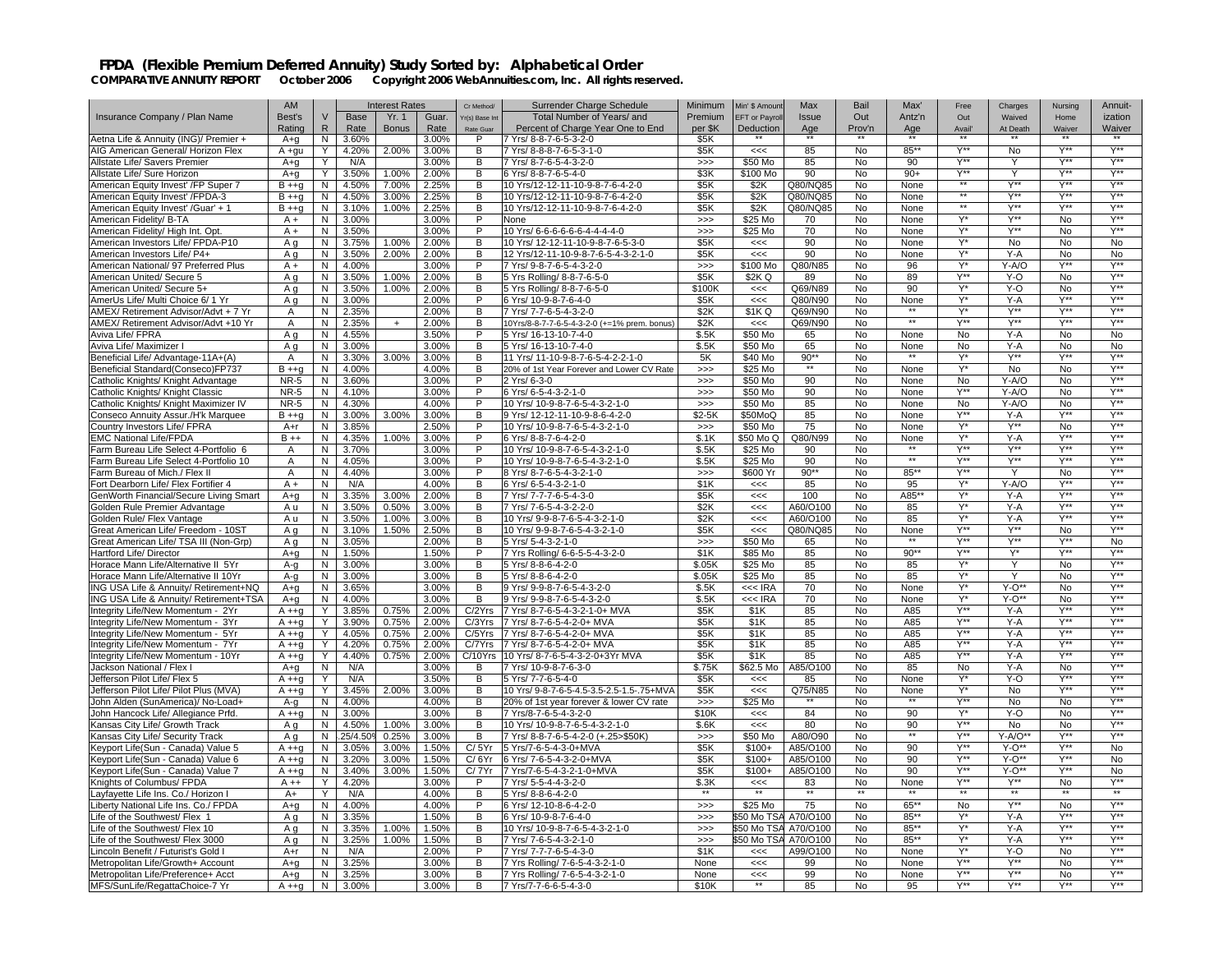|                                            | AM           |                |             | <b>Interest Rates</b> |         | Cr Method/       | Surrender Charge Schedule                | Minimum                  | Min' \$ Amount       | Max          | Bail      | Max'         | Free             | Charges          | Nursing          | Annuit-          |
|--------------------------------------------|--------------|----------------|-------------|-----------------------|---------|------------------|------------------------------------------|--------------------------|----------------------|--------------|-----------|--------------|------------------|------------------|------------------|------------------|
| Insurance Company / Plan Name              | Best's       | $\vee$         | <b>Base</b> | Yr. 1                 | Guar.   | Yr(s) Base Int   | Total Number of Years/ and               | Premium                  | <b>EFT</b> or Payrol | Issue        | Out       | Antz'n       | Out              | Waived           | Home             | ization          |
|                                            | Rating       | $\mathsf{R}$   | Rate        | <b>Bonus</b>          | Rate    | <b>Rate Guar</b> | Percent of Charge Year One to End        | per \$K                  | Deduction            | Age          | Prov'n    | Age          | Avail            | At Death         | Waiver           | Waiver           |
| Midland National Life/ Legacy Select       | $A+$         | N              | 4.00%       | 5.00%                 | 3.00%   | B                | 10 Yrs/ 20-20-20-18-15-12-9-6-3-0        | \$.25K                   | \$100 Mo             | 85           | No        | None         | Y*               | $Y^{\star\star}$ | Y**              | $Y^{\star\star}$ |
| Minnesota Life/ Secure Opt'n Flex          | $A + a$      | N              | 3.55%       |                       | 2.70%   | B                | 10 Yrs/ 9-8-7-6-5-4-3-2-1-1-0            | >>                       | \$25 Mo              | 75           | <b>No</b> | 85           | $Y^*$            | $Y-O**$          | <b>No</b>        | $Y^{\star\star}$ |
| <b>MONY Life Ins Co/Fixed Annuity/ 1Yr</b> | $A + q$      | N              | N/A         |                       | 3.00%   | C/1Yr            | 7 Yrs / 7(0-30 day + MVA)                | \$2K                     | \$50 Mo              | 85           | No        | $95**$       | Y**              | $Y-A**$          | No.              | No               |
| MONY Life Ins Co/Fixed Annuity/ 3Yr        | $A + q$      | $\overline{N}$ | 3.00%       |                       | 3.00%   | C/3Yrs           | 7 Yrs / 7-6-5(0-30 day + MVA)            | \$2K                     | \$50 Mo              | 85           | <b>No</b> | $95***$      | $Y^{\ast\ast}$   | $Y-A**$          | <b>No</b>        | <b>No</b>        |
| MONY Life Ins Co/Fixed Annuity/ 5Yr        | $A + q$      | N              | 3.00%       |                       | 3.00%   | C/5Yrs           | 7 Yrs / 7-6-5-4-3(0-30 day + MVA)        | \$2K                     | \$50 Mo              | 85           | <b>No</b> | 95**         | Y**              | $Y-A**$          | <b>No</b>        | <b>No</b>        |
| MONY Life Ins Co/Fixed Annuity/ 7Yr        | $A + q$      | N              | 3.15%       |                       | 3.00%   | C/7Yrs           | 7 Yrs / 7-6-5-4-3-2-1+ MVA               | \$2K                     | \$50 Mo              | 85           | No        | $95**$       | Y**              | $Y-A^*$          | No               | No               |
| MONY Life Ins Co/Fixed Annuity/ 8Yr        | $A + q$      | N              | 3.30%       |                       | 3.00%   | C/8Yrs           | 7 Yrs / 7-6-5-4-3-2-1+ MVA               | \$2K                     | \$50 Mo              | 85           | No        | $95*$        | $V^{\star\star}$ | $Y-A^*$          | <b>No</b>        | <b>No</b>        |
| MONY Life Ins Co/Fixed Annuity/10Yr        | $A + q$      | N              | 3.50%       |                       | 3.00%   | C/10Yrs          | 7 Yrs / 7-6-5-4-3-2-1+ MVA               | \$2K                     | \$50 Mo              | 85           | No        | $95**$       | Y**              | $Y-A**$          | No               | No               |
| Mutual of America Life Ins Co/IRA          | $A +$        | N              | 4.25%       |                       | 3.00%   | P                | None                                     | \$.2K                    | \$10 Mo              | None         | Y         | None         | Y                | Y                | Υ                | Y                |
| Mutual of America Life Ins Co/TSA          | $A +$        | N              | 3.00%       |                       | 3.00%   | P                | None                                     | \$.2K                    | \$10 Mo              | None         | Y         | None         | Y                | $\mathsf{v}$     | Υ                | Y                |
| National Guardian Life/FPA                 | A -          | ${\sf N}$      | N/A         |                       | 3.00%   | B                | 10 Yrs/9-8-7-6-5-4-3-2-1-0               | \$2.5K                   | \$300                | 85           | No        | $\ddot{}$    | Y*C              | $Y-O**$          | $Y^{\star\star}$ | $Y^{\star\star}$ |
| National Life of Vermont/FPA/Non 412(i)    | Αq           | N              | 3.90%       |                       | 1.50%   | В                | 7 Yrs Rolling/ 7-6-5-4-3-2-1-0           | $>>>$                    | \$50 Mo              | 85           | No        | A85*         | Y*               | Y-O*             | <b>No</b>        | $Y^{\star\star}$ |
| National Western Life/ Accumulator 5       | $A -$        | $\overline{N}$ | 3.40%       | 5.00%                 | 2.00%   | B                | 10 Yrs/10-10-9-9-7-5-5-5-5-5-0           | \$5K                     | <<                   | A90/O85      | <b>No</b> |              | Y*               | $Y^{\star\star}$ |                  | <b>No</b>        |
| National Western Life/ Prevail 7           | $A -$        | N              | 3.40%       | 7.00%                 | 2.00%   | B                | 10 Yrs/10-10-9-9-8-7-6-555-0             | \$5K                     | <<                   |              | <b>No</b> | $\star\star$ | $Y^*$            | $Y^{\star\star}$ | $*$              | <b>No</b>        |
| National Western Life/ Protector 1         | $A -$        | N              | 3.40%       | 1.00%                 | 2.00%   | B                | 10 Yrs/10-10-9-9-7-5-5-5-5-5-0           | \$5K                     | $<<$                 | A90/O85      | No        | $\star\star$ | Y*               | $Y^{\star\star}$ | $\star\star$     | No               |
| Nationwide/ Flex Advantage- 1 Yr           | $A + a$      | N              | N/A         |                       | 3.00%   | B                | 7 Yrs/ 7-6-5-4-3-2-1-0                   |                          | $*$                  |              | $**$      | $**$         | $\overline{**}$  |                  | $\overline{1}$   | $**$             |
| Ohio National Life Ins Co/Prime II         | $A + q$      | N              | 3.50%       |                       | 2.00%   | P                | 8 Yrs/ 8-7-7-6-5-4-3-2-0                 | >>                       | \$50 Mo              | 75           | <b>No</b> | 85           | Y*               | $Y-O**$          | <b>No</b>        | $Y^{\star\star}$ |
| Peoples Benefit Life/ Adv Edge Sel         | $A + q$      | Υ              | 1.50%       |                       | 1.50%   | P                | 90 days loss of interest                 | \$10K                    | \$2K Q               | 80           | No        | 85           | $Y^{\star\star}$ | $Y^{\star\star}$ | $Y^{\star\star}$ | $Y^{\star\star}$ |
| Peoples Benefit Life/ Advisors Edge        | $A+q$        | Y              | 1.50%       |                       | 1.50%   | P                | 90 days loss of interest                 | \$10K                    | \$2K Q               | 80           | No        | 85           | $V^{\star\star}$ | $Y^{\star\star}$ | Y**              | $Y^{\star\star}$ |
| Presidential Life Ins. Co. / N-L Flex      | $B +$        | N              | 4.25%       |                       | 3.00%   | B                | 10 Yrs/ 7-7-7-7-6-5-4-3-2-1-0            | \$.12K                   | \$12 Mo              | 73           | <b>No</b> | $+$          | <b>No</b>        | $Y - A$          | <b>No</b>        | $Y^{\star\star}$ |
| Security Benefit Life/ Choice - 5 Yr       | $A + q$      | N              | 4.00%       | 1.00%                 | 3.00%   | $C/5$ Yrs        | 5 Yrs/ 7-7-7-6-6-0                       | \$2-5K                   | <<                   | 90           | <b>No</b> | $^{++}$      | Y**              | Y**              | $V^{\star\star}$ | $Y^{\star\star}$ |
| Security Benefit Life/ Variflex            | $A + q$      | N              | 3.00%       |                       | 3.00%   | B                | 8 Yrs/ 8-7-6-5-4-3-2-1-0                 | \$.5K                    | \$25 Mo              | $80**$       | <b>No</b> | $80**$       | $Y^*$            | $Y^{\ast\ast}$   | $Y^{\ast\ast}$   | $Y^{\star\star}$ |
| Security Mutual Life of NY/ FPDA-Q         | $\mathsf{A}$ | $\overline{N}$ | 3.50%       |                       | 3.00%   | B                | 10 Yrs/ 7-7-6-6-5-5-4-3-2-1-0            | >>                       | \$25 Mo              | 80           | Y**       |              | Y*               | $Y-A$            | <b>No</b>        |                  |
| Sentry Life Ins. Co./ Sentry Payback       | A a          | N              | 3.65%       |                       | 3.00%   | B                | 10 Yrs/ 9-9-8-7-6-5-4-3-2-1-0            | \$2K                     | \$100 Mo             | 74           | <b>No</b> | $100**$      | $Y^*$            | Y**              | $Y^{\star\star}$ | $Y^{\star\star}$ |
| Sun Life Assur. /Regatta-Choice -7Yr       | $A + q$      | N              | 3.00%       |                       | 3.00%   | В                | 7 Yrs/ 7-7-6-6-5-4-3-0                   | \$10K                    |                      | 85           | No        | 95           | Y**              | $Y^{\star\star}$ | Y**              | $Y^{\star\star}$ |
| Sunset Life Ins. Co./ Growth Track         | A q          | N              | 3.75%       | 1.00%                 | 3.00%   | B                | 10 Yrs/ 10-9-7-6-5-4-3-2-1-0             | $>>>$                    | \$50 Mo              | 70           | No        | A70*         | Y*               | $Y-O^*$          | No               | Y**              |
| Sunset Life Ins. Co./ Security Track       | Aq           | N              | 3.75%       |                       | 3.00%   | B                | 7 Yrs/ 8-8-7-6-5-4-2-0 (+.25>\$50K)      | $>>>$                    | \$50 Mo              | A80/O90      | No        | $**$         | $Y^{\star\star}$ | Y-A/O**          | $Y^{\star\star}$ | $Y^{\star\star}$ |
| Feachers Ins. & Annuity/ RA                | $A + q$      | Y              | 5.25%       |                       | 3.00%   | P                | NAF=Not Available for Full Cashout       | $>>>$                    | \$25 Mo              |              | ٧         | $\star\star$ | $V^{\star\star}$ | $Y^{\star\star}$ | $Y^{\ast\ast}$   | $Y^{\star\star}$ |
| Feachers Ins. & Annuity/ SRA               | $A + a$      | Y              | 4.25%       |                       | 3.00%   | P                | None                                     | $>>>$                    | \$25 Mo              | $\star\star$ | Y         | $\star\star$ | $Y^{\star\star}$ | $Y^{\star\star}$ | Y**              | $Y^{\star\star}$ |
| Thrivent Fin'l for Lutherans/MYG 3         | $A++a$       | N              | 4.30%       |                       | 3.00%   | C/3Yr            | 3 Yrs Rolling/ 7-7-7-0                   | \$2K                     | $<<$                 | 90           | No        | 90           | V**              | $V^{\star\star}$ | $Y^{\star\star}$ | $V^{\star\star}$ |
| Thrivent Fin'l for Lutherans/MYG 4         | $A++a$       | N              | 4.40%       |                       | 3.00%   | C/4Yr            | 4 Yrs Rolling/ 7-7-7-6-0                 | \$2K                     | <<                   | 90           | <b>No</b> | 90           | $V^{\star\star}$ | Y**              | Y**              | Y**              |
| Thrivent Fin'l for Lutherans/MYG 5         | $A + q$      | N              | 4.45%       | 1.00%                 | 3.00%   | C/5Yr            | 5 Yrs Rolling/ 7-7-7-6-5-0               | \$2K                     | $<<$                 | 90           | No        | 90           | $Y^{\star\star}$ | $Y^{\ast\ast}$   | $Y^{\star\star}$ | $Y^{\star\star}$ |
| Thrivent Fin'l for Lutherans/MYG 6         | $A + g$      | N              | 4.55%       | 1.00%                 | 3.00%   | C/6Yr            | 6 Yrs Rolling/ 7-7-7-6-5-4-0             | \$2K                     | $<<$                 | 90           | No        | 90           | $Y^{\star\star}$ | $Y^{\star\star}$ | $Y^{\star\star}$ | $Y^{\star\star}$ |
| Thrivent Fin'l for Lutherans/MYG 7         | $A + q$      | N              | 4.65%       | 1.00%                 | 3.00%   | C/7Yr            | 7 Yrs Rolling/ 7-7-7-6-5-4-3-0           | \$2K                     | $<<$                 | 90           | No        | 90           | $Y^{\star\star}$ | $Y^{\star\star}$ | $V^{\star\star}$ | $Y^{\star\star}$ |
| Thrivent Fin'l for Lutherans/MYG 8         | $A + q$      | N              | 4.75%       | 1.00%                 | 3.00%   | C/8Yr            | 8 Yrs Rolling/ 7-7-7-6-5-4-3-2-0         | \$2K                     | <<                   | 90           | No        | 90           | $V^{\star\star}$ | Y**              | Y**              | $Y^{\star\star}$ |
| Thrivent Fin'l for Lutherans/MYG 9         | $A + a$      | N              | 4.80%       | 1.00%                 | 3.00%   | C/9Yr            | 9 Yrs Rolling/ 7-7-7-6-5-4-3-2-1-0       | \$2K                     | <<                   | 90           | <b>No</b> | 90           | $Y^{\star\star}$ | $Y^{\star\star}$ | $Y^{\star\star}$ | $Y^{\star\star}$ |
| Thrivent Fin'l for Lutherans/MYG 10        | $A + q$      | N              | 4.85%       | 1.00%                 | 3.00%   | C/10Yr           | 10 Yrs Rolling/ 7-7-7-6-5-4-3-2-1-1-0    | \$2K                     | $<<$                 | 90           | No        | 90           | Y**              | $Y^{\star\star}$ | Y**              | $Y^{\star\star}$ |
| Thrivent Fin'l for Lutherans/Security+     | $A + q$      | N              | 4.20%       |                       | 3.00%   | B                | 8 Yrs/ 7-6-5-4-3-2-1-0                   | $>>>$                    | \$50 Mo              | 95           | No        | $99**$       | $Y^*$            | Y                | Y                | Y**              |
| Transamerica Life & Anty/SelectVal+6       | $A + q$      | Y              | N/A         |                       | 3.00%   | C/6Yr            | 6 Yrs/ 7-7-7-5-4-2-0                     | \$5K                     | \$1K                 | 85           | No        | 90           | $Y^{\star\star}$ | $Y - A$          | $Y^{\star\star}$ | $Y^{\star\star}$ |
| Transamerica Life & Anty/Trans 6           | $A + q$      | Y              | N/A         |                       | 2.00%   | В                | 6 Yrs/ 8-7-6-5-4-3-2-0                   | $\, > \,$                | \$1K                 | 85           | No        | 90           | Y**              | Y-A              | $Y^{\ast\ast}$   | $Y^{\ast\ast}$   |
| Transamerica Life & Anty/Trans 6 Plus      | $A + q$      | Y              | 3.75%       | 1.00%                 | 2.00%   | B                | 6 Yrs/ 8-7-6-5-4-3-2-0                   | $\geq$                   | \$1K                 | 85           | No        | 90           | $Y^{\star\star}$ | $Y-A$            | $Y^{\star\star}$ | $V^{\star\star}$ |
| Fransamerica Life & Anty/Trans 9           | $A + q$      | Y              | N/A         |                       | 2.00%   | B                | 6 Yrs/ 9-9-8-7-6-5-0                     | $\geq$                   | \$1K                 | 85           | No        | 90           | Y**              | $Y - A$          | Y**              | $Y^{\star\star}$ |
| Fransamerica Life & Anty/Trans 10          | $A + a$      | Y              | 4.00%       | 2.00%                 | 2.00%   | B                | 10 Yrs/ 12-11-10-9-8-7-6-5-4-2-0         | $\geq$                   | \$1K                 | 85           | No        | 90           | $Y^{\star\star}$ | $Y - A$          | $Y^{\star\star}$ | $Y^{\star\star}$ |
| Fransamerica Life & Anty/Trans Flex        | $A + q$      | Y              | 3.50%       |                       | 1.50%   | B                | 7 Yrs/ 8-8-7-6-5-4-3-0                   | $\, > \,$                | \$1K                 | 85           | No        | 90           | $V^{\star\star}$ | $Y-A$            | Y**              | $V^{**}$         |
| Travelers Insurance Co./ T-Flex-NQ         | $A + q$      | N              | N/A         |                       | 3.00%   | в                | 5 Yrs/ 7-7-7-7-7-0                       | \$1K                     | <<                   | 100          | No        | 85           | $Y^{\star\star}$ | $Y-O**$          | <b>No</b>        | $Y^{\star\star}$ |
| Travelers Insurance Co./ T-Flex-TSA        | $A + q$      | N              | N/A         |                       | 3.00%   | B                | 5 Yrs/ 7-7-7-7-7-0                       | $>>>$                    | 50 Mo TS.            | 100          | No        | 85           | Y**              | $Y-O**$          | No               | $Y^{\star\star}$ |
| Union Central Life/ Flex Anty              | A-u          | N              | 3.40%       |                       | 2.25%   | B                | 8 Yrs/ 8-8-7-6-4-3-2-0 (<\$50K)          | \$.3K                    | \$25 Mo              | 90           | No        | 99           | $Y^*$            | Y                | Y                | Y                |
| Union Central Life/ Flex Anty              | A-u          | N              | 3.90%       |                       | 2.25%   | B                | 8 Yrs/ 8-8-7-6-4-3-2-0 (>\$50K)          | \$.3K                    | \$25 Mo              | 90           | No        | 99           | Y*               | Y                | Υ                | Y                |
| United Heritage Mutual/ Heritage           | $A -$        | N.             | 2.50%       | 0.50%                 | 1.50%   | P                | 7 Yrs/ 8-7-6-5-4-3-2-0                   | >>                       | \$100 Mo             | 80           | <b>No</b> | None         | Y*C              | $Y - A$          | $Y^{\star\star}$ | $Y^{\star\star}$ |
| United Investors Life/ Century I+          | $A + q$      | N              | 3.50%       |                       | 3.50%   | $\overline{P}$   | 8 Yrs/ 8-7-6-5-4-3-2-1-0                 | $\overline{\phantom{0}}$ | <<                   | 85           | No        | None         | Y*               | $Y-A$            | Y**              | $V^{\star\star}$ |
| United of Omaha/Bonus FPA                  | A a          | N              | 3.60%       | 1.00%                 | 2.00%   | B                | 9 Yrs/ 8-8-7-6-5-4-3-2-0                 | \$5K                     | \$100 Mo             | Q75/N85      | <b>No</b> | $*$          | Y*               | <b>No</b>        | <b>No</b>        | $\star\star$     |
| USAA Life Ins. Co./ FRA                    | $A + q$      | Y              | 5.05%       | 3.00%                 | 00-3.00 | P                | 7 Yrs/ 7-7-7-6-5.2-4-3-0                 | \$5K                     | $<<$                 | 85           | No        | 100          | $Y^*$            | Y-O              | <b>No</b>        | $Y^{\star\star}$ |
| USAA Life Ins. Co./ Per'l Pension          | $A + q$      | Y              | 5.25%       | 3.00%                 | 00-3.00 | P                | N/S= None Surrenderable (+=1%Prem Bonus) | \$5K                     | \$50 Mo              | 85           | No        | 100          | <b>No</b>        | No               | No               | $V^{**}$         |
| VALIC/ Portfolio Director                  | $A + qu$     | Y              | 4.00%       |                       | 3.00%   | B                | 5 Yrs Rolling 5%                         | \$1K                     | \$30 Mo              | None         | No        | None         | $Y^{\star\star}$ | $Y^{\ast\ast}$   | <b>No</b>        | $Y^{\star\star}$ |
| VALIC/V-Plan                               | $A + gu$     | Y              | 4.50%       |                       | 4.50%   | B                | 5 Yrs Rolling 5%                         | \$1K                     | \$30 Mo              | None         | <b>No</b> | None         | $Y^{\star\star}$ | $Y^{\star\star}$ | No               | $Y^{\star\star}$ |
| Western United Life/ Flex 2003             | R            | N              | 3.55%       |                       | 3.00%   | P                | 6 Yrs/ 3-3-3-3-3-3-0                     | $\gg$                    | \$100 Mo             | 100          | No        | 100          | $Y^{\ast\ast}$   | $Y-A$            | No               | $Y^{\ast\ast}$   |
| William Penn Life of NY/ FPDA              | $A + a$      | N              | 3.30%       |                       | 1.50%   | B                | 10 Yrs/ 10-9-8-7-6-5-4-3-2-1-0           | \$1K                     | \$100                | 80           | <b>No</b> | 90           | $Y^*$            | $Y^{\star\star}$ | No.              | $Y^{\star\star}$ |
| Woodmen of the World Life/ Basic-NQ        | $A +$        | N              | 4.25%       |                       | 3.00%   | P                | 9 Yrs/ 7-7-7-6-5-4-3-2-1-0               | >>                       | \$600 Yr             | 85           | <b>No</b> | None         | $Y^{\star\star}$ | Y**              | <b>Y**</b>       | $Y^{\star\star}$ |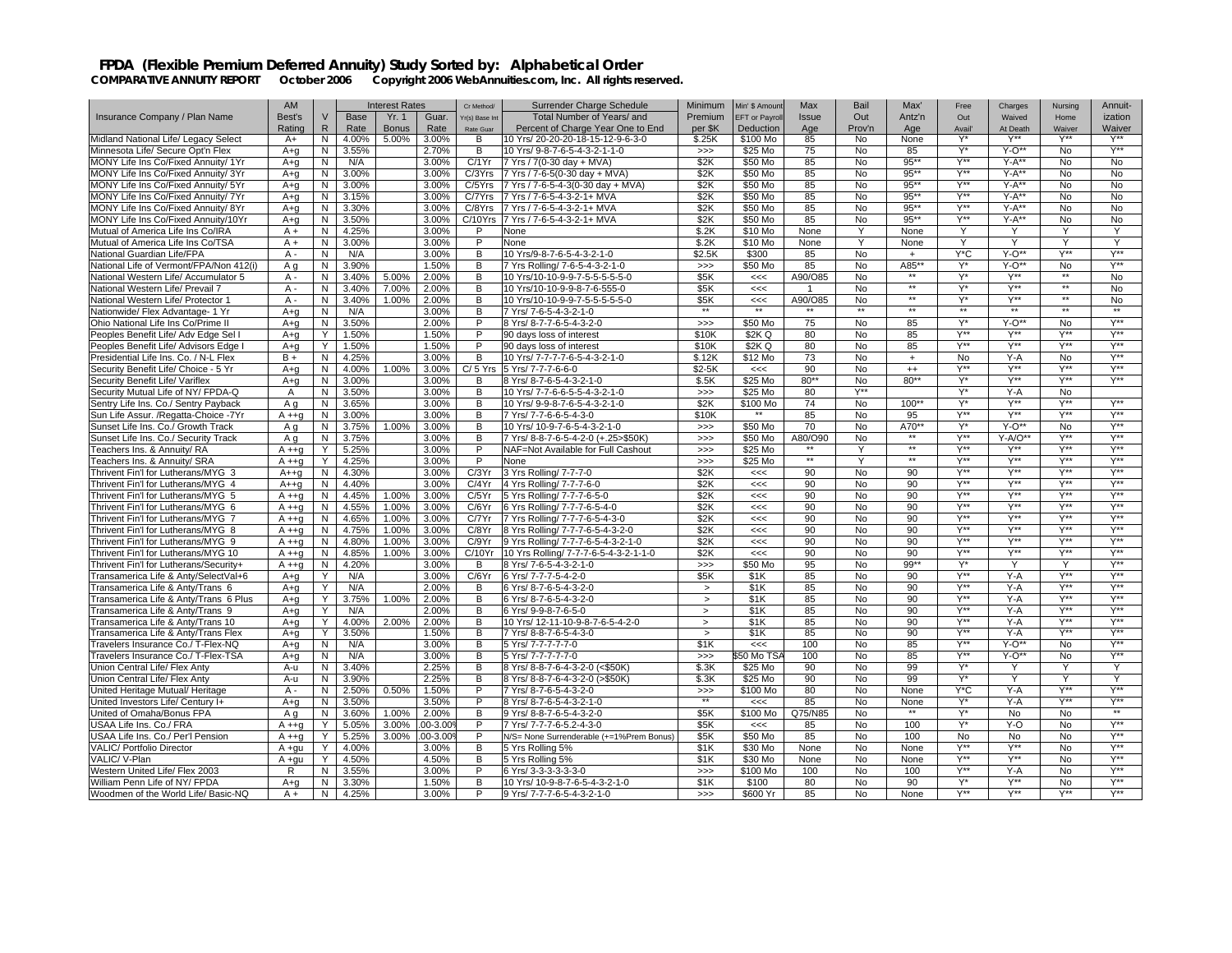### FPDA (Flexible Premium Deferred Annuity) Study Sorted by: Base Interest Rate (1st Year) \*\* Top 100\*\*<br>COMPARATIVE ANNUITY REPORT October 2006 Copyright 2006 WebAnnuities.com, Inc. All rights reserved.

| Average FP Top 100 Base Interest Rate=      |             |              | 3.80% |                       |         |                | Highest FPDA Annual Base Interest Rate =  | 5.25%   |                      |                 |                |            |                  |                  |                  |                  |
|---------------------------------------------|-------------|--------------|-------|-----------------------|---------|----------------|-------------------------------------------|---------|----------------------|-----------------|----------------|------------|------------------|------------------|------------------|------------------|
|                                             | AM          |              |       | <b>Interest Rates</b> |         | Cr Method/     | Surrender Charge Schedule                 | Minimum | Min' \$ Amount       | Max             | Bail           | Max'       | Free             | Charges          | Nursing          | Annuit-          |
| Insurance Company / Plan Name               | Best's      | $\vee$       | Base  | Yr. 1                 | Guar.   | Yr(s) Base Int | Total Number of Years/ and                | Premium | <b>EFT</b> or Payrol | <b>Issue</b>    | Out            | Antz'n     | Out              | Waived           | Home             | ization          |
|                                             | Rating      | $\mathsf{R}$ | Rate  | <b>Bonus</b>          | Rate    | Rate Guar      | Percent of Charge Year One to End         | per \$K | Deduction            | Age             | Prov'n         | Age        | Avail'           | At Death         | Waiver           | Waiver           |
|                                             |             |              |       |                       |         |                |                                           |         |                      | $***$           |                | $***$      |                  |                  |                  |                  |
| Teachers Ins. & Annuity/ RA                 | $A + g$     | Y            | 5.25% |                       | 3.00%   | P              | NAF=Not Available for Full Cashout        | >>      | \$25 Mo              |                 | Y              |            | $Y^{\star\star}$ | Y**              | Y**              | $Y^{\star\star}$ |
| USAA Life Ins. Co./ Per'l Pension           | $A + g$     | Y            | 5.25% | 3.00%                 | 00-3.00 | P              | N/S= None Surrenderable (+=1%Prem Bonus)  | \$5K    | \$50 Mo              | 85              | No             | 100        | <b>No</b>        | <b>No</b>        | <b>No</b>        | $Y^{\star\star}$ |
| JSAA Life Ins. Co./ FRA                     | $A + q$     |              | 5.05% | 3.00%                 | 00-3.00 | P              | 7 Yrs/ 7-7-7-6-5.2-4-3-0                  | \$5K    | <<                   | 85              | No             | 100        | Y*               | Y-O              | No               | $V^{\ast\ast}$   |
| Thrivent Fin'l for Lutherans/MYG 10         | $A + q$     | N            | 4.85% | 1.00%                 | 3.00%   | C/10Yr         | 10 Yrs Rolling/ 7-7-7-6-5-4-3-2-1-1-0     | \$2K    | <<                   | 90              | No             | 90         | Y**              | Y**              | Y**              | $Y^{\ast\ast}$   |
| Thrivent Fin'l for Lutherans/MYG 9          | $A + q$     | N            | 4.80% | 1.00%                 | 3.00%   | C/9Yr          | 9 Yrs Rolling/ 7-7-7-6-5-4-3-2-1-0        | \$2K    | <<                   | 90              | No             | 90         | $Y^{\star\star}$ | $Y^{\star\star}$ | $Y^{\star\star}$ | $Y^{\star\star}$ |
| Thrivent Fin'l for Lutherans/MYG 8          | $A + q$     | N            | 4.75% | 1.00%                 | 3.00%   | C/8Yr          | 8 Yrs Rolling/ 7-7-7-6-5-4-3-2-0          | \$2K    | <<                   | 90              | No             | 90         | <b>V**</b>       | <b>V**</b>       | <b>V**</b>       | $V^{\star\star}$ |
| Thrivent Fin'l for Lutherans/MYG 7          | $A + q$     | N            | 4.65% | 1.00%                 | 3.00%   | C/7Yr          | 7 Yrs Rolling/ 7-7-7-6-5-4-3-0            | \$2K    | <<                   | 90              | No             | 90         | $Y^{\star\star}$ | Y**              | Y**              | Y**              |
| Aviva Life/ FPRA                            | A g         | N            | 4.55% |                       | 3.50%   | P              | 5 Yrs/ 16-13-10-7-4-0                     | \$.5K   | \$50 Mo              | 65              | N <sub>o</sub> | None       | <b>No</b>        | $Y - A$          | <b>No</b>        | <b>No</b>        |
|                                             |             |              |       |                       |         |                |                                           |         |                      |                 |                |            | $Y^{\ast\ast}$   | $Y^{\ast\ast}$   | $Y^{\ast\ast}$   |                  |
| Thrivent Fin'l for Lutherans/MYG 6          | $A + q$     | $\mathsf{N}$ | 4.55% | 1.00%                 | 3.00%   | C/6Yr          | 6 Yrs Rolling/ 7-7-7-6-5-4-0              | \$2K    | <<                   | 90              | No             | 90<br>$**$ |                  |                  |                  | $Y^{\star\star}$ |
| Kansas City Life/ Security Track            | A q         | N            | 4.50% | 0.25%                 | 3.00%   | B              | 7 Yrs/ 8-8-7-6-5-4-2-0 (+.25>\$50K)       | >>      | \$50 Mo              | A80/O90         | <b>No</b>      |            | $Y^{\star\star}$ | $Y-A/O^*$        | $Y^{\ast\ast}$   | $Y^{\ast\ast}$   |
| American Equity Invest' /FP Super 7         | $B + +q$    | N            | 4.50% | 7.00%                 | 2.25%   | B              | 10 Yrs/12-12-11-10-9-8-7-6-4-2-0          | \$5K    | \$2K                 | Q80/NQ85        | No             | None       |                  | Y**              | Y**              | $Y^{**}$         |
| American Equity Invest' /FPDA-3             | $B + +q$    | N            | 4.50% | 3.00%                 | 2.25%   | B              | 10 Yrs/12-12-11-10-9-8-7-6-4-2-0          | \$5K    | \$2K                 | Q80/NQ85        | No             | None       | $**$             | Y**              | <b>V**</b>       | Y**              |
| Kansas City Life/ Growth Track              | Aq          | N            | 4.50% | 1.00%                 | 3.00%   | B              | 10 Yrs/ 10-9-8-7-6-5-4-3-2-1-0            | \$.6K   | <<                   | 80              | No             | 90         | $Y^{\star\star}$ | No               | No               | $Y^{\ast\ast}$   |
| VALIC/V-Plan                                | A +qu       | Y            | 4.50% |                       | 4.50%   | B              | 5 Yrs Rolling 5%                          | \$1K    | \$30 Mo              | None            | No             | None       | $Y^{\ast\ast}$   | Y**              | No               | $Y^{\star\star}$ |
| Thrivent Fin'l for Lutherans/MYG 5          | $A + g$     | N            | 4.45% | 1.00%                 | 3.00%   | C/5Yr          | 5 Yrs Rolling/ 7-7-7-6-5-0                | \$2K    | <<                   | 90              | No             | 90         | $Y^{\ast\ast}$   | Y**              | Y**              | $Y^{\ast\ast}$   |
| Farm Bureau of Mich./ Flex II               | Α           | N            | 4.40% |                       | 3.00%   | P              | 8 Yrs/ 8-7-6-5-4-3-2-1-0                  | $>>>$   | \$600 Yr             | $90**$          | No             | 85**       | $Y^{\ast\ast}$   | Y                | No               | $Y^{\ast\ast}$   |
| Integrity Life/New Momentum - 10Yr          | $A + q$     | Y            | 4.40% | 0.75%                 | 2.00%   | C/10Yrs        | 10 Yrs/ 8-7-6-5-4-3-2-0+3Yr MVA           | \$5K    | \$1K                 | 85              | No             | A85        | Y**              | $Y-A$            | <b>V**</b>       | $Y^{\star\star}$ |
|                                             |             |              |       |                       |         |                |                                           |         |                      |                 |                |            | $Y^{\star\star}$ | $Y^{\star\star}$ | <b>V**</b>       | $Y^{\star\star}$ |
| Thrivent Fin'l for Lutherans/MYG 4          | $A++q$      | N            | 4.40% |                       | 3.00%   | C/4Yr          | 4 Yrs Rolling/ 7-7-7-6-0                  | \$2K    | <<                   | 90              | No             | 90         |                  |                  | Y**              |                  |
| <b>EMC National Life/FPDA</b>               | $B + +$     | N            | 4.35% | 1.00%                 | 3.00%   | P              | 6 Yrs/ 8-8-7-6-4-2-0                      | \$.1K   | \$50 Mo Q            | Q80/N99         | No             | None       | $Y^*$            | $Y-A$            |                  | $Y^{\star\star}$ |
| Catholic Knights/ Knight Maximizer IV       | <b>NR-5</b> | N            | 4.30% |                       | 4.00%   | P              | 10 Yrs/ 10-9-8-7-6-5-4-3-2-1-0            | $>>>$   | \$50 Mo              | 85              | No             | None       | <b>No</b>        | $Y-A/O$          | <b>No</b>        | $Y^{\ast\ast}$   |
| Thrivent Fin'l for Lutherans/MYG 3          | $A++q$      | N            | 4.30% |                       | 3.00%   | C/3Yr          | 3 Yrs Rolling/ 7-7-7-0                    | \$2K    | <<                   | 90              | <b>No</b>      | 90         | $Y^{\star\star}$ | $Y^{\ast\ast}$   | $Y^{\star\star}$ | Y**              |
| Mutual of America Life Ins Co/IRA           | $A +$       | N            | 4.25% |                       | 3.00%   | P              | None                                      | \$.2K   | \$10 Mo              | None            | Y              | None       | Y                | Y                | Y                | Y                |
| Presidential Life Ins. Co. / N-L Flex       | $B +$       | N            | 4.25% |                       | 3.00%   | $\overline{B}$ | 10 Yrs/ 7-7-7-7-6-5-4-3-2-1-0             | \$.12K  | \$12 Mo              | 73              | No.            | $+$        | <b>No</b>        | $Y - A$          | <b>No</b>        | $Y^{\star\star}$ |
| Teachers Ins. & Annuity/ SRA                | $A + q$     | Y            | 4.25% |                       | 3.00%   | P              | None                                      | $>>>$   | \$25 Mo              | $\star\star$    | Υ              | $**$       | $Y^{**}$         | Y**              | $Y^{\ast\ast}$   | $Y^{\star\star}$ |
| <b>Noodmen of the World Life/ Basic-NQ</b>  | $A +$       | N            | 4.25% |                       | 3.00%   | P              | 9 Yrs/ 7-7-7-6-5-4-3-2-1-0                | >>      | \$600 Yr             | 85              | <b>No</b>      | None       | $Y^{\star\star}$ | Y**              | $Y^{\star\star}$ | Y**              |
| AIG American General/ Horizon Flex          | A +qu       | Y            | 4.20% | 2.00%                 | 3.00%   | B              | 7 Yrs/ 8-8-8-7-6-5-3-1-0                  | \$5K    | <<                   | 85              | No             | $85***$    | Y**              | <b>No</b>        | Y**              | $Y^{\star\star}$ |
| Integrity Life/New Momentum - 7Yr           | $A + q$     | Y            | 4.20% | 0.75%                 | 2.00%   | C/7Yrs         | 7 Yrs/ 8-7-6-5-4-2-0+ MVA                 | \$5K    | \$1K                 | 85              | No             | A85        | $Y^{\ast\ast}$   | $Y - A$          | $Y^{\star\star}$ | $Y^{\star\star}$ |
| Knights of Columbus/ FPDA                   | $A + +$     | Y            | 4.20% |                       | 3.00%   | P              | 7 Yrs/ 5-5-4-4-3-2-0                      | \$.3K   | <<                   | 83              | No             | None       | $Y^{\ast\ast}$   | Y**              | No               | $Y^{\ast\ast}$   |
| Thrivent Fin'l for Lutherans/Security+      | $A + g$     | N            | 4.20% |                       | 3.00%   | В              | 8 Yrs/ 7-6-5-4-3-2-1-0                    | $>>>$   | \$50 Mo              | 95              | No             | 99**       | $Y^*$            | Y                | Y                | $Y^{\ast\ast}$   |
| Catholic Knights/ Knight Classic            | <b>NR-5</b> | N            | 4.10% |                       | 3.00%   | P              | 6 Yrs/ 6-5-4-3-2-1-0                      |         | \$50 Mo              | 90              | No             | None       | Y**              | $Y-A/O$          | <b>No</b>        | $Y^{\star\star}$ |
|                                             |             |              |       |                       |         | P              |                                           | $>>>$   |                      | 90              |                | $***$      | $Y^{\star\star}$ | $Y^{\star\star}$ | $Y^{\star\star}$ | $Y^{**}$         |
| Farm Bureau Life Select 4-Portfolio 10      | A           | N            | 4.05% |                       | 3.00%   |                | 10 Yrs/ 10-9-8-7-6-5-4-3-2-1-0            | \$.5K   | \$25 Mo              |                 | No             |            | $Y^{\ast\ast}$   |                  | Y**              | Y**              |
| Integrity Life/New Momentum - 5Yr           | $A + q$     | Y            | 4.05% | 0.75%                 | 2.00%   | C/5Yrs         | 7 Yrs/ 8-7-6-5-4-2-0+ MVA                 | \$5K    | \$1K                 | 85              | <b>No</b>      | A85        |                  | $Y-A$            |                  |                  |
| American National/ 97 Preferred Plus        | $A +$       | N            | 4.00% |                       | 3.00%   | P              | 7 Yrs/ 9-8-7-6-5-4-3-2-0                  | >>      | \$100 Mo             | Q80/N85         | No             | 96         | $Y^*$            | $Y-A/O$          | Y**              | $Y^{\ast\ast}$   |
| Beneficial Standard(Conseco)FP737           | $B + +q$    | N            | 4.00% |                       | 4.00%   | B              | 20% of 1st Year Forever and Lower CV Rate | $>>>$   | \$25 Mo              |                 | <b>No</b>      | None       | Y*               | <b>No</b>        | <b>No</b>        | Y**              |
| ING USA Life & Annuity/ Retirement+TS/      | A+q         | N            | 4.00% |                       | 3.00%   | B              | 9 Yrs/ 9-9-8-7-6-5-4-3-2-0                | \$.5K   | $<<$ IRA             | 70              | No             | None       | $Y^*$            | $Y-O^*$          | <b>No</b>        | Y**              |
| John Alden (SunAmerica)/ No-Load+           | A-g         | N            | 4.00% |                       | 4.00%   | В              | 20% of 1st year forever & lower CV rate   | $>>>$   | \$25 Mo              | $**$            | No             |            | $Y^{**}$         | No               | No               | $Y^{\star\star}$ |
| Liberty National Life Ins. Co./ FPDA        | $A + q$     | N            | 4.00% |                       | 4.00%   | P              | 6 Yrs/ 12-10-8-6-4-2-0                    | $>>>$   | \$25 Mo              | 75              | No             | $65***$    | No               | Y**              | No               | $Y^{\ast\ast}$   |
| <b>Aidland National Life/ Legacy Select</b> | $A+$        | N            | 4.00% | 5.00%                 | 3.00%   | В              | 10 Yrs/ 20-20-20-18-15-12-9-6-3-0         | \$.25K  | \$100 Mo             | 85              | No             | None       | Y*               | Y**              | $Y^{\star\star}$ | $Y^{\star\star}$ |
| Security Benefit Life/ Choice - 5 Yr        | $A + q$     | N            | 4.00% | 1.00%                 | 3.00%   | $C/5$ Yrs      | 5 Yrs/ 7-7-7-6-6-0                        | $$2-5K$ | <<                   | 90              | No             | $^{++}$    | $Y^{\star\star}$ | Y**              | <b>Y**</b>       | $Y^{\star\star}$ |
| Transamerica Life & Anty/Trans 10           | A+q         | <sup>Y</sup> | 4.00% | 2.00%                 | 2.00%   | B              | 10 Yrs/ 12-11-10-9-8-7-6-5-4-2-0          | $\, >$  | \$1K                 | 85              | No             | 90         | $Y^{\ast\ast}$   | $Y-A$            | Y**              | $Y^{\star\star}$ |
| <b>VALIC/ Portfolio Director</b>            | $A + gu$    | Y            | 4.00% |                       | 3.00%   | В              | 5 Yrs Rolling 5%                          | \$1K    | \$30 Mo              | None            | No             | None       | Y**              | Y**              | No               | $Y^{\ast\ast}$   |
| Integrity Life/New Momentum - 3Yr           | $A + q$     | Y            | 3.90% | 0.75%                 | 2.00%   | C/3Yrs         | 7 Yrs/ 8-7-6-5-4-2-0+ MVA                 | \$5K    | \$1K                 | 85              | No             | A85        | $Y^{\star\star}$ | $Y-A$            | <b>Y**</b>       | $V^{\ast\ast}$   |
| National Life of Vermont/FPA/Non 412(i)     |             | N            |       |                       |         | в              |                                           |         |                      |                 | No             | A85*       | Y*               | Y-O*'            | <b>No</b>        | $Y^{\star\star}$ |
|                                             | A g         |              | 3.90% |                       | 1.50%   |                | 7 Yrs Rolling/ 7-6-5-4-3-2-1-0            | $>>>$   | \$50 Mo              | 85              |                |            | $Y^*$            | Y                | Y                | Y                |
| Union Central Life/ Flex Anty               | A-u         | $\mathsf{N}$ | 3.90% |                       | 2.25%   | B              | 8 Yrs/ 8-8-7-6-4-3-2-0 (>\$50K)           | \$.3K   | \$25 Mo              | 90              | No             | 99         |                  | Y**              |                  | Y**              |
| Country Investors Life/ FPRA                | $A+r$       | N            | 3.85% |                       | 2.50%   | P              | 10 Yrs/ 10-9-8-7-6-5-4-3-2-1-0            | $>>>$   | \$50 Mo              | $\overline{75}$ | No             | None       | $Y^*$            |                  | N <sub>o</sub>   |                  |
| Integrity Life/New Momentum - 2Yr           | $A + q$     | Y            | 3.85% | 0.75%                 | 2.00%   | C/2Yrs         | 7 Yrs/ 8-7-6-5-4-3-2-1-0+ MVA             | \$5K    | \$1K                 | 85              | No             | A85        | $Y^{\ast\ast}$   | $Y - A$          | $Y^{\ast\ast}$   | $Y^{\star\star}$ |
| American Investors Life/ FPDA-P10           | A q         | N            | 3.75% | 1.00%                 | 2.00%   | B              | 10 Yrs/ 12-12-11-10-9-8-7-6-5-3-0         | \$5K    | <<                   | 90              | <b>No</b>      | None       | $Y^*$            | <b>No</b>        | <b>No</b>        | N <sub>o</sub>   |
| Sunset Life Ins. Co./ Growth Track          | A q         | N            | 3.75% | 1.00%                 | 3.00%   | B              | 10 Yrs/ 10-9-7-6-5-4-3-2-1-0              | >>      | \$50 Mo              | $\overline{70}$ | No.            | A70**      | $Y^*$            | $Y-O^*$          | <b>No</b>        | $Y^{\ast\ast}$   |
| Sunset Life Ins. Co./ Security Track        | A q         | N            | 3.75% |                       | 3.00%   | B              | 7 Yrs/ 8-8-7-6-5-4-2-0 (+.25>\$50K)       | >>      | \$50 Mo              | A80/O90         | No             |            | $Y^{\ast\ast}$   | $Y-A/O^*$        | $Y^{\ast\ast}$   | $V^{\star\star}$ |
| Transamerica Life & Anty/Trans 6 Plus       | A+a         | Y            | 3.75% | 1.00%                 | 2.00%   | B              | 6 Yrs/ 8-7-6-5-4-3-2-0                    | $\geq$  | \$1K                 | 85              | No.            | 90         | $Y^{\ast\ast}$   | $Y - A$          | Y**              | $Y^{\ast\ast}$   |
| arm Bureau Life Select 4-Portfolio 6        | Α           | N            | 3.70% |                       | 3.00%   | P              | 10 Yrs/ 10-9-8-7-6-5-4-3-2-1-0            | \$.5K   | \$25 Mo              | 90              | No             | $***$      | $Y^{\star\star}$ | Y**              | $Y^{\star\star}$ | $Y^{\ast\ast}$   |
| ING USA Life & Annuity/ Retirement+NQ       | A+q         | N            | 3.65% |                       | 3.00%   | В              | 9 Yrs/ 9-9-8-7-6-5-4-3-2-0                | \$.5K   | $<<$ IRA             | 70              | No             | None       | Y*               | $Y-O**$          | No               | $Y^{\star\star}$ |
| Sentry Life Ins. Co./ Sentry Payback        | A g         | N            | 3.65% |                       | 3.00%   | B              | 10 Yrs/ 9-9-8-7-6-5-4-3-2-1-0             | \$2K    | \$100 Mo             | 74              | No             | $100**$    | Y*               | Y**              | $Y^{\star\star}$ | $V^{\ast\ast}$   |
| Aetna Life & Annuity (ING)/ Premier +       | $A + q$     | $\mathsf{N}$ | 3.60% |                       | 3.00%   | P              | 7 Yrs/ 8-8-7-6-5-3-2-0                    | \$5K    | $***$                | $**$            | $**$           | $**$       | $**$             | $**$             | $**$             | $**$             |
| Catholic Knights/ Knight Advantage          | <b>NR-5</b> | N            | 3.60% |                       | 3.00%   | P              | 2 Yrs/ 6-3-0                              | $>>>$   | \$50 Mo              | 90              | $\overline{N}$ | None       | <b>No</b>        | $Y-A/O$          | $\overline{N}$   | $Y^{\ast\ast}$   |
| United of Omaha/Bonus FPA                   | A g         | N            | 3.60% | 1.00%                 | 2.00%   | B              | 9 Yrs/ 8-8-7-6-5-4-3-2-0                  | \$5K    | \$100 Mo             | Q75/N85         | No.            |            | Y*               | No               | No               |                  |
|                                             |             |              |       |                       |         |                |                                           |         |                      |                 |                | 85         | $Y^*$            |                  |                  | $V^{\ast\ast}$   |
| Minnesota Life/ Secure Opt'n Flex           | $A+q$       | N            | 3.55% |                       | 2.70%   | B              | 10 Yrs/ 9-8-7-6-5-4-3-2-1-1-0             | $>>>$   | \$25 Mo              | 75              | <b>No</b>      |            |                  | $Y-O**$          | <b>No</b>        |                  |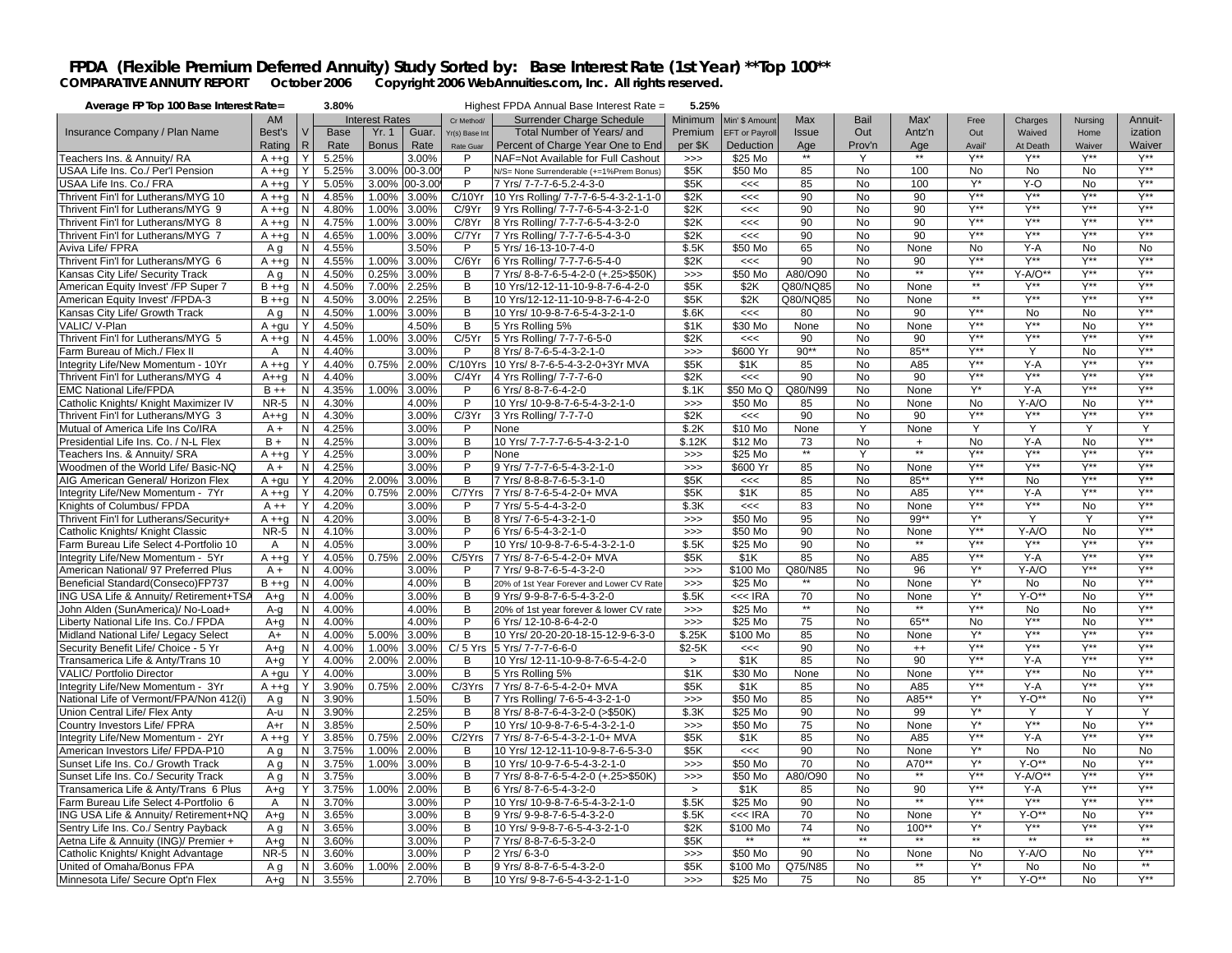### FPDA (Flexible Premium Deferred Annuity) Study Sorted by: Base Interest Rate (1st Year) \*\* Top 100\*\*<br>COMPARATIVE ANNUITY REPORT October 2006 Copyright 2006 WebAnnuities.com, Inc. All rights reserved.

| Average FP Top 100 Base Interest Rate= |                |              | 3.80%       |                       |       |                | Highest FPDA Annual Base Interest Rate =  | 5.25%          |                       |              |                |              |                                    |                         |                               |                               |
|----------------------------------------|----------------|--------------|-------------|-----------------------|-------|----------------|-------------------------------------------|----------------|-----------------------|--------------|----------------|--------------|------------------------------------|-------------------------|-------------------------------|-------------------------------|
|                                        | <b>AM</b>      |              |             | <b>Interest Rates</b> |       | Cr Method/     | Surrender Charge Schedule                 | <b>Minimum</b> | Min' \$ Amount        | Max          | Bail           | Max'         | Free                               | Charges                 | Nursina                       | Annuit-                       |
| Insurance Company / Plan Name          | Best's         |              | <b>Base</b> | <b>Yr. 1</b>          | Guar. | Yr(s) Base Int | Total Number of Years/ and                | Premium        | <b>EFT</b> or Payroll | <b>Issue</b> | Out            | Antz'n       | Out                                | Waived                  | Home                          | ization                       |
|                                        | Rating         | $\mathsf{R}$ | Rate        | <b>Bonus</b>          | Rate  | Rate Guar      | Percent of Charge Year One to End         | per \$K        | Deduction             | Age          | Prov'n         | Age          | Avail                              | At Death                | Waiver                        | Waiver                        |
| Western United Life/ Flex 2003         | R              | N            | 3.55%       |                       | 3.00% | P              | 6 Yrs/ 3-3-3-3-3-3-0                      | >>             | \$100 Mo              | 100          | No             | 100          | $Y^{\star\star}$                   | $Y-A$                   | <b>No</b>                     | $Y^{\star\star}$              |
| Allstate Life/ Sure Horizon            | $A + q$        |              | 3.50%       | 1.00%                 | 2.00% | в              | 6 Yrs/ 8-8-7-6-5-4-0                      | \$3K           | \$100 Mo              | 90           | No             | $90+$        | $Y^{\star\star}$                   | Y                       | $V^{\star\star}$              | $V^{\star\star}$              |
| American Fidelity/ High Int. Opt.      | $A +$          | N            | 3.50%       |                       | 3.00% | P              | 10 Yrs/ 6-6-6-6-6-6-4-4-4-4-0             | >>             | \$25 Mo               | 70           | No             | None         | $Y^*$                              | Y**                     | <b>No</b>                     | $V^{\ast\ast}$                |
| American Investors Life/ P4+           | A a            | N            | 3.50%       | 2.00%                 | 2.00% | B              | 12 Yrs/12-11-10-9-8-7-6-5-4-3-2-1-0       | \$5K           | <<                    | 90           | <b>No</b>      | None         | $Y^*$                              | $Y - A$                 | <b>No</b>                     | <b>No</b>                     |
| American United/ Secure 5              | A q            | N            | 3.50%       | 1.00%                 | 2.00% | B              | 5 Yrs Rolling/ 8-8-7-6-5-0                | \$5K           | \$2KQ                 | 89           | $\overline{N}$ | 89           | $Y^{\star\star}$                   | $Y-0$                   | <b>No</b>                     | <b>V**</b>                    |
| American United/ Secure 5+             | A a            | N            | 3.50%       | 1.00%                 | 2.00% | В              | 5 Yrs Rolling/ 8-8-7-6-5-0                | \$100K         | <<                    | Q69/N89      | No             | 90           | $Y^*$                              | $Y - O$                 | <b>No</b>                     | Y**                           |
| Golden Rule Premier Advantage          | A u            | N            | 3.50%       | 0.50%                 | 3.00% | В              | 7 Yrs/ 7-6-5-4-3-2-2-0                    | \$2K           | <<                    | A60/O100     | N <sub>o</sub> | 85           | $Y^*$                              | $Y - A$                 | Y**                           | Y**                           |
| Golden Rule/ Flex Vantage              | A u            | N            | 3.50%       | 1.00%                 | 3.00% | B              | 10 Yrs/ 9-9-8-7-6-5-4-3-2-1-0             | \$2K           | <<                    | A60/O100     | <b>No</b>      | 85           | $Y^*$                              | $Y - A$                 | $V^{\ast\ast}$                | Y**                           |
| MONY Life Ins Co/Fixed Annuity/10Yr    | A+q            | N            | 3.50%       |                       | 3.00% | C/10Yrs        | 7 Yrs / 7-6-5-4-3-2-1+ MVA                | \$2K           | \$50 Mo               | 85           | <b>No</b>      | $95***$      | <b>V**</b>                         | $Y-A**$                 | <b>No</b>                     | <b>No</b>                     |
| Ohio National Life Ins Co/Prime II     | A+a            | N            | 3.50%       |                       | 2.00% | P              | 8 Yrs/ 8-7-7-6-5-4-3-2-0                  | >>             | \$50 Mo               | 75           | No             | 85           | $Y^*$                              | $Y-O**$                 | <b>No</b>                     | $V^{\star\star}$              |
| Security Mutual Life of NY/ FPDA-Q     | $\overline{A}$ | N            | 3.50%       |                       | 3.00% | B              | 10 Yrs/ 7-7-6-6-5-5-4-3-2-1-0             | >>             | \$25 Mo               | 80           | $V^{\ast\ast}$ |              | $Y^*$                              | $Y - A$                 | <b>No</b>                     |                               |
| Transamerica Life & Anty/Trans Flex    | $A + q$        |              | 3.50%       |                       | 1.50% | B              | 7 Yrs/ 8-8-7-6-5-4-3-0                    | $\geq$         | \$1K                  | 85           | No             | 90           | $Y^{\star\star}$                   | $Y - A$                 | Y**                           | Y**                           |
| United Investors Life/ Century I+      | $A + a$        | N            | 3.50%       |                       | 3.50% | P              | 8 Yrs/ 8-7-6-5-4-3-2-1-0                  | $**$           | <<                    | 85           | <b>No</b>      | None         | $Y^*$                              | $Y - A$                 | <b>Y**</b>                    | $Y^{\ast\ast}$                |
| Jefferson Pilot Life/ Pilot Plus (MVA) | $A + a$        |              | 3.45%       | 2.00%                 | 3.00% | B              | 10 Yrs/ 9-8-7-6-5-4.5-3.5-2.5-1.5-.75+MVA | \$5K           | <<                    | Q75/N85      | <b>No</b>      | None         | $Y^*$                              | <b>No</b>               | $V^{\star\star}$              | $V^{\star\star}$              |
| Keyport Life(Sun - Canada) Value 7     | $A + q$        |              | 3.40%       | 3.00%                 | 1.50% | C/7Yr          | 7 Yrs/7-6-5-4-3-2-1-0+MVA                 | \$5K           | $$100+$               | A85/O100     | <b>No</b>      | 90           | <b>V**</b>                         | $Y-O^{**}$              | V**                           | <b>No</b>                     |
| National Western Life/ Accumulator 5   | $A -$          | N            | 3.40%       | 5.00%                 | 2.00% | B              | 10 Yrs/10-10-9-9-7-5-5-5-5-5-0            | \$5K           | <<                    | A90/O85      | No             | $**$         | Y*                                 | <b>V**</b>              | $**$                          | N <sub>o</sub>                |
| National Western Life/ Prevail 7       | $A -$          | N            | 3.40%       | 7.00%                 | 2.00% | B              | 10 Yrs/10-10-9-9-8-7-6-555-0              | \$5K           | <<                    |              | No             | $**$         | $Y^*$                              | $Y^{\star\star}$        | $***$                         | <b>No</b>                     |
| National Western Life/ Protector 1     | $A -$          | N            | 3.40%       | 1.00%                 | 2.00% | в              | 10 Yrs/10-10-9-9-7-5-5-5-5-5-0            | \$5K           | <<                    | A90/O85      | No             | $\star\star$ | $Y^*$                              | Y**                     | $**$                          | <b>No</b>                     |
| Union Central Life/ Flex Anty          | A-u            | N            | 3.40%       |                       | 2.25% | в              | 8 Yrs/ 8-8-7-6-4-3-2-0 (<\$50K)           | \$.3K          | \$25 Mo               | 90           | N <sub>o</sub> | 99           | $Y^*$                              | Y                       | Y                             | Y                             |
| GenWorth Financial/Secure Living Smart | $A + a$        | N            | 3.35%       | 3.00%                 | 2.00% | B              | 7 Yrs/ 7-7-7-6-5-4-3-0                    | \$5K           | <<                    | 100          | <b>No</b>      | A85**        | $Y^*$                              | $Y-A$                   | $V^{\ast\ast}$                | $Y^{\star\star}$              |
| Life of the Southwest/ Flex 1          | A q            | N            | 3.35%       |                       | 1.50% | B              | 6 Yrs/ 10-9-8-7-6-4-0                     | >>             | \$50 Mo TSA           | A70/O100     | <b>No</b>      | $85***$      | $Y^*$                              | $Y - A$                 | V**                           | Y**                           |
| Life of the Southwest/ Flex 10         | A q            | N            | 3.35%       | 1.00%                 | 1.50% | в              | 10 Yrs/ 10-9-8-7-6-5-4-3-2-1-0            | $>>>$          | \$50 Mo TSA           | A70/O100     | $\overline{N}$ | 85**         | Y*                                 | $Y-A$                   | Y**                           | $Y^{\ast\ast}$                |
| Beneficial Life/ Advantage-11A+(A)     | $\overline{A}$ | N            | 3.30%       | 3.00%                 | 3.00% | B              | 11 Yrs/ 11-10-9-8-7-6-5-4-2-2-1-0         | 5K             | \$40 Mo               | $90**$       | N <sub>o</sub> | $**$         | $Y^*$                              | $Y^{\star\star}$        | $Y^{\ast\ast}$                | $Y^{\star\star}$              |
| MONY Life Ins Co/Fixed Annuity/ 8Yr    | $A + q$        | N            | 3.30%       |                       | 3.00% | C/8Yrs         | 7 Yrs / 7-6-5-4-3-2-1+ MVA                | \$2K           | \$50 Mo               | 85           | No             | $95***$      | Y**                                | $Y-A**$                 | <b>No</b>                     | <b>No</b>                     |
| William Penn Life of NY/ FPDA          | A+a            | N            | 3.30%       |                       | 1.50% | B              | 10 Yrs/ 10-9-8-7-6-5-4-3-2-1-0            | \$1K           | \$100                 | 80           | <b>No</b>      | 90           | $Y^*$                              | $Y^{\star\star}$        | <b>No</b>                     | $Y^{\star\star}$              |
| Life of the Southwest/ Flex 3000       | A a            | N            | 3.25%       | 1.00%                 | 1.50% | B              | 7 Yrs/ 7-6-5-4-3-2-1-0                    | >>             | \$50 Mo TSA A70/O100  |              | $\overline{N}$ | $85***$      | $Y^*$                              | $Y-A$                   | $V^{\star\star}$              | $V^{\star\star}$              |
| Metropolitan Life/Growth+ Account      | $A + q$        | N            | 3.25%       |                       | 3.00% | B              | 7 Yrs Rolling/ 7-6-5-4-3-2-1-0            | None           | <<                    | 99           | No             | None         | $Y^{\star\star}$                   | $Y^{\star\star}$        | <b>No</b>                     | $V^{\star\star}$              |
| Metropolitan Life/Preference+ Acct     | $A + q$        | N            | 3.25%       |                       | 3.00% | B              | 7 Yrs Rolling/ 7-6-5-4-3-2-1-0            | None           | <<                    | 99           | No             | None         | $Y^{\ast\ast}$                     | Y**                     | No                            | $Y^{\ast\ast}$                |
| Keyport Life(Sun - Canada) Value 6     | $A + a$        | N            | 3.20%       | 3.00%                 | 1.50% | C/6Yr          | 6 Yrs/ 7-6-5-4-3-2-0+MVA                  | \$5K           | $$100+$               | A85/O100     | N <sub>o</sub> | 90           | $Y^{\ast\ast}$                     | $Y - O^{**}$            | $Y^{\ast\ast}$                | <b>No</b>                     |
| MONY Life Ins Co/Fixed Annuity/ 7Yr    | $A + q$        | N            | 3.15%       |                       | 3.00% | C/7Yrs         | 7 Yrs / 7-6-5-4-3-2-1+ MVA                | \$2K           | \$50 Mo               | 85           | No             | $95***$      | Y**<br>$\star\star$                | $Y-A**$                 | <b>No</b>                     | $\overline{N}$                |
| American Equity Invest' / Guar' + 1    | $B + +g$       | N            | 3.10%       | 1.00%                 | 2.25% | B              | 10 Yrs/12-12-11-10-9-8-7-6-4-2-0          | \$5K           | \$2K                  | Q80/NQ85     | <b>No</b>      | None         |                                    | Y**                     | Y**                           | $V^{\star\star}$              |
| Great American Life/ Freedom - 10ST    | A a            | N            | 3.10%       | 1.50%                 | 2.50% | B              | 10 Yrs/ 9-9-8-7-6-5-4-3-2-1-0             | \$5K           | <<                    | Q80/NQ85     | No             | None<br>$**$ | $Y^{\star\star}$<br>$V^{\ast\ast}$ | Y**<br>$V^{\star\star}$ | <b>No</b><br>$V^{\star\star}$ | $V^{\star\star}$              |
| Great American Life/ TSA III (Non-Grp) | A q            | N            | 3.05%       |                       | 2.00% | B              | 5 Yrs/ 5-4-3-2-1-0                        | >>             | \$50 Mo               | 65           | <b>No</b>      |              |                                    |                         | <b>V**</b>                    | <b>No</b>                     |
| Keyport Life(Sun - Canada) Value 5     | $A + q$        | N            | 3.05%       | 3.00%                 | 1.50% | C/5Yr          | 5 Yrs/7-6-5-4-3-0+MVA                     | \$5K           | $$100+$               | A85/O100     | $\overline{N}$ | 90           | $Y^{\ast\ast}$                     | $Y - O^{**}$            |                               | <b>No</b>                     |
| American Fidelity/ B-TA                | $A +$          | N            | 3.00%       |                       | 3.00% | P              | None                                      | >>             | \$25 Mo               | 70           | No             | None         | $Y^*$                              | $Y^{\ast\ast}$          | <b>No</b><br>$V^{\star\star}$ | $Y^{\ast\ast}$<br>Y**         |
| AmerUs Life/ Multi Choice 6/ 1 Yr      | A a            | N            | 3.00%       |                       | 2.00% | P              | 6 Yrs/ 10-9-8-7-6-4-0                     | \$5K           | <<                    | Q80/N90      | No             | None         | $Y^*$                              | $Y-A$                   |                               |                               |
| Aviva Life/ Maximizer I                | A q            | N            | 3.00%       |                       | 3.00% | В              | 5 Yrs/ 16-13-10-7-4-0                     | \$.5K          | \$50 Mo               | 65           | No             | None         | No<br>$V^{\star\star}$             | $Y - A$                 | <b>No</b><br>$V^{\star\star}$ | <b>No</b><br>$V^{\star\star}$ |
| Conseco Annuity Assur./H'k Marquee     | $B + a$        | N            | 3.00%       | 3.00%                 | 3.00% | B              | 9 Yrs/ 12-12-11-10-9-8-6-4-2-0            | $$2-5K$        | \$50MoQ               | 85           | <b>No</b>      | None         |                                    | $Y - A$                 |                               |                               |
| Horace Mann Life/Alternative II 5Yr    | $A - q$        | N            | 3.00%       |                       | 3.00% | B              | 5 Yrs/ 8-8-6-4-2-0                        | \$.05K         | \$25 Mo               | 85           | No             | 85           | $Y^*$                              | Y                       | <b>No</b>                     | $Y^{\star\star}$              |
| Horace Mann Life/Alternative II 10Yr   | A-q            | N            | 3.00%       |                       | 3.00% | В              | 5 Yrs/ 8-8-6-4-2-0                        | \$.05K         | \$25 Mo               | 85           | No             | 85           | $Y^*$                              | Y                       | <b>No</b>                     | Y**                           |
| John Hancock Life/ Allegiance Prfd.    | $A + q$        | N            | 3.00%       |                       | 3.00% | B              | 7 Yrs/8-7-6-5-4-3-2-0                     | \$10K          | <<<br>$\star\star$    | 84           | No             | 90           | $Y^*$                              | $Y-O$                   | <b>No</b><br><b>V**</b>       | Y**<br>$Y^{\ast\ast}$         |
| MFS/SunLife/RegattaChoice-7 Yr         | $A + q$        | N            | 3.00%       |                       | 3.00% | B              | 7 Yrs/7-7-6-6-5-4-3-0                     | \$10K          |                       | 85           | <b>No</b>      | 95           | $Y^{\star\star}$<br><b>V**</b>     | <b>Y**</b>              |                               |                               |
| MONY Life Ins Co/Fixed Annuity/ 3Yr    | A+q            | N            | 3.00%       |                       | 3.00% | C/3Yrs         | 7 Yrs / 7-6-5(0-30 day + MVA)             | \$2K           | $$50$ Mo              | 85           | No             | $95***$      |                                    | $Y-A**$                 | <b>No</b>                     | <b>No</b>                     |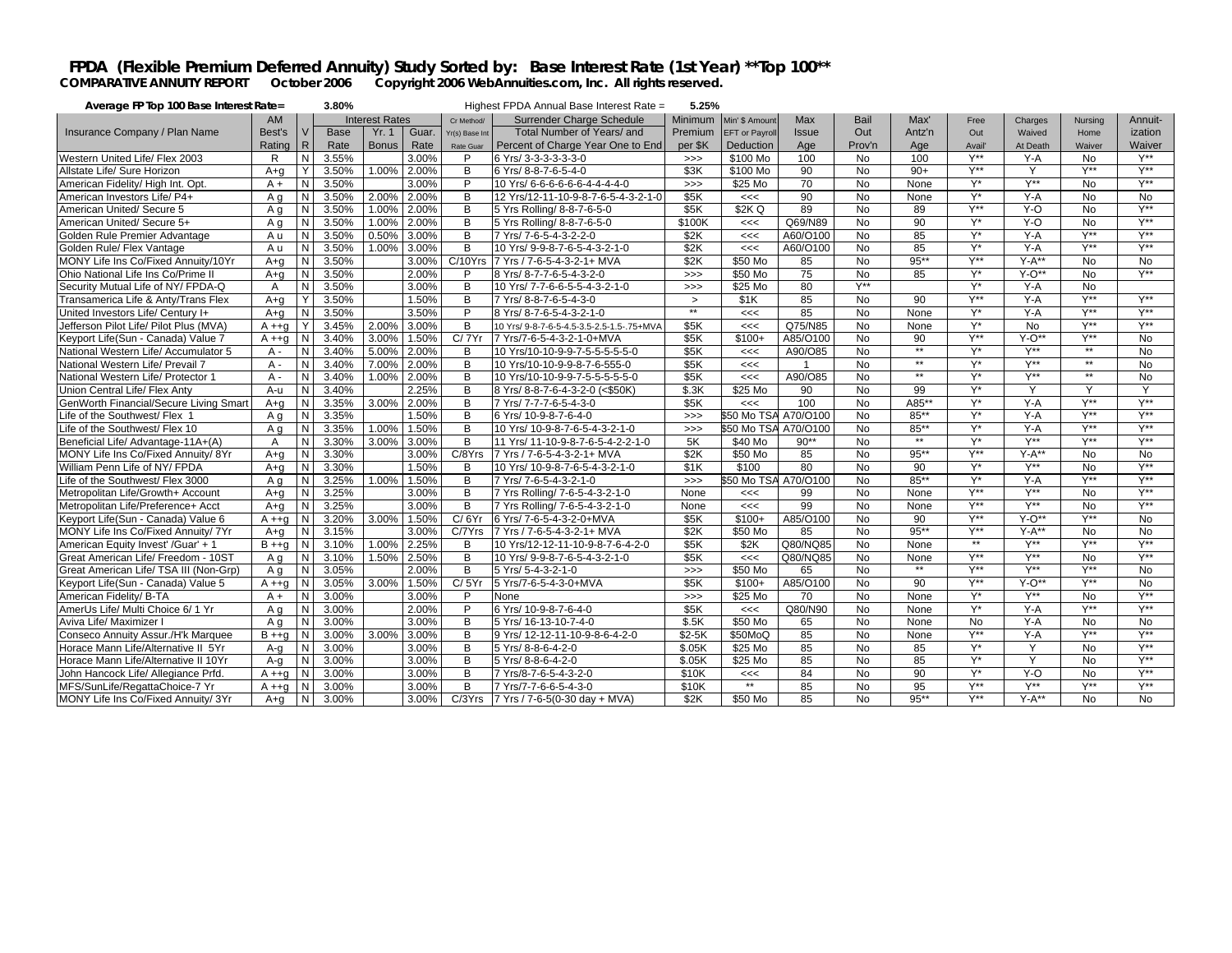|                                          | <b>AM</b>                |                |                      | <b>Interest Rates</b> |       | Cr Method/     | Surrender Charge Schedule                            | Min'           | Max'          | Bail           | Max'         | Free             | Accepts        | Charges                 | Nursing          | Annuit-                 |
|------------------------------------------|--------------------------|----------------|----------------------|-----------------------|-------|----------------|------------------------------------------------------|----------------|---------------|----------------|--------------|------------------|----------------|-------------------------|------------------|-------------------------|
| Insurance Company / Plan Name            | Best's                   | V              | <b>Base</b>          | Yr. 1                 | Guar. | Yr(s) Base Int | Total Number of Years/ and                           | Prem'          | <b>Issue</b>  | Out            | Antz'n       | Out              | Added          | Waived                  | Home             | ization                 |
|                                          | Rating                   | R.             | Rate                 | <b>Bonus</b>          | Rate  | Rate Guar      | Percent of Charge Year One to End                    | \$K            | Age           | Prov'n         | Age          | Avail'           | Premium        | At Death                | Waiver           | Waiver                  |
| Aetna Life & Annuity (ING)/ Premier +    | $A + q$                  | N              | 3.85%                |                       | 3.00% | P              | 7 Yrs/ 8-8-7-6-5-3-2-0                               | \$5K           | 100A          | <b>No</b>      | None         | $Y^{\ast\ast}$   | Y              | <b>No</b>               | $Y^{\ast\ast}$   | $Y^{\ast\ast}$          |
| AIG American Gen'l/ Horizon Plus         | A+qu                     | N              | 3.50%                | 6.00%                 | 2.00% | $C/6$ Yrs      | 9 Yrs/ 9-8-7-6-5-4-3-2-1-0+MVA                       | \$5K           | 85            | No             | 100          | $Y^{\ast\ast}$   | No             | $Y^{**}$                | $Y^*$            | $Y^{**}$                |
| AIG American Gen'l/ Horizon Select- 5 Yr | A+qu                     | N              | 4.50%                |                       | 2.00% | $C/5$ Yrs      | 10-9-8-7-6-5-4-3-2-1-0                               | \$5K           | 85            | <b>No</b>      | 100          | $Y^{\ast\ast}$   | <b>No</b>      | $Y-O$                   | $Y^{\ast\ast}$   | $Y^{\ast\ast}$          |
| AIG American Gen'l/ Horizon Select- 7 Yr | $A+au$                   | N              | 4.65%                |                       | 2.00% |                | C/ 10 Yrs 10-9-8-7-6-5-4-3-2-1-0                     | \$5K           | 85            | <b>No</b>      | 100          | $Y^{\ast\ast}$   | <b>No</b>      | Y-O                     | Y**              | $Y^{\ast\ast}$          |
|                                          |                          | N              |                      |                       |       |                |                                                      | \$5K           |               | No             | 100          | $Y^{\ast\ast}$   |                |                         | $Y^{\star\star}$ | $\overline{Y^{**}}$     |
| AIG American Gen'l/ Horizon Select-10 Yr | A+qu                     |                | 4.75%                |                       | 2.00% |                | C/ 10 Yrs 10-9-8-7-6-5-4-3-2-1-0                     |                | 85            |                | $**$         |                  | No             | Y-O<br>$**$             | Y**              | $Y^{\star\star}$        |
| Allianz Life NA/ Dominator- 5 Yr         | $A + a$                  |                | N 4.50%              |                       | 3.00% |                | C/ 5 Yrs 5 Yrs/ 10-9-8-7-6-0 (30 day window)         | \$20K          | 85            | <b>No</b>      | $**$         | Y*               | <b>No</b>      | $**$                    | Y**              | Y**                     |
| Allianz Life NA/ Dominator- 6 Yr         | $A + a$                  | $\overline{N}$ | 3.10%                |                       | 3.00% |                | C/6 Yrs 6 Yrs/ 10-9-8-7-6-5-0 (30 day window)        | \$20K          | 85            | <b>No</b>      | $\star\star$ | Y*               | N <sub>o</sub> | $\star\star$            |                  |                         |
| Allianz Life NA/ Dominator- 7 Yr         | $A + q$                  | N              | 4.70%                |                       | 3.00% |                | C/ 7 Yrs 7 Yrs/ 10-9-8-7-6-5-4-0 (30 day window)     | \$20K          | 85            | No             | $**$         | Y*               | No             | $**$                    | Y**              | $Y^{\ast\ast}$          |
| Allianz Life NA/ Dominator-10 Yr         | $A + a$                  | $\overline{N}$ | 4.80%                |                       | 3.00% |                | C/10 Yrs 10Yrs/10-9-8-7-6-5-4-3-2-1-0(30 day window) | \$20K          | 85            | N <sub>o</sub> |              | Y*               | No             |                         | Y**              | Y**                     |
| Allstate Life/ Savers Premier            | $A + q$                  | Υ              | N/A                  |                       | 3.00% | В              | 7 Yrs/ 8-7-6-5-4-3-2-0                               | \$.6K          | 85            | No             | 90           | $Y^{\ast\ast}$   | Υ              | Y                       | Y**              | $Y^{\ast\ast}$          |
| Allstate Life/ Sure Horizon              | $A + q$                  | Y              | 3.50%                | 2.00%                 | 2.00% | В              | 6 Yrs/ 8-8-7-6-5-4-0                                 | \$3K           | 90            | No             | $90+$        | $Y^{**}$         | Υ              | Y                       | Y**              | $V^{**}$                |
| American Investors Life/ SP2000+         | A q                      | N              | 3.50%                | 1.00%                 | 3.00% | B              | 10 Yrs/ 10-9-8-7-6-5-4-3-2-1-0                       | \$5K           | 90A           | <b>No</b>      | None         | $Y^{\ast\ast}$   | N              | $Y - A$                 | <b>No</b>        | <b>No</b>               |
| American National/PaladiumMYG 3yr        | $A +$                    | N              | N/A                  |                       | 2.00% | $C/3$ Yrs      | 3 Yrs/ 8-8-8--0+MVA                                  | \$5K           | 85A           | <b>No</b>      | 96           | $Y^{\ast\ast}$   | <b>No</b>      | $Y-O**$                 | Y**              | <b>No</b>               |
| American National/PaladiumMYG 4yr        | $A +$                    | N              | 4.10%                |                       | 2.00% |                | C/ 4 Yrs 4 Yrs/ 8-8-8-7-0+MVA                        | \$5K           | 85A           | No             | 96           | $Y^{\star\star}$ | No             | $Y - \overline{O^{**}}$ | Y**              | No                      |
| American National/PaladiumMYG 5yr        | $A +$                    | N              | 4.00%                | 1.00%                 | 2.00% |                | C/ 5 Yrs 5 Yrs/ 8-8-8-7-6-0+MVA                      | \$5K           | 85A           | <b>No</b>      | 96           | $Y^{\star\star}$ | <b>No</b>      | $Y-O**$                 | $Y^{\star\star}$ | <b>No</b>               |
| American National/PaladiumMYG 6yr        | $A +$                    | N              | 4.45%                |                       | 2.00% | $C/6$ Yrs      | 6 Yrs/ 8-8-8-7-6-5-0+MVA                             | \$5K           | 85A           | No             | 96           | $Y^{\ast\ast}$   | No             | $Y - O^{**}$            | Y**              | No                      |
| American National/PaladiumMYG 7yr        | $A +$                    | N              | 4.15%                | 1.00%                 | 2.00% | C/ 7 Yrs       | 7 Yrs/ 7-7-7-6-5-4-0+MVA                             | \$5K           | A85/O99       | No             | 96           | $Y^{\star\star}$ | No             | Y                       | Y**              | $Y^{\star\star}$        |
| American National/PaladiumMYG 8yr        | $A +$                    | $\overline{N}$ | 4.45%                |                       | 2.00% |                | C/8 Yrs 8 Yrs/ 7-7-7-6-5-4-3-0+MVA                   | \$5K           | A85/O99       | <b>No</b>      | 96           | $Y^{\ast\ast}$   | No.            | Y                       | Y**              | $Y^{\ast\ast}$          |
| American National/PaladiumMYG 9yr        | $A +$                    | N              | 3.90%                | 2.00%                 | 2.00% | C/9 Yrs        | 9 Yrs/ 7-7-7-6-5-4-3-2-0+MVA                         | \$5K           | A85/O99       | No             | 96           | $Y^{\star\star}$ | No             | Y                       | $Y^{\star\star}$ | $Y^{\star\star}$        |
| American National/PaladiumMYG10yr        | $A +$                    | N              | 4.10%                | 1.00%                 | 2.00% |                | C/ 10 Yrs 10 Yrs/ 7-7-7-6-5-4-3-2-1-0+MVA            | \$5K           | A85/O99       | No             | 96           | Y**              | No             | Y                       | Y**              | Y**                     |
| American United/ Accum Annuity II        | A q                      | N              | 3.65%                | 1.00%                 | 3.00% | В              | 7 Yrs/ 8-8-7-6-5-4-2-0                               | \$5K           | Q69/N89       | <b>No</b>      | None         | $Y^{\star\star}$ | No.            | $Y-O$                   | <b>No</b>        | $Y^{\ast\ast}$          |
| American United/ Accum Annuity II +      | A q                      | N              | 3.80%                | 1.00%                 | 3.00% | B              | 7 Yrs/ 8-8-7-6-5-4-2-0                               | \$5K           | Q69/N89       | <b>No</b>      | None         | $Y^{\star\star}$ | No             | $Y-O$                   | No               | $Y^{\ast\ast}$          |
| AmerUs Life/ Multi-Choice 6/ 1 Yr        | A q                      | N              | 3.00%                |                       | 2.00% | P              | 6 Yrs/ 10-9-8-7-6-4-0                                | \$5K           | Q80/N90       | No             | None         | $Y^{\ast\ast}$   | Y              | Y-A                     | $Y^{\star\star}$ | $Y^{\ast\ast}$          |
| AmerUs Variable/ Advantage +             | A                        | N              | 3.25%                |                       | 3.00% | В              | 6 Yrs/ 9-8-7-6-5-4-0                                 | \$50K          | 85            | <b>No</b>      | 95           | Y*               | No.            | $Y - A$                 | $V^{\ast\ast}$   | $V^{\star\star}$        |
| AmerUs Variable/ Advantage MVA           | A                        | N              | 4.25%                |                       | 3.00% | B              | 6 Yrs/+MVA 9-8-7-6-5-4-0                             | \$50K          | 85            | <b>No</b>      | 95           | $Y^*$            | $Y - 25K$      | Y-A                     | No               | <b>No</b>               |
| AMEX/ Rate Bonus 1                       | A                        | N              | 3.55%                | 1.00%                 | 2.00% | B              | 6 Yrs/ 9-8-7-6-5-4-3-0                               | \$2K           | Q69/N90       | <b>No</b>      | $**$         | $Y^{\ast\ast}$   | No.            | $Y^{\ast\ast}$          | $Y^{\star\star}$ | $Y^{\star\star}$        |
| AMEX/ Rate Bonus 2                       | $\overline{A}$           | N              | 3.45%                | 2.00%                 | 2.00% | B              | 8 Yrs/ 8-7-6-5-4-3-2-1-0                             | \$2K           | Q69/N90       | <b>No</b>      | $\star\star$ | $Y^*$            | $\overline{N}$ | <b>Y**</b>              | Y**              | $Y^{\ast\ast}$          |
| AMEX/ Rate Bonus 3                       | $\overline{A}$           | N              | 3.40%                | 3.00%                 | 2.00% | В              | 10 Yrs/ 10-9-8-7-6-5-4-3-2-1-0                       | \$2K           | Q69/N90       | <b>No</b>      | $**$         | Y*               | <b>No</b>      | $Y^{\star\star}$        | $Y^{\ast\ast}$   | $Y^{\star\star}$        |
| AMEX/ Retirement Advisor/Advt + 7 Yr     | A                        | N              | 2.85%                |                       | 2.00% | В              | 7 Yrs/ 7-7-6-5-4-2-0                                 | \$2K           | Q69/N90       | No             | $**$         | $Y^*$            | Y              | $Y^{\ast\ast}$          | $Y^{\ast\ast}$   | $Y^{\ast\ast}$          |
| AMEX/ Retirement Advisor/Advt +10 Yr     | $\overline{A}$           | N              | 2.85%                | $+$                   | 2.00% | B              | 10 Yrs/ 8-8-7-7-6-5-4-3-2-0 (+=1% prem. bonus)       | \$2K           | $90**$        | <b>No</b>      | $\star\star$ | <b>Y**</b>       | Y              | $Y^{\ast\ast}$          | Y**              | Y**                     |
| AMEX/ Value Plus Bonus                   | $\overline{A}$           | N              | 3.75%                | 0.50%                 | 2.00% | B              | 10 Yrs/ 10-9-8-7-6-5-4-3-2-1-0                       | \$2K           | Q69/N80       | No             | $**$         | $Y^*$            | <b>No</b>      | $Y^{\ast\ast}$          | Y**              | $Y^{\star\star}$        |
| Aviva Life/ Portfolio Secure             | A q                      | N              | 3.50%                | 1.00%                 | 3.00% | P              | 7 Yrs/ 6-6-5-4-3-2-1-0                               | \$10K          |               | No             | None         | Y**              |                | $Y - A$                 | Y**              | <b>V**</b>              |
|                                          |                          | N              |                      | 3.00%                 | 3.00% | B              |                                                      |                | 85A<br>$90**$ | <b>No</b>      | $*$          | $\overline{Y^*}$ | Y**            | Y                       | Y**              | Y**                     |
| Beneficial Life/ Advantage 11B+(A)       | $\overline{A}$<br>$NR-5$ |                | 3.55%                |                       |       |                | 11 Yrs/ 9-9-8-7-6-5-4-3-1.8-1.8-.9-0                 | \$5K<br>\$100K | 90            | N <sub>o</sub> |              | $Y^{\ast\ast}$   | $\overline{N}$ | $Y-A/O$                 | N <sub>o</sub>   | Y**                     |
| Catholic Knights/ Knight Elite V         |                          |                | $\overline{N}$ 4.80% |                       | 1.50% | $C/5$ Yrs      | 5 Yrs/ 8-7-6-4-2-0                                   |                |               |                | None         | Y*               |                |                         |                  |                         |
| Conseco Annuity Assur./ Tru Level 5      | $B + +q$                 | N              | 4.25%                |                       | 3.00% | $C/5$ Yrs      | 5 Yrs + MVA/ 8-7-6-5-4-0                             | \$25K          | Q74/N85       | No             | 95           | $Y^*$            | <b>No</b>      | Y-A                     | Y                | <b>No</b><br><b>V**</b> |
| Conseco Annuity Assur./ Tru Level 6      | $B + +q$                 | $\overline{N}$ | 3.50%                |                       | 3.00% |                | $C/6$ Yrs 6 Yrs + MVA/ 8-7-6-5-4-3-0                 | \$25K          | 85            | <b>No</b>      | 95           |                  | $\overline{N}$ | $Y-A/O$                 | <b>No</b>        |                         |
| Conseco Annuity Assur./H'k Marquee       | $B + +g$                 | N              | 3.00%                | 3.00%                 | 3.00% | B              | 9 Yrs/ 12-12-11-10-9-8-6-4-2-0                       | \$5K           | 85            | <b>No</b>      | None         | Y*               | Y              | No                      | <b>No</b>        | $Y^{\ast\ast}$          |
| Country Investors Life/ SP 3             | $A+r$                    |                | $\overline{N}$ 3.75% |                       | 2.50% | C/3 Yrs        | 3 Yrs/ 7-6-5-0                                       | \$10K          | 90            | <b>No</b>      | None         | Y*               | N <sub>o</sub> | Y**                     | <b>No</b>        | $Y^{\ast\ast}$          |
| Country Investors Life/ SP 5             | $A+r$                    | N              | 3.95%                |                       | 2.50% | $C/5$ Yrs      | 5 Yrs/ 7-7-6-5-4-0                                   | \$10K          | 90            | <b>No</b>      | None         | Y*               | <b>No</b>      | $Y^{\ast\ast}$          | <b>No</b>        | $Y^{\ast\ast}$          |
| Country Investors Life/ SP 7             | $A+r$                    | N              | 4.15%                |                       | 2.50% | $C/7$ Yrs      | 7 Yrs/ 7-7-6-5-4-3-2-0                               | \$10K          | 90            | <b>No</b>      | None         | Y*               | <b>No</b>      | $Y^{\star\star}$        | <b>No</b>        | $V^{\star\star}$        |
| EMC National Life Co/ Bonus              | $B + +$                  | N              | 4.80%                | 1.00%                 | 3.00% | B              | 5 Yrs/ 8-8-8-8-8-0                                   | \$10K          | Q80/N99       | No             | None         | $Y^{\ast\ast}$   | No             | Y-A                     | $Y^*$            | $Y^{\ast\ast}$          |
| EMC National Life Co/ Bonus 1 1/2        | $B + +$                  | N              | 4.55%                | 1.50%                 | 3.00% | B              | 7 Yrs/ 9-9-9-8-7-6-5-0                               | \$10K          | Q80/N99       | $\overline{N}$ | None         | <b>Y**</b>       | $\overline{N}$ | $Y - A$                 | Y**              | $Y^{\ast\ast}$          |
| EMC National Life Co/ Bonus 2            | $B + +$                  | N              | 4.15%                | 2.00%                 | 3.00% | B              | 10 Yrs/ 10-9-8-7-6-5-4-3-2-1-0                       | \$10K          | Q80/N99       | $\overline{N}$ | None         | $Y^{\ast\ast}$   | $\overline{N}$ | $Y-A$                   | $Y^{\ast\ast}$   | $Y^{\ast\ast}$          |
| EMC National Life Co/ Bonus 4            | $B + +$                  | N              | N/A                  |                       | 3.00% | В              | 11 Yrs/ 11-10-9-8-7-6-5-4-3-2-1-0                    | \$10K          | Q80/N99       | No             | None         | $Y^{\ast\ast}$   | No             | $Y - A$                 | $Y^{\star\star}$ | $V^{**}$                |
| EMC National Life Co/ Bonus 6            | $B + +$                  | N              | N/A                  |                       | 3.00% | B              | 12 Yrs/ 12-11-10-9-8-7-6-5-4-3-2-1-0                 | \$10K          | Q80/N99       | <b>No</b>      | None         | <b>Y**</b>       | <b>No</b>      | $Y-A$                   | Y**              | $Y^{\star\star}$        |
| EMC National Life Co/ SP 3Yr Guar        | $B + +$                  | N              | 4.10%                |                       | 3.00% | $C/3$ Yrs      | 3 Yrs/ 4-4-4-0                                       | \$5K           | Q80/N99       | <b>No</b>      | None         | $Y^{\ast\ast}$   | <b>No</b>      | $Y - A$                 | Y**              | $Y^{\ast\ast}$          |
| EMC National Life Co/ SP 4Yr Guar        | $B + +$                  | N              | 4.25%                |                       | 3.00% |                | C/ 4 Yrs 4 Yrs/ 5-5-5-5-0                            | \$5K           | Q80/N99       | No             | None         | $Y^{\ast\ast}$   | No             | Y-A                     | $Y^{\ast\ast}$   | $Y^{\star\star}$        |
| EMC National Life Co/ SP 5Yr Guar        | $B + +$                  | N              | 4.40%                |                       | 3.00% |                | C/5 Yrs 5 Yrs/ 6-6-6-6-6-0                           | \$5K           | Q80/N99       | <b>No</b>      | None         | $Y^{\ast\ast}$   | <b>No</b>      | $Y - A$                 | $Y^{\star\star}$ | <b>V**</b>              |
| Equitable Life Assur(AXA)/GuarGrowth 1Yr | $A + q$                  | N              | 3.65%                | $+$                   | 3.00% | $C/1$ Yr       | 5 Yrs/ 9-8-7-6-5-0 (+=1% prem. credit)               | \$5K           | 83            | No             | 90           | Y*               | No             | $Y - A$                 | Y**              | $Y^{\star\star}$        |
| Equitable Life Assur(AXA)/GuarGrowth 5Yr | $A + q$                  | Ν              | 3.45%                |                       | 3.00% | $C/5$ Yrs      | 5 Yrs/ 9-8-7-6-5-0                                   | \$5K           | 83            | No             | 90           | $Y^*$            | No             | Y-A                     | $Y^{\ast\ast}$   | $Y^{\ast\ast}$          |
| Farm Bureau Life Select 4-Portfolio 6    | A                        | N              | 4.30%                |                       | 3.00% | Þ              | 10 Yrs/ 10-9-8-7-6-5-4-3-2-1-0                       | \$100K         | 90            | <b>No</b>      | $**$         | $Y^{\ast\ast}$   | Y**            | Y**                     | Y**              | $Y^{\ast\ast}$          |
| Farm Bureau Life Select 4-Portfolio 10   | A                        | N              | 4.65%                |                       | 3.00% | P              | 10 Yrs/ 10-9-8-7-6-5-4-3-2-1-0                       | \$100K         | 90            | No             | $**$         | $Y^{\ast\ast}$   | $Y^{\ast\ast}$ | $Y^{\star\star}$        | $Y^{\ast\ast}$   | $Y^{\ast\ast}$          |
| Farm Bureau of Mich/1 Yr-Guarantee       | Α                        | N              | 3.95%                |                       | 3.00% | $C/1$ Yr       | 9+ Yrs/ 8-7-6-5-4-3-3-3-3-(See Carrier)              | \$5K           | $90**$        | No             | 85**         | $Y^{\ast\ast}$   | No             | Y                       | No               | $Y^{\ast\ast}$          |
| Farm Bureau of Mich/3 Yr-Guarantee       | Α                        | N              | 4.45%                |                       | 3.00% |                | C/ 3 Yrs 9+ Yrs/ 8-7-6-5-4-3-3-3-3-(See Carrier)     | \$5K           | $90**$        | No             | 85**         | $Y^{\ast\ast}$   | No             | Y                       | No               | $Y^{\ast\ast}$          |
| Farm Bureau of Mich/5 Yr-Guarantee       | A                        | N              | 4.80%                |                       | 3.00% |                | C/ 5 Yrs 9+ Yrs/ 8-7-6-5-4-3-3-3-3-(See Carrier)     | \$5K           | $90**$        | No             | 85**         | $Y^{\ast\ast}$   | No             | Y                       | No               | $Y^{\ast\ast}$          |
| Fort Dearborn Life/WealthFortifier4Yr    | $A +$                    | N              | 3.75%                | 1.00%                 | 3.00% |                | C/ 4 Yrs 9 Yrs/ 8-8-7-6-5-4-3-2-1-0 (30 day window)  | \$1K           | 85            | No             | 95           | $Y^*$            | No.            | Y-A/O                   | Y**              | $Y^{\ast\ast}$          |
| Fort Dearborn Life/WealthFortifier5Yr    | $A +$                    | N              | 4.05%                | 1.00%                 | 3.00% |                | C/ 5 Yrs 9 Yrs/ 8-8-7-6-5-4-3-2-1-0 (30 day window)  | \$1K           | 85            | <b>No</b>      | 95           | Y*               | No             | Y-A/O                   | Y**              | $Y^{\star\star}$        |
|                                          |                          |                |                      |                       |       |                |                                                      |                |               |                |              |                  |                |                         |                  |                         |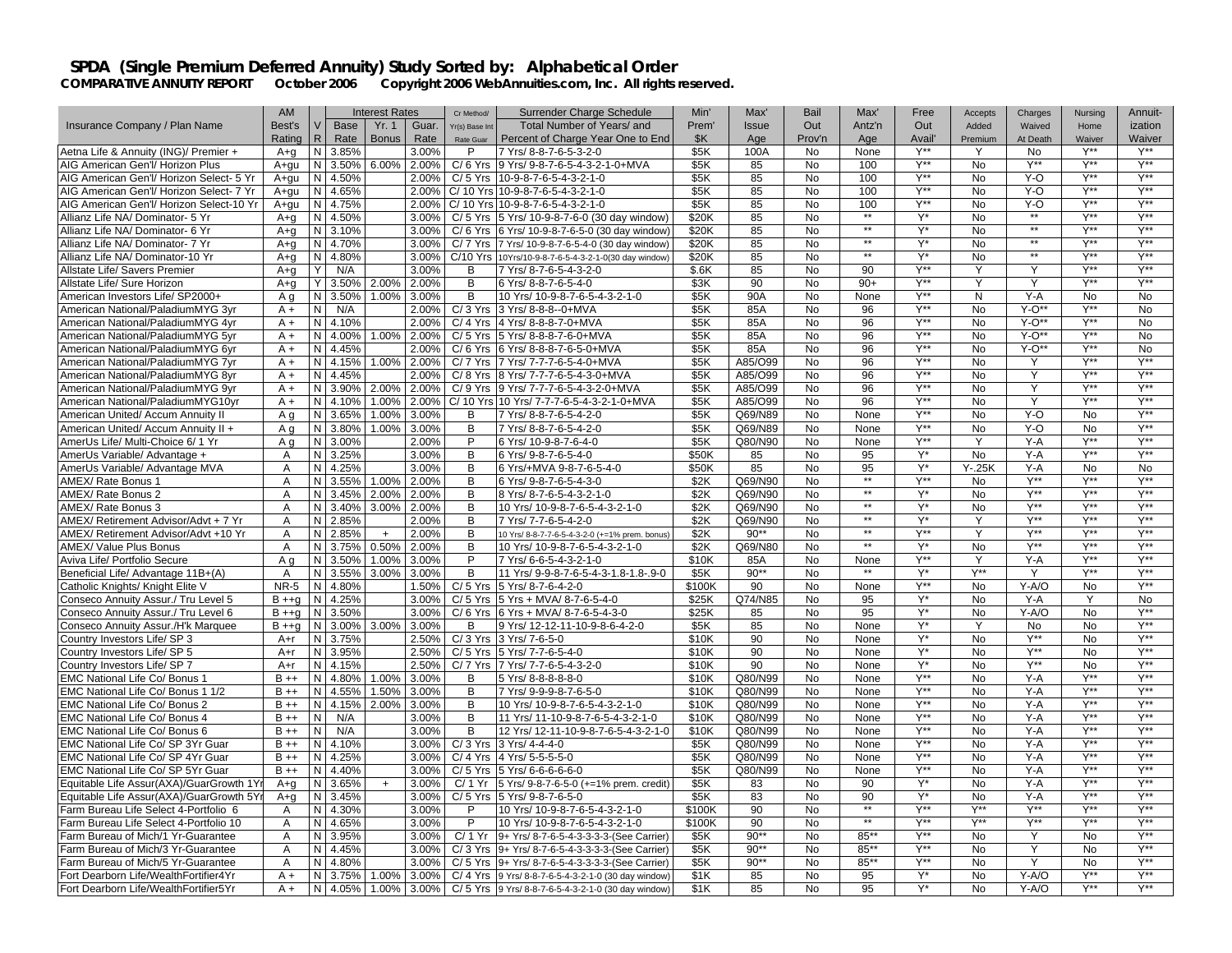| <b>Base</b><br>Yr. 1<br>Total Number of Years/ and<br>Insurance Company / Plan Name<br>Best's<br>V<br>Guar.<br>Prem'<br><b>Issue</b><br>Out<br>Antz'n<br>Out<br>Added<br>ization<br>Yr(s) Base Int<br>Waived<br>Home<br>Rating<br>R<br>Rate<br><b>Bonus</b><br>Rate<br>Percent of Charge Year One to End<br>\$K<br>Prov'n<br>Avail'<br>Age<br>Age<br>Premium<br>At Death<br>Waiver<br>Waiver<br>Rate Guar<br>N<br>Y*<br>Y-A/O<br>$Y^{\star\star}$<br>Fort Dearborn Life/WealthFortifier6Yr<br>$A +$<br>4.15%<br>2.00%<br>3.00%<br>$C/6$ Yrs<br>9 Yrs/ 8-8-7-6-5-4-3-2-1-0 (30 day window)<br>\$1K<br>85<br><b>No</b><br>95<br><b>No</b><br>$Y^{\star\star}$<br>Y*<br>$Y^{\ast\ast}$<br>$Y^{**}$<br>\$1K<br>Y-A/O<br>Fort Dearborn Life/WealthFortifier7Yr<br>$A +$<br>N<br>4.00%<br>2.00%<br>3.00%<br>$C/7$ Yrs<br>9 Yrs/ 8-8-7-6-5-4-3-2-1-0 (30 day window)<br>85<br>No<br>95<br>No<br>Y**<br>$Y^*$<br>$V^{\ast\ast}$<br>N<br>95<br>$Y-A/O$<br>Fort Dearborn Life/WealthFortifier9Yr<br>$A +$<br>4.00%<br>1.00%<br>3.00%<br>$C/9$ Yrs<br>9 Yrs/ 8-8-7-6-5-4-3-2-1-0<br>\$1K<br>85<br>No<br>No.<br>Y*<br>Y**<br>N<br>$Y-$1K+$<br>GenWorth Financial/Secure Living Smart<br>$A + a$<br>3.60%<br>3.00%<br>2.00%<br>7 Yrs/ 7-7-7-6-5-4-3-0<br>\$5K<br>100<br><b>No</b><br>85<br>Y-A<br>B<br>$Y^*$<br>$V^{\ast\ast}$<br>$\overline{N}$<br>$Y-A$<br><b>No</b><br>3.00%<br>2.00%<br>3.00%<br>9 Yrs/ 10-9-8-7-6-5-4-3-2-0<br>\$10K<br>Q75/N80<br><b>No</b><br>85<br>A u<br>В<br><b>No</b><br>$Y^{\star\star}$<br>$\mathsf{Y}^\star$<br>N<br>3.25%<br>1.00%<br>3.00%<br>\$7.5K<br>85<br>Y-A<br>No<br>Golden Rule/ Classic Plus<br>A u<br>B<br>8 Yrs/ 8-7-6-5-4-3-2-1-0<br>A70/O100<br>No<br>No<br>$Y^{\star\star}$<br>$Y^*$<br>N<br>3.50%<br>3.00%<br>9 Yrs/ 8-8-8-7-6-5-3-2-0<br>\$10K<br>A85/O100<br><b>No</b><br>85<br><b>No</b><br>$Y - A$<br><b>No</b><br>A u<br>B<br>$Y^*C$<br>Y**<br>$Y^{\ast\ast}$<br>N<br>$Y-$2K+$<br>Y-A<br>Golden Rule/ Premier Advantage<br>A u<br>3.50%<br>3.00%<br>В<br>7 Yrs/ 7-6-5-4-3-2-2-0<br>\$5K<br>Q60/N65<br>No<br>85<br>0.50%<br>85<br>Y*<br>Y**<br>N<br>3.00%<br>3.00%<br>B<br>8 Yrs/ 8-7-6-5-4-3-2-1-0<br>\$10K<br>A70/O100<br><b>No</b><br><b>No</b><br>$Y - A$<br><b>No</b><br>Golden Rule/ Ultimate Bonus<br>Au<br>3.50%<br>$Y^{\ast\ast}$<br>$Y^{\ast\ast}$<br>$Y^{\ast\ast}$<br>N<br>3.20%<br>2.50%<br>85<br><b>No</b><br>Y-1st Yr<br>Great American Life/ Advantage 15<br>A a<br>B<br>\$5K<br>No<br>$+$<br>12 Yrs/ 12-11-10-9-8-7-6-5-4-3-2-1-0 + prem bonus 15%<br>70<br>$Y^{\ast\ast}$<br>$Y^{\ast\ast}$<br>$Y^{\ast\ast}$<br><b>V**</b><br>N<br>1.50%<br>2.50%<br>\$5K<br>Q80/NQ85<br>No<br><b>No</b><br>Great American Life/ Freedom - 10ST<br>A q<br>3.10%<br>В<br>10 Yrs/ 9-9-8-7-6-5-4-3-2-1-0<br>None<br>Y**<br>Hartford Life/ CRC Select-6Yr<br>N<br>4.70%<br>3.00%<br>7 Yrs + MVA/ 6-6-5-4-3-0<br>\$5K<br><b>No</b><br>90<br><b>No</b><br>$Y - A$<br><b>No</b><br>$A + a$<br>$C/6$ Yrs<br>80<br><b>No</b><br>$\overline{N}$<br>$\overline{N}$<br>$Y^{\ast\ast}$<br>Y**<br>$Y^{\star\star}$<br>Hartford Life/ Saver+ 6 Years<br>$A + a$<br>3.85%<br>1.00%<br>$C/6$ Yrs<br>7 Yrs + MVA/ 7-6-5-4-3-2-1-0<br>\$5K<br>85<br>90<br><b>No</b><br>$Y - A$<br>3.00%<br>N<br>85<br>Y*<br>No<br>$Y^{\star\star}$<br>Horace Mann Life/Alternative II- 5 Yrs<br>3.00%<br>3.00%<br>\$2K<br>85<br>No<br>No<br>Y<br>A-q<br>В<br>5 Yrs/ 8-6-4-2-0<br>N<br>$Y^*$<br>Y<br>Y**<br>Horace Mann Life/Alternative II-10 Yrs<br>3.00%<br>3.00%<br>В<br>10 Yrs/ 8-8-6-4-2-0<br>\$2K<br>85<br>No<br>85<br>No<br><b>No</b><br>A-q<br>$Y^{\ast\ast}$<br>\$50K<br>$**$<br>$Y^{**}$<br>Y**<br>$Y^{\ast\ast}$<br>ING USA Life & An'ty/ Multi Set+/ 5Yr<br>N.<br>4.20%<br>1.50%<br>$C/5$ Yrs<br>90<br>No<br><b>No</b><br>$A + q$<br>5 Yrs + MVA/ 7-7-7-6-5 (0-30 day window)<br>$**$<br>$Y^{\ast\ast}$<br>Y**<br>N<br>\$50K<br>90<br>No<br>$Y^{\star\star}$<br>$Y^{**}$<br>ING USA Life & An'ty/ Multi Set+/ 6Yr<br>4.35%<br>1.50%<br>C/ 6 Yrs 6 Yrs + MVA/ 7-7-7-6-5-4 (0-30 day window<br><b>No</b><br>$A + q$<br>$**$<br>$Y^{\ast\ast}$<br>Y**<br>Y**<br>$Y^{\ast\ast}$<br>N 4.15%<br>\$50K<br>90<br><b>No</b><br><b>No</b><br>ING USA Life & An'ty/ Multi Set+/7Yr<br>$A + a$<br>1.00%<br>1.50%<br>C/ 7 Yrs 7 Yrs + MVA/ 7-7-7-6-5-4-3 (0-30 day window)<br>$**$<br>$Y^{\ast\ast}$<br>$Y^{\ast\ast}$<br>$Y^{\ast\ast}$<br>N<br>4.05%<br>1.50%<br>\$50K<br>90<br>Y**<br>ING USA Life & An'ty/ Multi Set+/ 8Yr<br>1.80%<br>C/ 8 Yrs 8 Yrs + MVA/ 7-7-7-6-5-4-3-2 (0-30 day window<br><b>No</b><br>No.<br>A+q<br>$\star\star$<br><b>Y**</b><br>Y**<br>1.50%<br>\$50K<br>90<br>$Y^{\star\star}$<br>$Y^{\star\star}$<br>ING USA Life & An'ty/ Multi Set+/ 9Yr<br>N<br>4.00%<br>1.20%<br>$C/9$ Yrs<br>No<br>No<br>$A + a$<br>9 Yrs + MVA/ 7-7-7-6-5-4-3-2-1 (0-30 day window<br>$Y^{\ast\ast}$<br>$Y^{\ast\ast}$<br>Y**<br>$Y^{\ast\ast}$<br>ING USA Life & An'ty/ MultiSet+/10Yr<br>N<br>3.90%<br>1.00%<br>1.50%<br>C/ 10 Yrs 10Yrs + MVA/ 7-7-7-6-5-4-3-2-1-0 (0-30 day window)<br>\$50K<br>85<br><b>No</b><br>No.<br>$A + a$<br>None<br>$Y^{\ast\ast}$<br>N<br>3.65%<br>\$.5K<br>70<br>No<br>Y*<br>$Y-O**$<br><b>No</b><br>ING USA Life & An'ty/ Retirement+NQ<br>$A + q$<br>3.00%<br>B<br>9 Yrs/ 9-9-8-7-6-5-4-3-2-0<br>None<br>Y*<br>$Y^{\ast\ast}$<br>ING USA Life & An'ty/ Retirement+TSA<br>N<br>4.00%<br>3.00%<br>9 Yrs/ 9-9-8-7-6-5-4-3-2-0<br>\$.5K<br>70<br>No<br>Y<br>$Y-O^*$<br><b>No</b><br>$A + q$<br>в<br>None<br>Y**<br>$Y^{\star\star}$<br>Y**<br>$Y^{\star\star}$<br>Integrity Life/ Momentum Advtge 4Yr<br>Y<br>3.90%<br>0.75%<br>2.00%<br>C/ 4 Yrs 4 Yrs/ 8-8-7-7-0+MVA<br>\$20K<br>Q70.5/N86<br>No<br>$A + q$<br>None<br>No<br>$Y^{\ast\ast}$<br>$Y^{\star\star}$<br>Y**<br><b>Y**</b><br>Integrity Life/ Momentum Advtge 5Yr<br>$A + q$<br>Y<br>4.35%<br>0.75%<br>2.00%<br>C/ 5 Yrs 5 Yrs/ 8-8-7-7-6+MVA<br>\$20K<br>Q70.5/N86<br>No<br>None<br>No<br>$Y^{\ast\ast}$<br>$Y^{\star\star}$<br>Y**<br>$Y^{\star\star}$<br>Integrity Life/ Momentum Advtge 7Yr<br>Y<br>4.65%<br>0.75%<br>2.00%<br>C/ 7 Yrs 7 Yrs/ 8-8-7-7-6-6-5-0+MVA<br>\$20K<br>Q70.5/N85<br>No<br>None<br>No<br>$A + q$<br>0.75%<br>C/ 10 Yrs 10 Yrs/ 8-8-7-7-6-6-5-5-4-4-0+MVA<br>Q70.5/N83<br>$Y^{\star\star}$<br>$Y^{\star\star}$<br>$Y^{\star\star}$<br>$Y^{\star\star}$<br>Integrity Life/ Momentum Advtge 10Yr<br>$A + q$<br>Y<br>4.85%<br>2.00%<br>\$20K<br><b>No</b><br>None<br>No.<br>$V^{\star\star}$<br>Y*<br>$Y - A$<br>Jackson Nat'l Life/ Bonus Max-1<br>Ν<br>4.65%<br>8.40%<br>3.00%<br>B<br>9 Yrs+MVA/9-8-7-6-5-4-3-2-1-0<br>\$5-10K<br>A85/O100<br><b>No</b><br>85<br><b>No</b><br>No<br>A+q<br>4.55%<br>7Yrs/7-6-5-4-3-2-1-0<br>Y*C<br>$Y - A$<br>$Y^{\star\star}$<br>Jackson Nat'l Life/ Max Plan<br>$A + q$<br>N<br>4.55%<br>3.00%<br>В<br>$$1-10K$<br>A85/O100<br><b>No</b><br>85<br>Y-1st Yr<br>No<br>$V^{\star\star}$<br>Jackson Nat'l Life/ Super Max<br>N 5.35%<br>5.35%<br>3.00%<br>9 Yrs/ 9-8-7-6-5-4-3-2-1-0<br>\$5K<br>A85/O100<br>85<br>Y*C<br>Y-A<br>Y**<br>$A + q$<br>B<br>No<br>Y-1st Yr<br>N<br>$Y^*$<br>$Y-$2K+$<br>$Y - A$<br>$Y^{\star\star}$<br>$Y^{\star\star}$<br>Jackson Nat'l Life/ Target 4 Yr.<br>$A + a$<br>4.10%<br>5.10%<br>3.00%<br>C/ 4 Yrs 4 Yrs/ 6-7-7-7-0 (30 day period)<br>\$10K<br>85<br>No<br>85<br>Jackson Nat'l Life/ Target 5 Yr.<br>N<br>4.20%<br>5.20%<br>3.00%<br>C/ 5 Yrs 5 Yrs/ 0-5-6-7-7 (30 day period)<br>85<br>85<br>$Y^*$<br>$Y-$2K+$<br>$Y - A$<br>$Y^{\star\star}$<br>$Y^{\star\star}$<br>$A + q$<br>\$10K<br>No<br>$Y^*$<br>$Y^{\star\star}$<br>$Y^{\star\star}$<br>Jackson Nat'l Life/ Target 9 Yr.<br>N<br>4.65%<br>7.65%<br>3.00%<br>C/ 9 Yrs 8 Yrs/ 7-7-6-5-4-3-2-1-0<br>\$10K<br>85<br>No<br>85<br>$Y-$2K+$<br>Y-A<br>$A + q$<br>$\overline{Y^{\star\star}}$<br>Y*<br>$Y^{\ast\ast}$<br>Jackson Nat'l Life/ Target 10 Yr.<br>$A + a$<br>N<br>4.65%<br>5.65%<br>3.00%<br>C/ 10 Yrs 9 Yrs/ 7-7-7-6-5-4-3-2-1-0/MVA<br>\$10K<br>85<br><b>No</b><br>85<br>$Y-$2K+$<br>$Y - A$<br>$Y^{\ast\ast}$<br>$Y^{\ast\ast}$<br>$Y^{\ast\ast}$<br>95<br><b>No</b><br>Jefferson Pilot Life/ Classic 5<br>Y<br>3.50%<br>2.00%<br>3.00%<br>C/ 5 Yrs 5 Yrs/ 9-8-7-6-5-0+MVA<br>\$10K<br>85<br>No<br>$A + q$<br>Y<br>$V^{\ast\ast}$<br><b>V**</b><br>Y**<br>Y<br>3.50%<br>3.00%<br>3.00%<br>$C/7$ Yrs<br>7 Yrs/ 9-8-7-6-5-4-3-0+MVA<br>\$10K<br>85<br><b>No</b><br>95<br>Y<br>No.<br>$A + a$<br>$Y^{\ast\ast}$<br>$Y^{\ast\ast}$<br>$Y^{\ast\ast}$<br>95<br>Y<br><b>No</b><br>Jefferson Pilot Life/ Classic 10<br>$A + q$<br>Y<br>3.55%<br>4.00%<br>3.00%<br>$C/7$ Yrs<br>10 Yrs/ 10-9-8-7-6-5-4-3-2-1-0+MVA<br>\$5K<br>85<br><b>No</b><br>Y*<br>$Y^{\ast\ast}$<br>90<br>Y<br>John Hancock Life/ Allegiance Prfd.<br>N<br>3.00%<br>1.00%<br>3.00%<br>7 Yrs/ 8-8-7-7-7-6-6-0<br>\$10K<br>84<br><b>No</b><br>Y-O<br>No<br>$A + a$<br>B<br>Y*<br>$Y^{\star\star}$<br>$Y^{\star\star}$<br>$Y^{\star\star}$<br>A80/O90<br><b>No</b><br>Kansas City Life Select Track 5Yr<br>A q<br>N<br>4.25%<br>3.00%<br>$C/5$ Yrs<br>5 Yrs/ 10-9-8-7-6-0<br>\$10K<br>No<br>None<br>Y*<br>Y**<br>$Y^{\star\star}$<br>N<br>Y**<br>Kansas City Life Select Track 7Yr<br>4.25%<br>3.00%<br>$C/7$ Yrs<br>7 Yrs/ 10-9-8-7-6-5-4-0<br>\$10K<br>A80/O90<br><b>No</b><br>None<br><b>No</b><br>A q<br>$Y^*$<br>$Y^{\ast\ast}$<br>$Y^*$<br>$Y^{\ast\ast}$<br>4.50%<br>\$10K<br>A80/O90<br><b>No</b><br>No<br>Kansas City Life Select Track 10Yr<br>A q<br>ΝI<br>3.00%<br>C/ 10 Yrs 10Yrs/ 10-9-8-7-6-5-4-3-2-1-0<br>None<br>Y*<br><b>Y**</b><br>Y**<br>N<br>3.50%<br>3.00%<br>C/ 5 Yrs 5 Yrs/ 7-6-5-4-3-0+MVA<br>\$50K<br>Q75/N85<br><b>No</b><br>$Y-A/O$<br><b>No</b><br>Keyport Life/(Sun-Canada) Value 5<br>$A + q$<br>1.50%<br>90<br>$Y^*$<br>Y**<br>$Y^{\ast\ast}$<br>$Y-A/O$<br>1.50%<br>C/6 Yrs 6 Yrs/ 7-6-5-4-3-2-0+MVA<br>\$50K<br>Q75/N85<br><b>No</b><br>90<br><b>No</b><br>Keyport Life/(Sun-Canada) Value 6<br>$A + a$<br>N<br>3.55%<br>3.00%<br>Y*<br>Y**<br><b>V**</b><br>N<br>Q75/N85<br>$Y-A/O$<br>3.00%<br>1.50%<br>C/ 7 Yrs<br>\$50K<br><b>No</b><br>90<br><b>No</b><br>Keyport Life/(Sun-Canada) Value 7<br>$A + q$<br>3.60%<br>7 Yrs/ 7-6-5-4-3-2-1-0+MVA<br>Y**<br>Y**<br>$Y^{\ast\ast}$<br>$Y^{\star\star}$<br>Knights of Columbus/ FPDA<br>4.00%<br>7 Yrs/ 5-5-4-4-3-3-2-0<br>\$.3K<br>None<br><b>No</b><br>$A + +$<br>Y<br>3.00%<br>P<br>83<br>No<br>$\star\star$<br>Ÿ<br>$**$<br>$**$<br>$*$<br>$**$<br>$**$<br>$**$<br>N/A<br>P<br>Layfayette Life Ins. Co./ Horizon S<br>$A +$<br>4.00%<br>5 Yrs/ 8-8-6-4-2-0<br>$65***$<br>$Y^{\ast\ast}$<br>$Y^{\ast\ast}$<br>N<br>4.00%<br>\$1K<br><b>No</b><br>Liberty National Life Ins. Co./SPDA<br>$A + a$<br>4.00%<br>P<br>3 Yrs/ 8-4-2-0<br>80<br><b>No</b><br><b>No</b><br><b>No</b><br>$\overline{N}$<br>$Y^*$<br>Y**<br><b>V**</b><br>4.00%<br>1.50%<br>10 Yrs/ 10-9-8-7-6-5-4-3-2-1-0<br>\$5K<br>85<br>Y-A<br>Life of the Southwest/ Milenium +<br>A q<br>3.35%<br>В<br>A70/O100<br>No<br>No<br>Y**<br>Y*<br>$Y^{\ast\ast}$<br>Life of the Southwest/ SPDA- 3<br>N<br>3.20%<br>1.00%<br>1.50%<br>B<br>6 Yrs/ 10-9-8-6-4-2-0<br>\$5K<br>A80/O100<br><b>No</b><br>85<br><b>No</b><br>$Y - A$<br>Aa<br>$\overline{N}$<br>$\overline{N}$<br>85<br>Y*<br>$Y-A$<br>$Y^{\ast\ast}$<br>$Y^{\ast\ast}$<br>Life of the Southwest/ SPDA- 5<br>A <sub>q</sub><br>3.35%<br>2.00%<br>1.50%<br>B<br>10 Yrs/ 10-9-8-7-6-5-4-3-2-1-0<br>\$5K<br>A80/O100<br>No<br>Y**<br>85<br>$\mathsf{Y}^\star$<br>$Y - A$<br>$Y^{\star\star}$<br>N<br>3.35%<br>2.00%<br>1.50%<br>B<br>\$5K<br>A80/O100<br>No<br>No<br>Life of the Southwest/ SPDA-10<br>A q<br>10 Yrs/ 10-9-8-7-6-5-4-3-2-1-0<br>Y**<br>$\overline{N}$<br>99<br>$Y^*$<br>$Y-O$<br>Y**<br>Lincoln Benefit /Sav Chce + 5Yr.<br>$A+r$<br>N/A<br>3.00%<br>9 Yrs/ 7-7--7-6-5-4-3-2-1-0 (+.5>\$50K)<br>\$5K<br>A99/O100<br><b>No</b><br><b>No</b><br>B<br>$Y^{\ast\ast}$<br>N<br>$Y^{\ast\ast}$<br>Lincoln Benefit/ Tactician+5 Yr MYG<br>3.60%<br>3.00%<br>C/5 Yrs 5 Yrs/ 8-8-8-7-6-0<br>\$5K<br>No<br>99<br>$Y-$1K+$<br>Y-O<br><b>No</b><br>A+r<br>2.00%<br>90<br><b>Y**</b><br>N<br>2.50%<br>\$5K<br>90<br>No<br>99<br>Y-O<br>$Y^{\star\star}$<br>Lincoln Benefit/ Tactician+8 Yr MYG<br>$A+r$<br>3.90%<br>3.00%<br>C/8 Yrs 8 Yrs/8-8-8-7-6-5-4-3-0<br>$Y-$1K+$<br><b>No</b> |                                        | <b>AM</b> |   |       | <b>Interest Rates</b> |       | Cr Method/ | Surrender Charge Schedule | Min' | Max'    | Bail | Max' | Free | Accepts   | Charges | Nursing | Annuit-          |
|------------------------------------------------------------------------------------------------------------------------------------------------------------------------------------------------------------------------------------------------------------------------------------------------------------------------------------------------------------------------------------------------------------------------------------------------------------------------------------------------------------------------------------------------------------------------------------------------------------------------------------------------------------------------------------------------------------------------------------------------------------------------------------------------------------------------------------------------------------------------------------------------------------------------------------------------------------------------------------------------------------------------------------------------------------------------------------------------------------------------------------------------------------------------------------------------------------------------------------------------------------------------------------------------------------------------------------------------------------------------------------------------------------------------------------------------------------------------------------------------------------------------------------------------------------------------------------------------------------------------------------------------------------------------------------------------------------------------------------------------------------------------------------------------------------------------------------------------------------------------------------------------------------------------------------------------------------------------------------------------------------------------------------------------------------------------------------------------------------------------------------------------------------------------------------------------------------------------------------------------------------------------------------------------------------------------------------------------------------------------------------------------------------------------------------------------------------------------------------------------------------------------------------------------------------------------------------------------------------------------------------------------------------------------------------------------------------------------------------------------------------------------------------------------------------------------------------------------------------------------------------------------------------------------------------------------------------------------------------------------------------------------------------------------------------------------------------------------------------------------------------------------------------------------------------------------------------------------------------------------------------------------------------------------------------------------------------------------------------------------------------------------------------------------------------------------------------------------------------------------------------------------------------------------------------------------------------------------------------------------------------------------------------------------------------------------------------------------------------------------------------------------------------------------------------------------------------------------------------------------------------------------------------------------------------------------------------------------------------------------------------------------------------------------------------------------------------------------------------------------------------------------------------------------------------------------------------------------------------------------------------------------------------------------------------------------------------------------------------------------------------------------------------------------------------------------------------------------------------------------------------------------------------------------------------------------------------------------------------------------------------------------------------------------------------------------------------------------------------------------------------------------------------------------------------------------------------------------------------------------------------------------------------------------------------------------------------------------------------------------------------------------------------------------------------------------------------------------------------------------------------------------------------------------------------------------------------------------------------------------------------------------------------------------------------------------------------------------------------------------------------------------------------------------------------------------------------------------------------------------------------------------------------------------------------------------------------------------------------------------------------------------------------------------------------------------------------------------------------------------------------------------------------------------------------------------------------------------------------------------------------------------------------------------------------------------------------------------------------------------------------------------------------------------------------------------------------------------------------------------------------------------------------------------------------------------------------------------------------------------------------------------------------------------------------------------------------------------------------------------------------------------------------------------------------------------------------------------------------------------------------------------------------------------------------------------------------------------------------------------------------------------------------------------------------------------------------------------------------------------------------------------------------------------------------------------------------------------------------------------------------------------------------------------------------------------------------------------------------------------------------------------------------------------------------------------------------------------------------------------------------------------------------------------------------------------------------------------------------------------------------------------------------------------------------------------------------------------------------------------------------------------------------------------------------------------------------------------------------------------------------------------------------------------------------------------------------------------------------------------------------------------------------------------------------------------------------------------------------------------------------------------------------------------------------------------------------------------------------------------------------------------------------------------------------------------------------------------------------------------------------------------------------------------------------------------------------------------------------------------------------------------------------------------------------------------------------------------------------------------------------------------------------------------------------------------------------------------------------------------------------------------------------------------------------------------------------------------------------------------------------------------------------------------------------------------------------------------------------------------------------------------------------------------------------------------------------------------------------------------------------------------------------------------------------------------------------------------------------------------------------------------------------------------------------------------------------------------------------------------------------------------------------------------------------------------------------------------------------------------------------------------------------------------------------------------------------------------------------------------------------------------------------------------------------------------------------------------------------------------------------------------------------------------------------------------------------------------------------------------------------------------------------------------------------------------------------------------------------------------------------------------------------------------------------------------------------------------------------------------------------------------------------------------------------------------------------------------------------------------------------------------------------------------------------------------------------------------------------------------------------------------------------------------------------------------------------------------------------------------------------------------------------------------------------------------------------------------------------------------------------------------------------------------------------------------------------------------------------------------------------------------------------------------------------------------------------------------------------------------------------------------------------------------------------------------------------------------------------------------------------------------------------------------------------------------------------------------------------------------------------------------------------------------------------------------------------------------------------------------------------------------------------------------------------------------------------------------------------------------------------------------------------------------------------------------------------------------------------------------------------------------------------------------------------------------------------------------------------------------------------------------------------------------------------------------------------------------------------------------------------------------------------------------------------------------------------------------------------------------------------------------------------------------------------------------------------------------------------------------------------------------------------------------------------------------------------------------------------------------------------------------------------------------------------------------------------------------------------------------------------------------------------------------------------------------------------------------------------------------------------------------------------------------------------------------------------------------------------------------------------------------------------------------------------------------------------------------|----------------------------------------|-----------|---|-------|-----------------------|-------|------------|---------------------------|------|---------|------|------|------|-----------|---------|---------|------------------|
|                                                                                                                                                                                                                                                                                                                                                                                                                                                                                                                                                                                                                                                                                                                                                                                                                                                                                                                                                                                                                                                                                                                                                                                                                                                                                                                                                                                                                                                                                                                                                                                                                                                                                                                                                                                                                                                                                                                                                                                                                                                                                                                                                                                                                                                                                                                                                                                                                                                                                                                                                                                                                                                                                                                                                                                                                                                                                                                                                                                                                                                                                                                                                                                                                                                                                                                                                                                                                                                                                                                                                                                                                                                                                                                                                                                                                                                                                                                                                                                                                                                                                                                                                                                                                                                                                                                                                                                                                                                                                                                                                                                                                                                                                                                                                                                                                                                                                                                                                                                                                                                                                                                                                                                                                                                                                                                                                                                                                                                                                                                                                                                                                                                                                                                                                                                                                                                                                                                                                                                                                                                                                                                                                                                                                                                                                                                                                                                                                                                                                                                                                                                                                                                                                                                                                                                                                                                                                                                                                                                                                                                                                                                                                                                                                                                                                                                                                                                                                                                                                                                                                                                                                                                                                                                                                                                                                                                                                                                                                                                                                                                                                                                                                                                                                                                                                                                                                                                                                                                                                                                                                                                                                                                                                                                                                                                                                                                                                                                                                                                                                                                                                                                                                                                                                                                                                                                                                                                                                                                                                                                                                                                                                                                                                                                                                                                                                                                                                                                                                                                                                                                                                                                                                                                                                                                                                                                                                                                                                                                                                                                                                                                                                                                                                                                                                                                                                                                                                                                                                                                                                                                                                                                                                                                                                                                                                                                                                                                                                                                                                                                                                                                                                                                                                                                                                                                                                                                                                                                                                                                                                                                                                                                                                                                                                        |                                        |           |   |       |                       |       |            |                           |      |         |      |      |      |           |         |         |                  |
|                                                                                                                                                                                                                                                                                                                                                                                                                                                                                                                                                                                                                                                                                                                                                                                                                                                                                                                                                                                                                                                                                                                                                                                                                                                                                                                                                                                                                                                                                                                                                                                                                                                                                                                                                                                                                                                                                                                                                                                                                                                                                                                                                                                                                                                                                                                                                                                                                                                                                                                                                                                                                                                                                                                                                                                                                                                                                                                                                                                                                                                                                                                                                                                                                                                                                                                                                                                                                                                                                                                                                                                                                                                                                                                                                                                                                                                                                                                                                                                                                                                                                                                                                                                                                                                                                                                                                                                                                                                                                                                                                                                                                                                                                                                                                                                                                                                                                                                                                                                                                                                                                                                                                                                                                                                                                                                                                                                                                                                                                                                                                                                                                                                                                                                                                                                                                                                                                                                                                                                                                                                                                                                                                                                                                                                                                                                                                                                                                                                                                                                                                                                                                                                                                                                                                                                                                                                                                                                                                                                                                                                                                                                                                                                                                                                                                                                                                                                                                                                                                                                                                                                                                                                                                                                                                                                                                                                                                                                                                                                                                                                                                                                                                                                                                                                                                                                                                                                                                                                                                                                                                                                                                                                                                                                                                                                                                                                                                                                                                                                                                                                                                                                                                                                                                                                                                                                                                                                                                                                                                                                                                                                                                                                                                                                                                                                                                                                                                                                                                                                                                                                                                                                                                                                                                                                                                                                                                                                                                                                                                                                                                                                                                                                                                                                                                                                                                                                                                                                                                                                                                                                                                                                                                                                                                                                                                                                                                                                                                                                                                                                                                                                                                                                                                                                                                                                                                                                                                                                                                                                                                                                                                                                                                                                                                        |                                        |           |   |       |                       |       |            |                           |      |         |      |      |      |           |         |         |                  |
|                                                                                                                                                                                                                                                                                                                                                                                                                                                                                                                                                                                                                                                                                                                                                                                                                                                                                                                                                                                                                                                                                                                                                                                                                                                                                                                                                                                                                                                                                                                                                                                                                                                                                                                                                                                                                                                                                                                                                                                                                                                                                                                                                                                                                                                                                                                                                                                                                                                                                                                                                                                                                                                                                                                                                                                                                                                                                                                                                                                                                                                                                                                                                                                                                                                                                                                                                                                                                                                                                                                                                                                                                                                                                                                                                                                                                                                                                                                                                                                                                                                                                                                                                                                                                                                                                                                                                                                                                                                                                                                                                                                                                                                                                                                                                                                                                                                                                                                                                                                                                                                                                                                                                                                                                                                                                                                                                                                                                                                                                                                                                                                                                                                                                                                                                                                                                                                                                                                                                                                                                                                                                                                                                                                                                                                                                                                                                                                                                                                                                                                                                                                                                                                                                                                                                                                                                                                                                                                                                                                                                                                                                                                                                                                                                                                                                                                                                                                                                                                                                                                                                                                                                                                                                                                                                                                                                                                                                                                                                                                                                                                                                                                                                                                                                                                                                                                                                                                                                                                                                                                                                                                                                                                                                                                                                                                                                                                                                                                                                                                                                                                                                                                                                                                                                                                                                                                                                                                                                                                                                                                                                                                                                                                                                                                                                                                                                                                                                                                                                                                                                                                                                                                                                                                                                                                                                                                                                                                                                                                                                                                                                                                                                                                                                                                                                                                                                                                                                                                                                                                                                                                                                                                                                                                                                                                                                                                                                                                                                                                                                                                                                                                                                                                                                                                                                                                                                                                                                                                                                                                                                                                                                                                                                                                                                        |                                        |           |   |       |                       |       |            |                           |      |         |      |      |      |           |         |         |                  |
|                                                                                                                                                                                                                                                                                                                                                                                                                                                                                                                                                                                                                                                                                                                                                                                                                                                                                                                                                                                                                                                                                                                                                                                                                                                                                                                                                                                                                                                                                                                                                                                                                                                                                                                                                                                                                                                                                                                                                                                                                                                                                                                                                                                                                                                                                                                                                                                                                                                                                                                                                                                                                                                                                                                                                                                                                                                                                                                                                                                                                                                                                                                                                                                                                                                                                                                                                                                                                                                                                                                                                                                                                                                                                                                                                                                                                                                                                                                                                                                                                                                                                                                                                                                                                                                                                                                                                                                                                                                                                                                                                                                                                                                                                                                                                                                                                                                                                                                                                                                                                                                                                                                                                                                                                                                                                                                                                                                                                                                                                                                                                                                                                                                                                                                                                                                                                                                                                                                                                                                                                                                                                                                                                                                                                                                                                                                                                                                                                                                                                                                                                                                                                                                                                                                                                                                                                                                                                                                                                                                                                                                                                                                                                                                                                                                                                                                                                                                                                                                                                                                                                                                                                                                                                                                                                                                                                                                                                                                                                                                                                                                                                                                                                                                                                                                                                                                                                                                                                                                                                                                                                                                                                                                                                                                                                                                                                                                                                                                                                                                                                                                                                                                                                                                                                                                                                                                                                                                                                                                                                                                                                                                                                                                                                                                                                                                                                                                                                                                                                                                                                                                                                                                                                                                                                                                                                                                                                                                                                                                                                                                                                                                                                                                                                                                                                                                                                                                                                                                                                                                                                                                                                                                                                                                                                                                                                                                                                                                                                                                                                                                                                                                                                                                                                                                                                                                                                                                                                                                                                                                                                                                                                                                                                                                                                        |                                        |           |   |       |                       |       |            |                           |      |         |      |      |      |           |         |         |                  |
|                                                                                                                                                                                                                                                                                                                                                                                                                                                                                                                                                                                                                                                                                                                                                                                                                                                                                                                                                                                                                                                                                                                                                                                                                                                                                                                                                                                                                                                                                                                                                                                                                                                                                                                                                                                                                                                                                                                                                                                                                                                                                                                                                                                                                                                                                                                                                                                                                                                                                                                                                                                                                                                                                                                                                                                                                                                                                                                                                                                                                                                                                                                                                                                                                                                                                                                                                                                                                                                                                                                                                                                                                                                                                                                                                                                                                                                                                                                                                                                                                                                                                                                                                                                                                                                                                                                                                                                                                                                                                                                                                                                                                                                                                                                                                                                                                                                                                                                                                                                                                                                                                                                                                                                                                                                                                                                                                                                                                                                                                                                                                                                                                                                                                                                                                                                                                                                                                                                                                                                                                                                                                                                                                                                                                                                                                                                                                                                                                                                                                                                                                                                                                                                                                                                                                                                                                                                                                                                                                                                                                                                                                                                                                                                                                                                                                                                                                                                                                                                                                                                                                                                                                                                                                                                                                                                                                                                                                                                                                                                                                                                                                                                                                                                                                                                                                                                                                                                                                                                                                                                                                                                                                                                                                                                                                                                                                                                                                                                                                                                                                                                                                                                                                                                                                                                                                                                                                                                                                                                                                                                                                                                                                                                                                                                                                                                                                                                                                                                                                                                                                                                                                                                                                                                                                                                                                                                                                                                                                                                                                                                                                                                                                                                                                                                                                                                                                                                                                                                                                                                                                                                                                                                                                                                                                                                                                                                                                                                                                                                                                                                                                                                                                                                                                                                                                                                                                                                                                                                                                                                                                                                                                                                                                                                                                        |                                        |           |   |       |                       |       |            |                           |      |         |      |      |      |           |         |         |                  |
|                                                                                                                                                                                                                                                                                                                                                                                                                                                                                                                                                                                                                                                                                                                                                                                                                                                                                                                                                                                                                                                                                                                                                                                                                                                                                                                                                                                                                                                                                                                                                                                                                                                                                                                                                                                                                                                                                                                                                                                                                                                                                                                                                                                                                                                                                                                                                                                                                                                                                                                                                                                                                                                                                                                                                                                                                                                                                                                                                                                                                                                                                                                                                                                                                                                                                                                                                                                                                                                                                                                                                                                                                                                                                                                                                                                                                                                                                                                                                                                                                                                                                                                                                                                                                                                                                                                                                                                                                                                                                                                                                                                                                                                                                                                                                                                                                                                                                                                                                                                                                                                                                                                                                                                                                                                                                                                                                                                                                                                                                                                                                                                                                                                                                                                                                                                                                                                                                                                                                                                                                                                                                                                                                                                                                                                                                                                                                                                                                                                                                                                                                                                                                                                                                                                                                                                                                                                                                                                                                                                                                                                                                                                                                                                                                                                                                                                                                                                                                                                                                                                                                                                                                                                                                                                                                                                                                                                                                                                                                                                                                                                                                                                                                                                                                                                                                                                                                                                                                                                                                                                                                                                                                                                                                                                                                                                                                                                                                                                                                                                                                                                                                                                                                                                                                                                                                                                                                                                                                                                                                                                                                                                                                                                                                                                                                                                                                                                                                                                                                                                                                                                                                                                                                                                                                                                                                                                                                                                                                                                                                                                                                                                                                                                                                                                                                                                                                                                                                                                                                                                                                                                                                                                                                                                                                                                                                                                                                                                                                                                                                                                                                                                                                                                                                                                                                                                                                                                                                                                                                                                                                                                                                                                                                                                                                        |                                        |           |   |       |                       |       |            |                           |      |         |      |      |      |           |         |         |                  |
|                                                                                                                                                                                                                                                                                                                                                                                                                                                                                                                                                                                                                                                                                                                                                                                                                                                                                                                                                                                                                                                                                                                                                                                                                                                                                                                                                                                                                                                                                                                                                                                                                                                                                                                                                                                                                                                                                                                                                                                                                                                                                                                                                                                                                                                                                                                                                                                                                                                                                                                                                                                                                                                                                                                                                                                                                                                                                                                                                                                                                                                                                                                                                                                                                                                                                                                                                                                                                                                                                                                                                                                                                                                                                                                                                                                                                                                                                                                                                                                                                                                                                                                                                                                                                                                                                                                                                                                                                                                                                                                                                                                                                                                                                                                                                                                                                                                                                                                                                                                                                                                                                                                                                                                                                                                                                                                                                                                                                                                                                                                                                                                                                                                                                                                                                                                                                                                                                                                                                                                                                                                                                                                                                                                                                                                                                                                                                                                                                                                                                                                                                                                                                                                                                                                                                                                                                                                                                                                                                                                                                                                                                                                                                                                                                                                                                                                                                                                                                                                                                                                                                                                                                                                                                                                                                                                                                                                                                                                                                                                                                                                                                                                                                                                                                                                                                                                                                                                                                                                                                                                                                                                                                                                                                                                                                                                                                                                                                                                                                                                                                                                                                                                                                                                                                                                                                                                                                                                                                                                                                                                                                                                                                                                                                                                                                                                                                                                                                                                                                                                                                                                                                                                                                                                                                                                                                                                                                                                                                                                                                                                                                                                                                                                                                                                                                                                                                                                                                                                                                                                                                                                                                                                                                                                                                                                                                                                                                                                                                                                                                                                                                                                                                                                                                                                                                                                                                                                                                                                                                                                                                                                                                                                                                                                                                        | Golden Rule/ Champion Select           |           |   |       |                       |       |            |                           |      |         |      |      |      |           |         |         |                  |
|                                                                                                                                                                                                                                                                                                                                                                                                                                                                                                                                                                                                                                                                                                                                                                                                                                                                                                                                                                                                                                                                                                                                                                                                                                                                                                                                                                                                                                                                                                                                                                                                                                                                                                                                                                                                                                                                                                                                                                                                                                                                                                                                                                                                                                                                                                                                                                                                                                                                                                                                                                                                                                                                                                                                                                                                                                                                                                                                                                                                                                                                                                                                                                                                                                                                                                                                                                                                                                                                                                                                                                                                                                                                                                                                                                                                                                                                                                                                                                                                                                                                                                                                                                                                                                                                                                                                                                                                                                                                                                                                                                                                                                                                                                                                                                                                                                                                                                                                                                                                                                                                                                                                                                                                                                                                                                                                                                                                                                                                                                                                                                                                                                                                                                                                                                                                                                                                                                                                                                                                                                                                                                                                                                                                                                                                                                                                                                                                                                                                                                                                                                                                                                                                                                                                                                                                                                                                                                                                                                                                                                                                                                                                                                                                                                                                                                                                                                                                                                                                                                                                                                                                                                                                                                                                                                                                                                                                                                                                                                                                                                                                                                                                                                                                                                                                                                                                                                                                                                                                                                                                                                                                                                                                                                                                                                                                                                                                                                                                                                                                                                                                                                                                                                                                                                                                                                                                                                                                                                                                                                                                                                                                                                                                                                                                                                                                                                                                                                                                                                                                                                                                                                                                                                                                                                                                                                                                                                                                                                                                                                                                                                                                                                                                                                                                                                                                                                                                                                                                                                                                                                                                                                                                                                                                                                                                                                                                                                                                                                                                                                                                                                                                                                                                                                                                                                                                                                                                                                                                                                                                                                                                                                                                                                                                                        |                                        |           |   |       |                       |       |            |                           |      |         |      |      |      |           |         |         |                  |
|                                                                                                                                                                                                                                                                                                                                                                                                                                                                                                                                                                                                                                                                                                                                                                                                                                                                                                                                                                                                                                                                                                                                                                                                                                                                                                                                                                                                                                                                                                                                                                                                                                                                                                                                                                                                                                                                                                                                                                                                                                                                                                                                                                                                                                                                                                                                                                                                                                                                                                                                                                                                                                                                                                                                                                                                                                                                                                                                                                                                                                                                                                                                                                                                                                                                                                                                                                                                                                                                                                                                                                                                                                                                                                                                                                                                                                                                                                                                                                                                                                                                                                                                                                                                                                                                                                                                                                                                                                                                                                                                                                                                                                                                                                                                                                                                                                                                                                                                                                                                                                                                                                                                                                                                                                                                                                                                                                                                                                                                                                                                                                                                                                                                                                                                                                                                                                                                                                                                                                                                                                                                                                                                                                                                                                                                                                                                                                                                                                                                                                                                                                                                                                                                                                                                                                                                                                                                                                                                                                                                                                                                                                                                                                                                                                                                                                                                                                                                                                                                                                                                                                                                                                                                                                                                                                                                                                                                                                                                                                                                                                                                                                                                                                                                                                                                                                                                                                                                                                                                                                                                                                                                                                                                                                                                                                                                                                                                                                                                                                                                                                                                                                                                                                                                                                                                                                                                                                                                                                                                                                                                                                                                                                                                                                                                                                                                                                                                                                                                                                                                                                                                                                                                                                                                                                                                                                                                                                                                                                                                                                                                                                                                                                                                                                                                                                                                                                                                                                                                                                                                                                                                                                                                                                                                                                                                                                                                                                                                                                                                                                                                                                                                                                                                                                                                                                                                                                                                                                                                                                                                                                                                                                                                                                                                                        | Golden Rule/ Foundation                |           |   |       |                       |       |            |                           |      |         |      |      |      |           |         |         |                  |
|                                                                                                                                                                                                                                                                                                                                                                                                                                                                                                                                                                                                                                                                                                                                                                                                                                                                                                                                                                                                                                                                                                                                                                                                                                                                                                                                                                                                                                                                                                                                                                                                                                                                                                                                                                                                                                                                                                                                                                                                                                                                                                                                                                                                                                                                                                                                                                                                                                                                                                                                                                                                                                                                                                                                                                                                                                                                                                                                                                                                                                                                                                                                                                                                                                                                                                                                                                                                                                                                                                                                                                                                                                                                                                                                                                                                                                                                                                                                                                                                                                                                                                                                                                                                                                                                                                                                                                                                                                                                                                                                                                                                                                                                                                                                                                                                                                                                                                                                                                                                                                                                                                                                                                                                                                                                                                                                                                                                                                                                                                                                                                                                                                                                                                                                                                                                                                                                                                                                                                                                                                                                                                                                                                                                                                                                                                                                                                                                                                                                                                                                                                                                                                                                                                                                                                                                                                                                                                                                                                                                                                                                                                                                                                                                                                                                                                                                                                                                                                                                                                                                                                                                                                                                                                                                                                                                                                                                                                                                                                                                                                                                                                                                                                                                                                                                                                                                                                                                                                                                                                                                                                                                                                                                                                                                                                                                                                                                                                                                                                                                                                                                                                                                                                                                                                                                                                                                                                                                                                                                                                                                                                                                                                                                                                                                                                                                                                                                                                                                                                                                                                                                                                                                                                                                                                                                                                                                                                                                                                                                                                                                                                                                                                                                                                                                                                                                                                                                                                                                                                                                                                                                                                                                                                                                                                                                                                                                                                                                                                                                                                                                                                                                                                                                                                                                                                                                                                                                                                                                                                                                                                                                                                                                                                                                                        |                                        |           |   |       |                       |       |            |                           |      |         |      |      |      |           |         |         |                  |
|                                                                                                                                                                                                                                                                                                                                                                                                                                                                                                                                                                                                                                                                                                                                                                                                                                                                                                                                                                                                                                                                                                                                                                                                                                                                                                                                                                                                                                                                                                                                                                                                                                                                                                                                                                                                                                                                                                                                                                                                                                                                                                                                                                                                                                                                                                                                                                                                                                                                                                                                                                                                                                                                                                                                                                                                                                                                                                                                                                                                                                                                                                                                                                                                                                                                                                                                                                                                                                                                                                                                                                                                                                                                                                                                                                                                                                                                                                                                                                                                                                                                                                                                                                                                                                                                                                                                                                                                                                                                                                                                                                                                                                                                                                                                                                                                                                                                                                                                                                                                                                                                                                                                                                                                                                                                                                                                                                                                                                                                                                                                                                                                                                                                                                                                                                                                                                                                                                                                                                                                                                                                                                                                                                                                                                                                                                                                                                                                                                                                                                                                                                                                                                                                                                                                                                                                                                                                                                                                                                                                                                                                                                                                                                                                                                                                                                                                                                                                                                                                                                                                                                                                                                                                                                                                                                                                                                                                                                                                                                                                                                                                                                                                                                                                                                                                                                                                                                                                                                                                                                                                                                                                                                                                                                                                                                                                                                                                                                                                                                                                                                                                                                                                                                                                                                                                                                                                                                                                                                                                                                                                                                                                                                                                                                                                                                                                                                                                                                                                                                                                                                                                                                                                                                                                                                                                                                                                                                                                                                                                                                                                                                                                                                                                                                                                                                                                                                                                                                                                                                                                                                                                                                                                                                                                                                                                                                                                                                                                                                                                                                                                                                                                                                                                                                                                                                                                                                                                                                                                                                                                                                                                                                                                                                                                                        |                                        |           |   |       |                       |       |            |                           |      |         |      |      |      |           |         |         |                  |
|                                                                                                                                                                                                                                                                                                                                                                                                                                                                                                                                                                                                                                                                                                                                                                                                                                                                                                                                                                                                                                                                                                                                                                                                                                                                                                                                                                                                                                                                                                                                                                                                                                                                                                                                                                                                                                                                                                                                                                                                                                                                                                                                                                                                                                                                                                                                                                                                                                                                                                                                                                                                                                                                                                                                                                                                                                                                                                                                                                                                                                                                                                                                                                                                                                                                                                                                                                                                                                                                                                                                                                                                                                                                                                                                                                                                                                                                                                                                                                                                                                                                                                                                                                                                                                                                                                                                                                                                                                                                                                                                                                                                                                                                                                                                                                                                                                                                                                                                                                                                                                                                                                                                                                                                                                                                                                                                                                                                                                                                                                                                                                                                                                                                                                                                                                                                                                                                                                                                                                                                                                                                                                                                                                                                                                                                                                                                                                                                                                                                                                                                                                                                                                                                                                                                                                                                                                                                                                                                                                                                                                                                                                                                                                                                                                                                                                                                                                                                                                                                                                                                                                                                                                                                                                                                                                                                                                                                                                                                                                                                                                                                                                                                                                                                                                                                                                                                                                                                                                                                                                                                                                                                                                                                                                                                                                                                                                                                                                                                                                                                                                                                                                                                                                                                                                                                                                                                                                                                                                                                                                                                                                                                                                                                                                                                                                                                                                                                                                                                                                                                                                                                                                                                                                                                                                                                                                                                                                                                                                                                                                                                                                                                                                                                                                                                                                                                                                                                                                                                                                                                                                                                                                                                                                                                                                                                                                                                                                                                                                                                                                                                                                                                                                                                                                                                                                                                                                                                                                                                                                                                                                                                                                                                                                                                                        |                                        |           |   |       |                       |       |            |                           |      |         |      |      |      |           |         |         |                  |
|                                                                                                                                                                                                                                                                                                                                                                                                                                                                                                                                                                                                                                                                                                                                                                                                                                                                                                                                                                                                                                                                                                                                                                                                                                                                                                                                                                                                                                                                                                                                                                                                                                                                                                                                                                                                                                                                                                                                                                                                                                                                                                                                                                                                                                                                                                                                                                                                                                                                                                                                                                                                                                                                                                                                                                                                                                                                                                                                                                                                                                                                                                                                                                                                                                                                                                                                                                                                                                                                                                                                                                                                                                                                                                                                                                                                                                                                                                                                                                                                                                                                                                                                                                                                                                                                                                                                                                                                                                                                                                                                                                                                                                                                                                                                                                                                                                                                                                                                                                                                                                                                                                                                                                                                                                                                                                                                                                                                                                                                                                                                                                                                                                                                                                                                                                                                                                                                                                                                                                                                                                                                                                                                                                                                                                                                                                                                                                                                                                                                                                                                                                                                                                                                                                                                                                                                                                                                                                                                                                                                                                                                                                                                                                                                                                                                                                                                                                                                                                                                                                                                                                                                                                                                                                                                                                                                                                                                                                                                                                                                                                                                                                                                                                                                                                                                                                                                                                                                                                                                                                                                                                                                                                                                                                                                                                                                                                                                                                                                                                                                                                                                                                                                                                                                                                                                                                                                                                                                                                                                                                                                                                                                                                                                                                                                                                                                                                                                                                                                                                                                                                                                                                                                                                                                                                                                                                                                                                                                                                                                                                                                                                                                                                                                                                                                                                                                                                                                                                                                                                                                                                                                                                                                                                                                                                                                                                                                                                                                                                                                                                                                                                                                                                                                                                                                                                                                                                                                                                                                                                                                                                                                                                                                                                                                                        |                                        |           |   |       |                       |       |            |                           |      |         |      |      |      |           |         |         |                  |
|                                                                                                                                                                                                                                                                                                                                                                                                                                                                                                                                                                                                                                                                                                                                                                                                                                                                                                                                                                                                                                                                                                                                                                                                                                                                                                                                                                                                                                                                                                                                                                                                                                                                                                                                                                                                                                                                                                                                                                                                                                                                                                                                                                                                                                                                                                                                                                                                                                                                                                                                                                                                                                                                                                                                                                                                                                                                                                                                                                                                                                                                                                                                                                                                                                                                                                                                                                                                                                                                                                                                                                                                                                                                                                                                                                                                                                                                                                                                                                                                                                                                                                                                                                                                                                                                                                                                                                                                                                                                                                                                                                                                                                                                                                                                                                                                                                                                                                                                                                                                                                                                                                                                                                                                                                                                                                                                                                                                                                                                                                                                                                                                                                                                                                                                                                                                                                                                                                                                                                                                                                                                                                                                                                                                                                                                                                                                                                                                                                                                                                                                                                                                                                                                                                                                                                                                                                                                                                                                                                                                                                                                                                                                                                                                                                                                                                                                                                                                                                                                                                                                                                                                                                                                                                                                                                                                                                                                                                                                                                                                                                                                                                                                                                                                                                                                                                                                                                                                                                                                                                                                                                                                                                                                                                                                                                                                                                                                                                                                                                                                                                                                                                                                                                                                                                                                                                                                                                                                                                                                                                                                                                                                                                                                                                                                                                                                                                                                                                                                                                                                                                                                                                                                                                                                                                                                                                                                                                                                                                                                                                                                                                                                                                                                                                                                                                                                                                                                                                                                                                                                                                                                                                                                                                                                                                                                                                                                                                                                                                                                                                                                                                                                                                                                                                                                                                                                                                                                                                                                                                                                                                                                                                                                                                                                                        |                                        |           |   |       |                       |       |            |                           |      |         |      |      |      |           |         |         |                  |
|                                                                                                                                                                                                                                                                                                                                                                                                                                                                                                                                                                                                                                                                                                                                                                                                                                                                                                                                                                                                                                                                                                                                                                                                                                                                                                                                                                                                                                                                                                                                                                                                                                                                                                                                                                                                                                                                                                                                                                                                                                                                                                                                                                                                                                                                                                                                                                                                                                                                                                                                                                                                                                                                                                                                                                                                                                                                                                                                                                                                                                                                                                                                                                                                                                                                                                                                                                                                                                                                                                                                                                                                                                                                                                                                                                                                                                                                                                                                                                                                                                                                                                                                                                                                                                                                                                                                                                                                                                                                                                                                                                                                                                                                                                                                                                                                                                                                                                                                                                                                                                                                                                                                                                                                                                                                                                                                                                                                                                                                                                                                                                                                                                                                                                                                                                                                                                                                                                                                                                                                                                                                                                                                                                                                                                                                                                                                                                                                                                                                                                                                                                                                                                                                                                                                                                                                                                                                                                                                                                                                                                                                                                                                                                                                                                                                                                                                                                                                                                                                                                                                                                                                                                                                                                                                                                                                                                                                                                                                                                                                                                                                                                                                                                                                                                                                                                                                                                                                                                                                                                                                                                                                                                                                                                                                                                                                                                                                                                                                                                                                                                                                                                                                                                                                                                                                                                                                                                                                                                                                                                                                                                                                                                                                                                                                                                                                                                                                                                                                                                                                                                                                                                                                                                                                                                                                                                                                                                                                                                                                                                                                                                                                                                                                                                                                                                                                                                                                                                                                                                                                                                                                                                                                                                                                                                                                                                                                                                                                                                                                                                                                                                                                                                                                                                                                                                                                                                                                                                                                                                                                                                                                                                                                                                                                                        |                                        |           |   |       |                       |       |            |                           |      |         |      |      |      |           |         |         |                  |
|                                                                                                                                                                                                                                                                                                                                                                                                                                                                                                                                                                                                                                                                                                                                                                                                                                                                                                                                                                                                                                                                                                                                                                                                                                                                                                                                                                                                                                                                                                                                                                                                                                                                                                                                                                                                                                                                                                                                                                                                                                                                                                                                                                                                                                                                                                                                                                                                                                                                                                                                                                                                                                                                                                                                                                                                                                                                                                                                                                                                                                                                                                                                                                                                                                                                                                                                                                                                                                                                                                                                                                                                                                                                                                                                                                                                                                                                                                                                                                                                                                                                                                                                                                                                                                                                                                                                                                                                                                                                                                                                                                                                                                                                                                                                                                                                                                                                                                                                                                                                                                                                                                                                                                                                                                                                                                                                                                                                                                                                                                                                                                                                                                                                                                                                                                                                                                                                                                                                                                                                                                                                                                                                                                                                                                                                                                                                                                                                                                                                                                                                                                                                                                                                                                                                                                                                                                                                                                                                                                                                                                                                                                                                                                                                                                                                                                                                                                                                                                                                                                                                                                                                                                                                                                                                                                                                                                                                                                                                                                                                                                                                                                                                                                                                                                                                                                                                                                                                                                                                                                                                                                                                                                                                                                                                                                                                                                                                                                                                                                                                                                                                                                                                                                                                                                                                                                                                                                                                                                                                                                                                                                                                                                                                                                                                                                                                                                                                                                                                                                                                                                                                                                                                                                                                                                                                                                                                                                                                                                                                                                                                                                                                                                                                                                                                                                                                                                                                                                                                                                                                                                                                                                                                                                                                                                                                                                                                                                                                                                                                                                                                                                                                                                                                                                                                                                                                                                                                                                                                                                                                                                                                                                                                                                                                                        |                                        |           |   |       |                       |       |            |                           |      |         |      |      |      |           |         |         |                  |
|                                                                                                                                                                                                                                                                                                                                                                                                                                                                                                                                                                                                                                                                                                                                                                                                                                                                                                                                                                                                                                                                                                                                                                                                                                                                                                                                                                                                                                                                                                                                                                                                                                                                                                                                                                                                                                                                                                                                                                                                                                                                                                                                                                                                                                                                                                                                                                                                                                                                                                                                                                                                                                                                                                                                                                                                                                                                                                                                                                                                                                                                                                                                                                                                                                                                                                                                                                                                                                                                                                                                                                                                                                                                                                                                                                                                                                                                                                                                                                                                                                                                                                                                                                                                                                                                                                                                                                                                                                                                                                                                                                                                                                                                                                                                                                                                                                                                                                                                                                                                                                                                                                                                                                                                                                                                                                                                                                                                                                                                                                                                                                                                                                                                                                                                                                                                                                                                                                                                                                                                                                                                                                                                                                                                                                                                                                                                                                                                                                                                                                                                                                                                                                                                                                                                                                                                                                                                                                                                                                                                                                                                                                                                                                                                                                                                                                                                                                                                                                                                                                                                                                                                                                                                                                                                                                                                                                                                                                                                                                                                                                                                                                                                                                                                                                                                                                                                                                                                                                                                                                                                                                                                                                                                                                                                                                                                                                                                                                                                                                                                                                                                                                                                                                                                                                                                                                                                                                                                                                                                                                                                                                                                                                                                                                                                                                                                                                                                                                                                                                                                                                                                                                                                                                                                                                                                                                                                                                                                                                                                                                                                                                                                                                                                                                                                                                                                                                                                                                                                                                                                                                                                                                                                                                                                                                                                                                                                                                                                                                                                                                                                                                                                                                                                                                                                                                                                                                                                                                                                                                                                                                                                                                                                                                                                                        |                                        |           |   |       |                       |       |            |                           |      |         |      |      |      |           |         |         |                  |
|                                                                                                                                                                                                                                                                                                                                                                                                                                                                                                                                                                                                                                                                                                                                                                                                                                                                                                                                                                                                                                                                                                                                                                                                                                                                                                                                                                                                                                                                                                                                                                                                                                                                                                                                                                                                                                                                                                                                                                                                                                                                                                                                                                                                                                                                                                                                                                                                                                                                                                                                                                                                                                                                                                                                                                                                                                                                                                                                                                                                                                                                                                                                                                                                                                                                                                                                                                                                                                                                                                                                                                                                                                                                                                                                                                                                                                                                                                                                                                                                                                                                                                                                                                                                                                                                                                                                                                                                                                                                                                                                                                                                                                                                                                                                                                                                                                                                                                                                                                                                                                                                                                                                                                                                                                                                                                                                                                                                                                                                                                                                                                                                                                                                                                                                                                                                                                                                                                                                                                                                                                                                                                                                                                                                                                                                                                                                                                                                                                                                                                                                                                                                                                                                                                                                                                                                                                                                                                                                                                                                                                                                                                                                                                                                                                                                                                                                                                                                                                                                                                                                                                                                                                                                                                                                                                                                                                                                                                                                                                                                                                                                                                                                                                                                                                                                                                                                                                                                                                                                                                                                                                                                                                                                                                                                                                                                                                                                                                                                                                                                                                                                                                                                                                                                                                                                                                                                                                                                                                                                                                                                                                                                                                                                                                                                                                                                                                                                                                                                                                                                                                                                                                                                                                                                                                                                                                                                                                                                                                                                                                                                                                                                                                                                                                                                                                                                                                                                                                                                                                                                                                                                                                                                                                                                                                                                                                                                                                                                                                                                                                                                                                                                                                                                                                                                                                                                                                                                                                                                                                                                                                                                                                                                                                                                                        |                                        |           |   |       |                       |       |            |                           |      |         |      |      |      |           |         |         |                  |
|                                                                                                                                                                                                                                                                                                                                                                                                                                                                                                                                                                                                                                                                                                                                                                                                                                                                                                                                                                                                                                                                                                                                                                                                                                                                                                                                                                                                                                                                                                                                                                                                                                                                                                                                                                                                                                                                                                                                                                                                                                                                                                                                                                                                                                                                                                                                                                                                                                                                                                                                                                                                                                                                                                                                                                                                                                                                                                                                                                                                                                                                                                                                                                                                                                                                                                                                                                                                                                                                                                                                                                                                                                                                                                                                                                                                                                                                                                                                                                                                                                                                                                                                                                                                                                                                                                                                                                                                                                                                                                                                                                                                                                                                                                                                                                                                                                                                                                                                                                                                                                                                                                                                                                                                                                                                                                                                                                                                                                                                                                                                                                                                                                                                                                                                                                                                                                                                                                                                                                                                                                                                                                                                                                                                                                                                                                                                                                                                                                                                                                                                                                                                                                                                                                                                                                                                                                                                                                                                                                                                                                                                                                                                                                                                                                                                                                                                                                                                                                                                                                                                                                                                                                                                                                                                                                                                                                                                                                                                                                                                                                                                                                                                                                                                                                                                                                                                                                                                                                                                                                                                                                                                                                                                                                                                                                                                                                                                                                                                                                                                                                                                                                                                                                                                                                                                                                                                                                                                                                                                                                                                                                                                                                                                                                                                                                                                                                                                                                                                                                                                                                                                                                                                                                                                                                                                                                                                                                                                                                                                                                                                                                                                                                                                                                                                                                                                                                                                                                                                                                                                                                                                                                                                                                                                                                                                                                                                                                                                                                                                                                                                                                                                                                                                                                                                                                                                                                                                                                                                                                                                                                                                                                                                                                                                                        |                                        |           |   |       |                       |       |            |                           |      |         |      |      |      |           |         |         |                  |
|                                                                                                                                                                                                                                                                                                                                                                                                                                                                                                                                                                                                                                                                                                                                                                                                                                                                                                                                                                                                                                                                                                                                                                                                                                                                                                                                                                                                                                                                                                                                                                                                                                                                                                                                                                                                                                                                                                                                                                                                                                                                                                                                                                                                                                                                                                                                                                                                                                                                                                                                                                                                                                                                                                                                                                                                                                                                                                                                                                                                                                                                                                                                                                                                                                                                                                                                                                                                                                                                                                                                                                                                                                                                                                                                                                                                                                                                                                                                                                                                                                                                                                                                                                                                                                                                                                                                                                                                                                                                                                                                                                                                                                                                                                                                                                                                                                                                                                                                                                                                                                                                                                                                                                                                                                                                                                                                                                                                                                                                                                                                                                                                                                                                                                                                                                                                                                                                                                                                                                                                                                                                                                                                                                                                                                                                                                                                                                                                                                                                                                                                                                                                                                                                                                                                                                                                                                                                                                                                                                                                                                                                                                                                                                                                                                                                                                                                                                                                                                                                                                                                                                                                                                                                                                                                                                                                                                                                                                                                                                                                                                                                                                                                                                                                                                                                                                                                                                                                                                                                                                                                                                                                                                                                                                                                                                                                                                                                                                                                                                                                                                                                                                                                                                                                                                                                                                                                                                                                                                                                                                                                                                                                                                                                                                                                                                                                                                                                                                                                                                                                                                                                                                                                                                                                                                                                                                                                                                                                                                                                                                                                                                                                                                                                                                                                                                                                                                                                                                                                                                                                                                                                                                                                                                                                                                                                                                                                                                                                                                                                                                                                                                                                                                                                                                                                                                                                                                                                                                                                                                                                                                                                                                                                                                                                                        |                                        |           |   |       |                       |       |            |                           |      |         |      |      |      |           |         |         |                  |
|                                                                                                                                                                                                                                                                                                                                                                                                                                                                                                                                                                                                                                                                                                                                                                                                                                                                                                                                                                                                                                                                                                                                                                                                                                                                                                                                                                                                                                                                                                                                                                                                                                                                                                                                                                                                                                                                                                                                                                                                                                                                                                                                                                                                                                                                                                                                                                                                                                                                                                                                                                                                                                                                                                                                                                                                                                                                                                                                                                                                                                                                                                                                                                                                                                                                                                                                                                                                                                                                                                                                                                                                                                                                                                                                                                                                                                                                                                                                                                                                                                                                                                                                                                                                                                                                                                                                                                                                                                                                                                                                                                                                                                                                                                                                                                                                                                                                                                                                                                                                                                                                                                                                                                                                                                                                                                                                                                                                                                                                                                                                                                                                                                                                                                                                                                                                                                                                                                                                                                                                                                                                                                                                                                                                                                                                                                                                                                                                                                                                                                                                                                                                                                                                                                                                                                                                                                                                                                                                                                                                                                                                                                                                                                                                                                                                                                                                                                                                                                                                                                                                                                                                                                                                                                                                                                                                                                                                                                                                                                                                                                                                                                                                                                                                                                                                                                                                                                                                                                                                                                                                                                                                                                                                                                                                                                                                                                                                                                                                                                                                                                                                                                                                                                                                                                                                                                                                                                                                                                                                                                                                                                                                                                                                                                                                                                                                                                                                                                                                                                                                                                                                                                                                                                                                                                                                                                                                                                                                                                                                                                                                                                                                                                                                                                                                                                                                                                                                                                                                                                                                                                                                                                                                                                                                                                                                                                                                                                                                                                                                                                                                                                                                                                                                                                                                                                                                                                                                                                                                                                                                                                                                                                                                                                                                                        |                                        |           |   |       |                       |       |            |                           |      |         |      |      |      |           |         |         |                  |
|                                                                                                                                                                                                                                                                                                                                                                                                                                                                                                                                                                                                                                                                                                                                                                                                                                                                                                                                                                                                                                                                                                                                                                                                                                                                                                                                                                                                                                                                                                                                                                                                                                                                                                                                                                                                                                                                                                                                                                                                                                                                                                                                                                                                                                                                                                                                                                                                                                                                                                                                                                                                                                                                                                                                                                                                                                                                                                                                                                                                                                                                                                                                                                                                                                                                                                                                                                                                                                                                                                                                                                                                                                                                                                                                                                                                                                                                                                                                                                                                                                                                                                                                                                                                                                                                                                                                                                                                                                                                                                                                                                                                                                                                                                                                                                                                                                                                                                                                                                                                                                                                                                                                                                                                                                                                                                                                                                                                                                                                                                                                                                                                                                                                                                                                                                                                                                                                                                                                                                                                                                                                                                                                                                                                                                                                                                                                                                                                                                                                                                                                                                                                                                                                                                                                                                                                                                                                                                                                                                                                                                                                                                                                                                                                                                                                                                                                                                                                                                                                                                                                                                                                                                                                                                                                                                                                                                                                                                                                                                                                                                                                                                                                                                                                                                                                                                                                                                                                                                                                                                                                                                                                                                                                                                                                                                                                                                                                                                                                                                                                                                                                                                                                                                                                                                                                                                                                                                                                                                                                                                                                                                                                                                                                                                                                                                                                                                                                                                                                                                                                                                                                                                                                                                                                                                                                                                                                                                                                                                                                                                                                                                                                                                                                                                                                                                                                                                                                                                                                                                                                                                                                                                                                                                                                                                                                                                                                                                                                                                                                                                                                                                                                                                                                                                                                                                                                                                                                                                                                                                                                                                                                                                                                                                                                                        |                                        |           |   |       |                       |       |            |                           |      |         |      |      |      |           |         |         |                  |
|                                                                                                                                                                                                                                                                                                                                                                                                                                                                                                                                                                                                                                                                                                                                                                                                                                                                                                                                                                                                                                                                                                                                                                                                                                                                                                                                                                                                                                                                                                                                                                                                                                                                                                                                                                                                                                                                                                                                                                                                                                                                                                                                                                                                                                                                                                                                                                                                                                                                                                                                                                                                                                                                                                                                                                                                                                                                                                                                                                                                                                                                                                                                                                                                                                                                                                                                                                                                                                                                                                                                                                                                                                                                                                                                                                                                                                                                                                                                                                                                                                                                                                                                                                                                                                                                                                                                                                                                                                                                                                                                                                                                                                                                                                                                                                                                                                                                                                                                                                                                                                                                                                                                                                                                                                                                                                                                                                                                                                                                                                                                                                                                                                                                                                                                                                                                                                                                                                                                                                                                                                                                                                                                                                                                                                                                                                                                                                                                                                                                                                                                                                                                                                                                                                                                                                                                                                                                                                                                                                                                                                                                                                                                                                                                                                                                                                                                                                                                                                                                                                                                                                                                                                                                                                                                                                                                                                                                                                                                                                                                                                                                                                                                                                                                                                                                                                                                                                                                                                                                                                                                                                                                                                                                                                                                                                                                                                                                                                                                                                                                                                                                                                                                                                                                                                                                                                                                                                                                                                                                                                                                                                                                                                                                                                                                                                                                                                                                                                                                                                                                                                                                                                                                                                                                                                                                                                                                                                                                                                                                                                                                                                                                                                                                                                                                                                                                                                                                                                                                                                                                                                                                                                                                                                                                                                                                                                                                                                                                                                                                                                                                                                                                                                                                                                                                                                                                                                                                                                                                                                                                                                                                                                                                                                                                                        |                                        |           |   |       |                       |       |            |                           |      |         |      |      |      |           |         |         |                  |
|                                                                                                                                                                                                                                                                                                                                                                                                                                                                                                                                                                                                                                                                                                                                                                                                                                                                                                                                                                                                                                                                                                                                                                                                                                                                                                                                                                                                                                                                                                                                                                                                                                                                                                                                                                                                                                                                                                                                                                                                                                                                                                                                                                                                                                                                                                                                                                                                                                                                                                                                                                                                                                                                                                                                                                                                                                                                                                                                                                                                                                                                                                                                                                                                                                                                                                                                                                                                                                                                                                                                                                                                                                                                                                                                                                                                                                                                                                                                                                                                                                                                                                                                                                                                                                                                                                                                                                                                                                                                                                                                                                                                                                                                                                                                                                                                                                                                                                                                                                                                                                                                                                                                                                                                                                                                                                                                                                                                                                                                                                                                                                                                                                                                                                                                                                                                                                                                                                                                                                                                                                                                                                                                                                                                                                                                                                                                                                                                                                                                                                                                                                                                                                                                                                                                                                                                                                                                                                                                                                                                                                                                                                                                                                                                                                                                                                                                                                                                                                                                                                                                                                                                                                                                                                                                                                                                                                                                                                                                                                                                                                                                                                                                                                                                                                                                                                                                                                                                                                                                                                                                                                                                                                                                                                                                                                                                                                                                                                                                                                                                                                                                                                                                                                                                                                                                                                                                                                                                                                                                                                                                                                                                                                                                                                                                                                                                                                                                                                                                                                                                                                                                                                                                                                                                                                                                                                                                                                                                                                                                                                                                                                                                                                                                                                                                                                                                                                                                                                                                                                                                                                                                                                                                                                                                                                                                                                                                                                                                                                                                                                                                                                                                                                                                                                                                                                                                                                                                                                                                                                                                                                                                                                                                                                                                                        |                                        |           |   |       |                       |       |            |                           |      |         |      |      |      |           |         |         |                  |
|                                                                                                                                                                                                                                                                                                                                                                                                                                                                                                                                                                                                                                                                                                                                                                                                                                                                                                                                                                                                                                                                                                                                                                                                                                                                                                                                                                                                                                                                                                                                                                                                                                                                                                                                                                                                                                                                                                                                                                                                                                                                                                                                                                                                                                                                                                                                                                                                                                                                                                                                                                                                                                                                                                                                                                                                                                                                                                                                                                                                                                                                                                                                                                                                                                                                                                                                                                                                                                                                                                                                                                                                                                                                                                                                                                                                                                                                                                                                                                                                                                                                                                                                                                                                                                                                                                                                                                                                                                                                                                                                                                                                                                                                                                                                                                                                                                                                                                                                                                                                                                                                                                                                                                                                                                                                                                                                                                                                                                                                                                                                                                                                                                                                                                                                                                                                                                                                                                                                                                                                                                                                                                                                                                                                                                                                                                                                                                                                                                                                                                                                                                                                                                                                                                                                                                                                                                                                                                                                                                                                                                                                                                                                                                                                                                                                                                                                                                                                                                                                                                                                                                                                                                                                                                                                                                                                                                                                                                                                                                                                                                                                                                                                                                                                                                                                                                                                                                                                                                                                                                                                                                                                                                                                                                                                                                                                                                                                                                                                                                                                                                                                                                                                                                                                                                                                                                                                                                                                                                                                                                                                                                                                                                                                                                                                                                                                                                                                                                                                                                                                                                                                                                                                                                                                                                                                                                                                                                                                                                                                                                                                                                                                                                                                                                                                                                                                                                                                                                                                                                                                                                                                                                                                                                                                                                                                                                                                                                                                                                                                                                                                                                                                                                                                                                                                                                                                                                                                                                                                                                                                                                                                                                                                                                                                                        |                                        |           |   |       |                       |       |            |                           |      |         |      |      |      |           |         |         |                  |
|                                                                                                                                                                                                                                                                                                                                                                                                                                                                                                                                                                                                                                                                                                                                                                                                                                                                                                                                                                                                                                                                                                                                                                                                                                                                                                                                                                                                                                                                                                                                                                                                                                                                                                                                                                                                                                                                                                                                                                                                                                                                                                                                                                                                                                                                                                                                                                                                                                                                                                                                                                                                                                                                                                                                                                                                                                                                                                                                                                                                                                                                                                                                                                                                                                                                                                                                                                                                                                                                                                                                                                                                                                                                                                                                                                                                                                                                                                                                                                                                                                                                                                                                                                                                                                                                                                                                                                                                                                                                                                                                                                                                                                                                                                                                                                                                                                                                                                                                                                                                                                                                                                                                                                                                                                                                                                                                                                                                                                                                                                                                                                                                                                                                                                                                                                                                                                                                                                                                                                                                                                                                                                                                                                                                                                                                                                                                                                                                                                                                                                                                                                                                                                                                                                                                                                                                                                                                                                                                                                                                                                                                                                                                                                                                                                                                                                                                                                                                                                                                                                                                                                                                                                                                                                                                                                                                                                                                                                                                                                                                                                                                                                                                                                                                                                                                                                                                                                                                                                                                                                                                                                                                                                                                                                                                                                                                                                                                                                                                                                                                                                                                                                                                                                                                                                                                                                                                                                                                                                                                                                                                                                                                                                                                                                                                                                                                                                                                                                                                                                                                                                                                                                                                                                                                                                                                                                                                                                                                                                                                                                                                                                                                                                                                                                                                                                                                                                                                                                                                                                                                                                                                                                                                                                                                                                                                                                                                                                                                                                                                                                                                                                                                                                                                                                                                                                                                                                                                                                                                                                                                                                                                                                                                                                                                                        |                                        |           |   |       |                       |       |            |                           |      |         |      |      |      |           |         |         |                  |
|                                                                                                                                                                                                                                                                                                                                                                                                                                                                                                                                                                                                                                                                                                                                                                                                                                                                                                                                                                                                                                                                                                                                                                                                                                                                                                                                                                                                                                                                                                                                                                                                                                                                                                                                                                                                                                                                                                                                                                                                                                                                                                                                                                                                                                                                                                                                                                                                                                                                                                                                                                                                                                                                                                                                                                                                                                                                                                                                                                                                                                                                                                                                                                                                                                                                                                                                                                                                                                                                                                                                                                                                                                                                                                                                                                                                                                                                                                                                                                                                                                                                                                                                                                                                                                                                                                                                                                                                                                                                                                                                                                                                                                                                                                                                                                                                                                                                                                                                                                                                                                                                                                                                                                                                                                                                                                                                                                                                                                                                                                                                                                                                                                                                                                                                                                                                                                                                                                                                                                                                                                                                                                                                                                                                                                                                                                                                                                                                                                                                                                                                                                                                                                                                                                                                                                                                                                                                                                                                                                                                                                                                                                                                                                                                                                                                                                                                                                                                                                                                                                                                                                                                                                                                                                                                                                                                                                                                                                                                                                                                                                                                                                                                                                                                                                                                                                                                                                                                                                                                                                                                                                                                                                                                                                                                                                                                                                                                                                                                                                                                                                                                                                                                                                                                                                                                                                                                                                                                                                                                                                                                                                                                                                                                                                                                                                                                                                                                                                                                                                                                                                                                                                                                                                                                                                                                                                                                                                                                                                                                                                                                                                                                                                                                                                                                                                                                                                                                                                                                                                                                                                                                                                                                                                                                                                                                                                                                                                                                                                                                                                                                                                                                                                                                                                                                                                                                                                                                                                                                                                                                                                                                                                                                                                                                                        |                                        |           |   |       |                       |       |            |                           |      |         |      |      |      |           |         |         |                  |
|                                                                                                                                                                                                                                                                                                                                                                                                                                                                                                                                                                                                                                                                                                                                                                                                                                                                                                                                                                                                                                                                                                                                                                                                                                                                                                                                                                                                                                                                                                                                                                                                                                                                                                                                                                                                                                                                                                                                                                                                                                                                                                                                                                                                                                                                                                                                                                                                                                                                                                                                                                                                                                                                                                                                                                                                                                                                                                                                                                                                                                                                                                                                                                                                                                                                                                                                                                                                                                                                                                                                                                                                                                                                                                                                                                                                                                                                                                                                                                                                                                                                                                                                                                                                                                                                                                                                                                                                                                                                                                                                                                                                                                                                                                                                                                                                                                                                                                                                                                                                                                                                                                                                                                                                                                                                                                                                                                                                                                                                                                                                                                                                                                                                                                                                                                                                                                                                                                                                                                                                                                                                                                                                                                                                                                                                                                                                                                                                                                                                                                                                                                                                                                                                                                                                                                                                                                                                                                                                                                                                                                                                                                                                                                                                                                                                                                                                                                                                                                                                                                                                                                                                                                                                                                                                                                                                                                                                                                                                                                                                                                                                                                                                                                                                                                                                                                                                                                                                                                                                                                                                                                                                                                                                                                                                                                                                                                                                                                                                                                                                                                                                                                                                                                                                                                                                                                                                                                                                                                                                                                                                                                                                                                                                                                                                                                                                                                                                                                                                                                                                                                                                                                                                                                                                                                                                                                                                                                                                                                                                                                                                                                                                                                                                                                                                                                                                                                                                                                                                                                                                                                                                                                                                                                                                                                                                                                                                                                                                                                                                                                                                                                                                                                                                                                                                                                                                                                                                                                                                                                                                                                                                                                                                                                                                                        |                                        |           |   |       |                       |       |            |                           |      |         |      |      |      |           |         |         |                  |
|                                                                                                                                                                                                                                                                                                                                                                                                                                                                                                                                                                                                                                                                                                                                                                                                                                                                                                                                                                                                                                                                                                                                                                                                                                                                                                                                                                                                                                                                                                                                                                                                                                                                                                                                                                                                                                                                                                                                                                                                                                                                                                                                                                                                                                                                                                                                                                                                                                                                                                                                                                                                                                                                                                                                                                                                                                                                                                                                                                                                                                                                                                                                                                                                                                                                                                                                                                                                                                                                                                                                                                                                                                                                                                                                                                                                                                                                                                                                                                                                                                                                                                                                                                                                                                                                                                                                                                                                                                                                                                                                                                                                                                                                                                                                                                                                                                                                                                                                                                                                                                                                                                                                                                                                                                                                                                                                                                                                                                                                                                                                                                                                                                                                                                                                                                                                                                                                                                                                                                                                                                                                                                                                                                                                                                                                                                                                                                                                                                                                                                                                                                                                                                                                                                                                                                                                                                                                                                                                                                                                                                                                                                                                                                                                                                                                                                                                                                                                                                                                                                                                                                                                                                                                                                                                                                                                                                                                                                                                                                                                                                                                                                                                                                                                                                                                                                                                                                                                                                                                                                                                                                                                                                                                                                                                                                                                                                                                                                                                                                                                                                                                                                                                                                                                                                                                                                                                                                                                                                                                                                                                                                                                                                                                                                                                                                                                                                                                                                                                                                                                                                                                                                                                                                                                                                                                                                                                                                                                                                                                                                                                                                                                                                                                                                                                                                                                                                                                                                                                                                                                                                                                                                                                                                                                                                                                                                                                                                                                                                                                                                                                                                                                                                                                                                                                                                                                                                                                                                                                                                                                                                                                                                                                                                                                                        |                                        |           |   |       |                       |       |            |                           |      |         |      |      |      |           |         |         |                  |
|                                                                                                                                                                                                                                                                                                                                                                                                                                                                                                                                                                                                                                                                                                                                                                                                                                                                                                                                                                                                                                                                                                                                                                                                                                                                                                                                                                                                                                                                                                                                                                                                                                                                                                                                                                                                                                                                                                                                                                                                                                                                                                                                                                                                                                                                                                                                                                                                                                                                                                                                                                                                                                                                                                                                                                                                                                                                                                                                                                                                                                                                                                                                                                                                                                                                                                                                                                                                                                                                                                                                                                                                                                                                                                                                                                                                                                                                                                                                                                                                                                                                                                                                                                                                                                                                                                                                                                                                                                                                                                                                                                                                                                                                                                                                                                                                                                                                                                                                                                                                                                                                                                                                                                                                                                                                                                                                                                                                                                                                                                                                                                                                                                                                                                                                                                                                                                                                                                                                                                                                                                                                                                                                                                                                                                                                                                                                                                                                                                                                                                                                                                                                                                                                                                                                                                                                                                                                                                                                                                                                                                                                                                                                                                                                                                                                                                                                                                                                                                                                                                                                                                                                                                                                                                                                                                                                                                                                                                                                                                                                                                                                                                                                                                                                                                                                                                                                                                                                                                                                                                                                                                                                                                                                                                                                                                                                                                                                                                                                                                                                                                                                                                                                                                                                                                                                                                                                                                                                                                                                                                                                                                                                                                                                                                                                                                                                                                                                                                                                                                                                                                                                                                                                                                                                                                                                                                                                                                                                                                                                                                                                                                                                                                                                                                                                                                                                                                                                                                                                                                                                                                                                                                                                                                                                                                                                                                                                                                                                                                                                                                                                                                                                                                                                                                                                                                                                                                                                                                                                                                                                                                                                                                                                                                                                                        |                                        |           |   |       |                       |       |            |                           |      |         |      |      |      |           |         |         |                  |
|                                                                                                                                                                                                                                                                                                                                                                                                                                                                                                                                                                                                                                                                                                                                                                                                                                                                                                                                                                                                                                                                                                                                                                                                                                                                                                                                                                                                                                                                                                                                                                                                                                                                                                                                                                                                                                                                                                                                                                                                                                                                                                                                                                                                                                                                                                                                                                                                                                                                                                                                                                                                                                                                                                                                                                                                                                                                                                                                                                                                                                                                                                                                                                                                                                                                                                                                                                                                                                                                                                                                                                                                                                                                                                                                                                                                                                                                                                                                                                                                                                                                                                                                                                                                                                                                                                                                                                                                                                                                                                                                                                                                                                                                                                                                                                                                                                                                                                                                                                                                                                                                                                                                                                                                                                                                                                                                                                                                                                                                                                                                                                                                                                                                                                                                                                                                                                                                                                                                                                                                                                                                                                                                                                                                                                                                                                                                                                                                                                                                                                                                                                                                                                                                                                                                                                                                                                                                                                                                                                                                                                                                                                                                                                                                                                                                                                                                                                                                                                                                                                                                                                                                                                                                                                                                                                                                                                                                                                                                                                                                                                                                                                                                                                                                                                                                                                                                                                                                                                                                                                                                                                                                                                                                                                                                                                                                                                                                                                                                                                                                                                                                                                                                                                                                                                                                                                                                                                                                                                                                                                                                                                                                                                                                                                                                                                                                                                                                                                                                                                                                                                                                                                                                                                                                                                                                                                                                                                                                                                                                                                                                                                                                                                                                                                                                                                                                                                                                                                                                                                                                                                                                                                                                                                                                                                                                                                                                                                                                                                                                                                                                                                                                                                                                                                                                                                                                                                                                                                                                                                                                                                                                                                                                                                                                                        |                                        |           |   |       |                       |       |            |                           |      |         |      |      |      |           |         |         |                  |
|                                                                                                                                                                                                                                                                                                                                                                                                                                                                                                                                                                                                                                                                                                                                                                                                                                                                                                                                                                                                                                                                                                                                                                                                                                                                                                                                                                                                                                                                                                                                                                                                                                                                                                                                                                                                                                                                                                                                                                                                                                                                                                                                                                                                                                                                                                                                                                                                                                                                                                                                                                                                                                                                                                                                                                                                                                                                                                                                                                                                                                                                                                                                                                                                                                                                                                                                                                                                                                                                                                                                                                                                                                                                                                                                                                                                                                                                                                                                                                                                                                                                                                                                                                                                                                                                                                                                                                                                                                                                                                                                                                                                                                                                                                                                                                                                                                                                                                                                                                                                                                                                                                                                                                                                                                                                                                                                                                                                                                                                                                                                                                                                                                                                                                                                                                                                                                                                                                                                                                                                                                                                                                                                                                                                                                                                                                                                                                                                                                                                                                                                                                                                                                                                                                                                                                                                                                                                                                                                                                                                                                                                                                                                                                                                                                                                                                                                                                                                                                                                                                                                                                                                                                                                                                                                                                                                                                                                                                                                                                                                                                                                                                                                                                                                                                                                                                                                                                                                                                                                                                                                                                                                                                                                                                                                                                                                                                                                                                                                                                                                                                                                                                                                                                                                                                                                                                                                                                                                                                                                                                                                                                                                                                                                                                                                                                                                                                                                                                                                                                                                                                                                                                                                                                                                                                                                                                                                                                                                                                                                                                                                                                                                                                                                                                                                                                                                                                                                                                                                                                                                                                                                                                                                                                                                                                                                                                                                                                                                                                                                                                                                                                                                                                                                                                                                                                                                                                                                                                                                                                                                                                                                                                                                                                                                                        |                                        |           |   |       |                       |       |            |                           |      |         |      |      |      |           |         |         |                  |
|                                                                                                                                                                                                                                                                                                                                                                                                                                                                                                                                                                                                                                                                                                                                                                                                                                                                                                                                                                                                                                                                                                                                                                                                                                                                                                                                                                                                                                                                                                                                                                                                                                                                                                                                                                                                                                                                                                                                                                                                                                                                                                                                                                                                                                                                                                                                                                                                                                                                                                                                                                                                                                                                                                                                                                                                                                                                                                                                                                                                                                                                                                                                                                                                                                                                                                                                                                                                                                                                                                                                                                                                                                                                                                                                                                                                                                                                                                                                                                                                                                                                                                                                                                                                                                                                                                                                                                                                                                                                                                                                                                                                                                                                                                                                                                                                                                                                                                                                                                                                                                                                                                                                                                                                                                                                                                                                                                                                                                                                                                                                                                                                                                                                                                                                                                                                                                                                                                                                                                                                                                                                                                                                                                                                                                                                                                                                                                                                                                                                                                                                                                                                                                                                                                                                                                                                                                                                                                                                                                                                                                                                                                                                                                                                                                                                                                                                                                                                                                                                                                                                                                                                                                                                                                                                                                                                                                                                                                                                                                                                                                                                                                                                                                                                                                                                                                                                                                                                                                                                                                                                                                                                                                                                                                                                                                                                                                                                                                                                                                                                                                                                                                                                                                                                                                                                                                                                                                                                                                                                                                                                                                                                                                                                                                                                                                                                                                                                                                                                                                                                                                                                                                                                                                                                                                                                                                                                                                                                                                                                                                                                                                                                                                                                                                                                                                                                                                                                                                                                                                                                                                                                                                                                                                                                                                                                                                                                                                                                                                                                                                                                                                                                                                                                                                                                                                                                                                                                                                                                                                                                                                                                                                                                                                                                                        |                                        |           |   |       |                       |       |            |                           |      |         |      |      |      |           |         |         |                  |
|                                                                                                                                                                                                                                                                                                                                                                                                                                                                                                                                                                                                                                                                                                                                                                                                                                                                                                                                                                                                                                                                                                                                                                                                                                                                                                                                                                                                                                                                                                                                                                                                                                                                                                                                                                                                                                                                                                                                                                                                                                                                                                                                                                                                                                                                                                                                                                                                                                                                                                                                                                                                                                                                                                                                                                                                                                                                                                                                                                                                                                                                                                                                                                                                                                                                                                                                                                                                                                                                                                                                                                                                                                                                                                                                                                                                                                                                                                                                                                                                                                                                                                                                                                                                                                                                                                                                                                                                                                                                                                                                                                                                                                                                                                                                                                                                                                                                                                                                                                                                                                                                                                                                                                                                                                                                                                                                                                                                                                                                                                                                                                                                                                                                                                                                                                                                                                                                                                                                                                                                                                                                                                                                                                                                                                                                                                                                                                                                                                                                                                                                                                                                                                                                                                                                                                                                                                                                                                                                                                                                                                                                                                                                                                                                                                                                                                                                                                                                                                                                                                                                                                                                                                                                                                                                                                                                                                                                                                                                                                                                                                                                                                                                                                                                                                                                                                                                                                                                                                                                                                                                                                                                                                                                                                                                                                                                                                                                                                                                                                                                                                                                                                                                                                                                                                                                                                                                                                                                                                                                                                                                                                                                                                                                                                                                                                                                                                                                                                                                                                                                                                                                                                                                                                                                                                                                                                                                                                                                                                                                                                                                                                                                                                                                                                                                                                                                                                                                                                                                                                                                                                                                                                                                                                                                                                                                                                                                                                                                                                                                                                                                                                                                                                                                                                                                                                                                                                                                                                                                                                                                                                                                                                                                                                                                                        |                                        |           |   |       |                       |       |            |                           |      |         |      |      |      |           |         |         |                  |
|                                                                                                                                                                                                                                                                                                                                                                                                                                                                                                                                                                                                                                                                                                                                                                                                                                                                                                                                                                                                                                                                                                                                                                                                                                                                                                                                                                                                                                                                                                                                                                                                                                                                                                                                                                                                                                                                                                                                                                                                                                                                                                                                                                                                                                                                                                                                                                                                                                                                                                                                                                                                                                                                                                                                                                                                                                                                                                                                                                                                                                                                                                                                                                                                                                                                                                                                                                                                                                                                                                                                                                                                                                                                                                                                                                                                                                                                                                                                                                                                                                                                                                                                                                                                                                                                                                                                                                                                                                                                                                                                                                                                                                                                                                                                                                                                                                                                                                                                                                                                                                                                                                                                                                                                                                                                                                                                                                                                                                                                                                                                                                                                                                                                                                                                                                                                                                                                                                                                                                                                                                                                                                                                                                                                                                                                                                                                                                                                                                                                                                                                                                                                                                                                                                                                                                                                                                                                                                                                                                                                                                                                                                                                                                                                                                                                                                                                                                                                                                                                                                                                                                                                                                                                                                                                                                                                                                                                                                                                                                                                                                                                                                                                                                                                                                                                                                                                                                                                                                                                                                                                                                                                                                                                                                                                                                                                                                                                                                                                                                                                                                                                                                                                                                                                                                                                                                                                                                                                                                                                                                                                                                                                                                                                                                                                                                                                                                                                                                                                                                                                                                                                                                                                                                                                                                                                                                                                                                                                                                                                                                                                                                                                                                                                                                                                                                                                                                                                                                                                                                                                                                                                                                                                                                                                                                                                                                                                                                                                                                                                                                                                                                                                                                                                                                                                                                                                                                                                                                                                                                                                                                                                                                                                                                                                                        |                                        |           |   |       |                       |       |            |                           |      |         |      |      |      |           |         |         |                  |
|                                                                                                                                                                                                                                                                                                                                                                                                                                                                                                                                                                                                                                                                                                                                                                                                                                                                                                                                                                                                                                                                                                                                                                                                                                                                                                                                                                                                                                                                                                                                                                                                                                                                                                                                                                                                                                                                                                                                                                                                                                                                                                                                                                                                                                                                                                                                                                                                                                                                                                                                                                                                                                                                                                                                                                                                                                                                                                                                                                                                                                                                                                                                                                                                                                                                                                                                                                                                                                                                                                                                                                                                                                                                                                                                                                                                                                                                                                                                                                                                                                                                                                                                                                                                                                                                                                                                                                                                                                                                                                                                                                                                                                                                                                                                                                                                                                                                                                                                                                                                                                                                                                                                                                                                                                                                                                                                                                                                                                                                                                                                                                                                                                                                                                                                                                                                                                                                                                                                                                                                                                                                                                                                                                                                                                                                                                                                                                                                                                                                                                                                                                                                                                                                                                                                                                                                                                                                                                                                                                                                                                                                                                                                                                                                                                                                                                                                                                                                                                                                                                                                                                                                                                                                                                                                                                                                                                                                                                                                                                                                                                                                                                                                                                                                                                                                                                                                                                                                                                                                                                                                                                                                                                                                                                                                                                                                                                                                                                                                                                                                                                                                                                                                                                                                                                                                                                                                                                                                                                                                                                                                                                                                                                                                                                                                                                                                                                                                                                                                                                                                                                                                                                                                                                                                                                                                                                                                                                                                                                                                                                                                                                                                                                                                                                                                                                                                                                                                                                                                                                                                                                                                                                                                                                                                                                                                                                                                                                                                                                                                                                                                                                                                                                                                                                                                                                                                                                                                                                                                                                                                                                                                                                                                                                                                                        |                                        |           |   |       |                       |       |            |                           |      |         |      |      |      |           |         |         |                  |
|                                                                                                                                                                                                                                                                                                                                                                                                                                                                                                                                                                                                                                                                                                                                                                                                                                                                                                                                                                                                                                                                                                                                                                                                                                                                                                                                                                                                                                                                                                                                                                                                                                                                                                                                                                                                                                                                                                                                                                                                                                                                                                                                                                                                                                                                                                                                                                                                                                                                                                                                                                                                                                                                                                                                                                                                                                                                                                                                                                                                                                                                                                                                                                                                                                                                                                                                                                                                                                                                                                                                                                                                                                                                                                                                                                                                                                                                                                                                                                                                                                                                                                                                                                                                                                                                                                                                                                                                                                                                                                                                                                                                                                                                                                                                                                                                                                                                                                                                                                                                                                                                                                                                                                                                                                                                                                                                                                                                                                                                                                                                                                                                                                                                                                                                                                                                                                                                                                                                                                                                                                                                                                                                                                                                                                                                                                                                                                                                                                                                                                                                                                                                                                                                                                                                                                                                                                                                                                                                                                                                                                                                                                                                                                                                                                                                                                                                                                                                                                                                                                                                                                                                                                                                                                                                                                                                                                                                                                                                                                                                                                                                                                                                                                                                                                                                                                                                                                                                                                                                                                                                                                                                                                                                                                                                                                                                                                                                                                                                                                                                                                                                                                                                                                                                                                                                                                                                                                                                                                                                                                                                                                                                                                                                                                                                                                                                                                                                                                                                                                                                                                                                                                                                                                                                                                                                                                                                                                                                                                                                                                                                                                                                                                                                                                                                                                                                                                                                                                                                                                                                                                                                                                                                                                                                                                                                                                                                                                                                                                                                                                                                                                                                                                                                                                                                                                                                                                                                                                                                                                                                                                                                                                                                                                                                                        |                                        |           |   |       |                       |       |            |                           |      |         |      |      |      |           |         |         |                  |
|                                                                                                                                                                                                                                                                                                                                                                                                                                                                                                                                                                                                                                                                                                                                                                                                                                                                                                                                                                                                                                                                                                                                                                                                                                                                                                                                                                                                                                                                                                                                                                                                                                                                                                                                                                                                                                                                                                                                                                                                                                                                                                                                                                                                                                                                                                                                                                                                                                                                                                                                                                                                                                                                                                                                                                                                                                                                                                                                                                                                                                                                                                                                                                                                                                                                                                                                                                                                                                                                                                                                                                                                                                                                                                                                                                                                                                                                                                                                                                                                                                                                                                                                                                                                                                                                                                                                                                                                                                                                                                                                                                                                                                                                                                                                                                                                                                                                                                                                                                                                                                                                                                                                                                                                                                                                                                                                                                                                                                                                                                                                                                                                                                                                                                                                                                                                                                                                                                                                                                                                                                                                                                                                                                                                                                                                                                                                                                                                                                                                                                                                                                                                                                                                                                                                                                                                                                                                                                                                                                                                                                                                                                                                                                                                                                                                                                                                                                                                                                                                                                                                                                                                                                                                                                                                                                                                                                                                                                                                                                                                                                                                                                                                                                                                                                                                                                                                                                                                                                                                                                                                                                                                                                                                                                                                                                                                                                                                                                                                                                                                                                                                                                                                                                                                                                                                                                                                                                                                                                                                                                                                                                                                                                                                                                                                                                                                                                                                                                                                                                                                                                                                                                                                                                                                                                                                                                                                                                                                                                                                                                                                                                                                                                                                                                                                                                                                                                                                                                                                                                                                                                                                                                                                                                                                                                                                                                                                                                                                                                                                                                                                                                                                                                                                                                                                                                                                                                                                                                                                                                                                                                                                                                                                                                                                                        | Jefferson Pilot Life/ Classic 7        |           |   |       |                       |       |            |                           |      |         |      |      |      |           |         |         |                  |
|                                                                                                                                                                                                                                                                                                                                                                                                                                                                                                                                                                                                                                                                                                                                                                                                                                                                                                                                                                                                                                                                                                                                                                                                                                                                                                                                                                                                                                                                                                                                                                                                                                                                                                                                                                                                                                                                                                                                                                                                                                                                                                                                                                                                                                                                                                                                                                                                                                                                                                                                                                                                                                                                                                                                                                                                                                                                                                                                                                                                                                                                                                                                                                                                                                                                                                                                                                                                                                                                                                                                                                                                                                                                                                                                                                                                                                                                                                                                                                                                                                                                                                                                                                                                                                                                                                                                                                                                                                                                                                                                                                                                                                                                                                                                                                                                                                                                                                                                                                                                                                                                                                                                                                                                                                                                                                                                                                                                                                                                                                                                                                                                                                                                                                                                                                                                                                                                                                                                                                                                                                                                                                                                                                                                                                                                                                                                                                                                                                                                                                                                                                                                                                                                                                                                                                                                                                                                                                                                                                                                                                                                                                                                                                                                                                                                                                                                                                                                                                                                                                                                                                                                                                                                                                                                                                                                                                                                                                                                                                                                                                                                                                                                                                                                                                                                                                                                                                                                                                                                                                                                                                                                                                                                                                                                                                                                                                                                                                                                                                                                                                                                                                                                                                                                                                                                                                                                                                                                                                                                                                                                                                                                                                                                                                                                                                                                                                                                                                                                                                                                                                                                                                                                                                                                                                                                                                                                                                                                                                                                                                                                                                                                                                                                                                                                                                                                                                                                                                                                                                                                                                                                                                                                                                                                                                                                                                                                                                                                                                                                                                                                                                                                                                                                                                                                                                                                                                                                                                                                                                                                                                                                                                                                                                                                                        |                                        |           |   |       |                       |       |            |                           |      |         |      |      |      |           |         |         |                  |
|                                                                                                                                                                                                                                                                                                                                                                                                                                                                                                                                                                                                                                                                                                                                                                                                                                                                                                                                                                                                                                                                                                                                                                                                                                                                                                                                                                                                                                                                                                                                                                                                                                                                                                                                                                                                                                                                                                                                                                                                                                                                                                                                                                                                                                                                                                                                                                                                                                                                                                                                                                                                                                                                                                                                                                                                                                                                                                                                                                                                                                                                                                                                                                                                                                                                                                                                                                                                                                                                                                                                                                                                                                                                                                                                                                                                                                                                                                                                                                                                                                                                                                                                                                                                                                                                                                                                                                                                                                                                                                                                                                                                                                                                                                                                                                                                                                                                                                                                                                                                                                                                                                                                                                                                                                                                                                                                                                                                                                                                                                                                                                                                                                                                                                                                                                                                                                                                                                                                                                                                                                                                                                                                                                                                                                                                                                                                                                                                                                                                                                                                                                                                                                                                                                                                                                                                                                                                                                                                                                                                                                                                                                                                                                                                                                                                                                                                                                                                                                                                                                                                                                                                                                                                                                                                                                                                                                                                                                                                                                                                                                                                                                                                                                                                                                                                                                                                                                                                                                                                                                                                                                                                                                                                                                                                                                                                                                                                                                                                                                                                                                                                                                                                                                                                                                                                                                                                                                                                                                                                                                                                                                                                                                                                                                                                                                                                                                                                                                                                                                                                                                                                                                                                                                                                                                                                                                                                                                                                                                                                                                                                                                                                                                                                                                                                                                                                                                                                                                                                                                                                                                                                                                                                                                                                                                                                                                                                                                                                                                                                                                                                                                                                                                                                                                                                                                                                                                                                                                                                                                                                                                                                                                                                                                                                                        |                                        |           |   |       |                       |       |            |                           |      |         |      |      |      |           |         |         |                  |
|                                                                                                                                                                                                                                                                                                                                                                                                                                                                                                                                                                                                                                                                                                                                                                                                                                                                                                                                                                                                                                                                                                                                                                                                                                                                                                                                                                                                                                                                                                                                                                                                                                                                                                                                                                                                                                                                                                                                                                                                                                                                                                                                                                                                                                                                                                                                                                                                                                                                                                                                                                                                                                                                                                                                                                                                                                                                                                                                                                                                                                                                                                                                                                                                                                                                                                                                                                                                                                                                                                                                                                                                                                                                                                                                                                                                                                                                                                                                                                                                                                                                                                                                                                                                                                                                                                                                                                                                                                                                                                                                                                                                                                                                                                                                                                                                                                                                                                                                                                                                                                                                                                                                                                                                                                                                                                                                                                                                                                                                                                                                                                                                                                                                                                                                                                                                                                                                                                                                                                                                                                                                                                                                                                                                                                                                                                                                                                                                                                                                                                                                                                                                                                                                                                                                                                                                                                                                                                                                                                                                                                                                                                                                                                                                                                                                                                                                                                                                                                                                                                                                                                                                                                                                                                                                                                                                                                                                                                                                                                                                                                                                                                                                                                                                                                                                                                                                                                                                                                                                                                                                                                                                                                                                                                                                                                                                                                                                                                                                                                                                                                                                                                                                                                                                                                                                                                                                                                                                                                                                                                                                                                                                                                                                                                                                                                                                                                                                                                                                                                                                                                                                                                                                                                                                                                                                                                                                                                                                                                                                                                                                                                                                                                                                                                                                                                                                                                                                                                                                                                                                                                                                                                                                                                                                                                                                                                                                                                                                                                                                                                                                                                                                                                                                                                                                                                                                                                                                                                                                                                                                                                                                                                                                                                                                                        |                                        |           |   |       |                       |       |            |                           |      |         |      |      |      |           |         |         |                  |
|                                                                                                                                                                                                                                                                                                                                                                                                                                                                                                                                                                                                                                                                                                                                                                                                                                                                                                                                                                                                                                                                                                                                                                                                                                                                                                                                                                                                                                                                                                                                                                                                                                                                                                                                                                                                                                                                                                                                                                                                                                                                                                                                                                                                                                                                                                                                                                                                                                                                                                                                                                                                                                                                                                                                                                                                                                                                                                                                                                                                                                                                                                                                                                                                                                                                                                                                                                                                                                                                                                                                                                                                                                                                                                                                                                                                                                                                                                                                                                                                                                                                                                                                                                                                                                                                                                                                                                                                                                                                                                                                                                                                                                                                                                                                                                                                                                                                                                                                                                                                                                                                                                                                                                                                                                                                                                                                                                                                                                                                                                                                                                                                                                                                                                                                                                                                                                                                                                                                                                                                                                                                                                                                                                                                                                                                                                                                                                                                                                                                                                                                                                                                                                                                                                                                                                                                                                                                                                                                                                                                                                                                                                                                                                                                                                                                                                                                                                                                                                                                                                                                                                                                                                                                                                                                                                                                                                                                                                                                                                                                                                                                                                                                                                                                                                                                                                                                                                                                                                                                                                                                                                                                                                                                                                                                                                                                                                                                                                                                                                                                                                                                                                                                                                                                                                                                                                                                                                                                                                                                                                                                                                                                                                                                                                                                                                                                                                                                                                                                                                                                                                                                                                                                                                                                                                                                                                                                                                                                                                                                                                                                                                                                                                                                                                                                                                                                                                                                                                                                                                                                                                                                                                                                                                                                                                                                                                                                                                                                                                                                                                                                                                                                                                                                                                                                                                                                                                                                                                                                                                                                                                                                                                                                                                                                                        |                                        |           |   |       |                       |       |            |                           |      |         |      |      |      |           |         |         |                  |
|                                                                                                                                                                                                                                                                                                                                                                                                                                                                                                                                                                                                                                                                                                                                                                                                                                                                                                                                                                                                                                                                                                                                                                                                                                                                                                                                                                                                                                                                                                                                                                                                                                                                                                                                                                                                                                                                                                                                                                                                                                                                                                                                                                                                                                                                                                                                                                                                                                                                                                                                                                                                                                                                                                                                                                                                                                                                                                                                                                                                                                                                                                                                                                                                                                                                                                                                                                                                                                                                                                                                                                                                                                                                                                                                                                                                                                                                                                                                                                                                                                                                                                                                                                                                                                                                                                                                                                                                                                                                                                                                                                                                                                                                                                                                                                                                                                                                                                                                                                                                                                                                                                                                                                                                                                                                                                                                                                                                                                                                                                                                                                                                                                                                                                                                                                                                                                                                                                                                                                                                                                                                                                                                                                                                                                                                                                                                                                                                                                                                                                                                                                                                                                                                                                                                                                                                                                                                                                                                                                                                                                                                                                                                                                                                                                                                                                                                                                                                                                                                                                                                                                                                                                                                                                                                                                                                                                                                                                                                                                                                                                                                                                                                                                                                                                                                                                                                                                                                                                                                                                                                                                                                                                                                                                                                                                                                                                                                                                                                                                                                                                                                                                                                                                                                                                                                                                                                                                                                                                                                                                                                                                                                                                                                                                                                                                                                                                                                                                                                                                                                                                                                                                                                                                                                                                                                                                                                                                                                                                                                                                                                                                                                                                                                                                                                                                                                                                                                                                                                                                                                                                                                                                                                                                                                                                                                                                                                                                                                                                                                                                                                                                                                                                                                                                                                                                                                                                                                                                                                                                                                                                                                                                                                                                                                                        |                                        |           |   |       |                       |       |            |                           |      |         |      |      |      |           |         |         |                  |
|                                                                                                                                                                                                                                                                                                                                                                                                                                                                                                                                                                                                                                                                                                                                                                                                                                                                                                                                                                                                                                                                                                                                                                                                                                                                                                                                                                                                                                                                                                                                                                                                                                                                                                                                                                                                                                                                                                                                                                                                                                                                                                                                                                                                                                                                                                                                                                                                                                                                                                                                                                                                                                                                                                                                                                                                                                                                                                                                                                                                                                                                                                                                                                                                                                                                                                                                                                                                                                                                                                                                                                                                                                                                                                                                                                                                                                                                                                                                                                                                                                                                                                                                                                                                                                                                                                                                                                                                                                                                                                                                                                                                                                                                                                                                                                                                                                                                                                                                                                                                                                                                                                                                                                                                                                                                                                                                                                                                                                                                                                                                                                                                                                                                                                                                                                                                                                                                                                                                                                                                                                                                                                                                                                                                                                                                                                                                                                                                                                                                                                                                                                                                                                                                                                                                                                                                                                                                                                                                                                                                                                                                                                                                                                                                                                                                                                                                                                                                                                                                                                                                                                                                                                                                                                                                                                                                                                                                                                                                                                                                                                                                                                                                                                                                                                                                                                                                                                                                                                                                                                                                                                                                                                                                                                                                                                                                                                                                                                                                                                                                                                                                                                                                                                                                                                                                                                                                                                                                                                                                                                                                                                                                                                                                                                                                                                                                                                                                                                                                                                                                                                                                                                                                                                                                                                                                                                                                                                                                                                                                                                                                                                                                                                                                                                                                                                                                                                                                                                                                                                                                                                                                                                                                                                                                                                                                                                                                                                                                                                                                                                                                                                                                                                                                                                                                                                                                                                                                                                                                                                                                                                                                                                                                                                                                                        |                                        |           |   |       |                       |       |            |                           |      |         |      |      |      |           |         |         |                  |
|                                                                                                                                                                                                                                                                                                                                                                                                                                                                                                                                                                                                                                                                                                                                                                                                                                                                                                                                                                                                                                                                                                                                                                                                                                                                                                                                                                                                                                                                                                                                                                                                                                                                                                                                                                                                                                                                                                                                                                                                                                                                                                                                                                                                                                                                                                                                                                                                                                                                                                                                                                                                                                                                                                                                                                                                                                                                                                                                                                                                                                                                                                                                                                                                                                                                                                                                                                                                                                                                                                                                                                                                                                                                                                                                                                                                                                                                                                                                                                                                                                                                                                                                                                                                                                                                                                                                                                                                                                                                                                                                                                                                                                                                                                                                                                                                                                                                                                                                                                                                                                                                                                                                                                                                                                                                                                                                                                                                                                                                                                                                                                                                                                                                                                                                                                                                                                                                                                                                                                                                                                                                                                                                                                                                                                                                                                                                                                                                                                                                                                                                                                                                                                                                                                                                                                                                                                                                                                                                                                                                                                                                                                                                                                                                                                                                                                                                                                                                                                                                                                                                                                                                                                                                                                                                                                                                                                                                                                                                                                                                                                                                                                                                                                                                                                                                                                                                                                                                                                                                                                                                                                                                                                                                                                                                                                                                                                                                                                                                                                                                                                                                                                                                                                                                                                                                                                                                                                                                                                                                                                                                                                                                                                                                                                                                                                                                                                                                                                                                                                                                                                                                                                                                                                                                                                                                                                                                                                                                                                                                                                                                                                                                                                                                                                                                                                                                                                                                                                                                                                                                                                                                                                                                                                                                                                                                                                                                                                                                                                                                                                                                                                                                                                                                                                                                                                                                                                                                                                                                                                                                                                                                                                                                                                                                                        |                                        |           |   |       |                       |       |            |                           |      |         |      |      |      |           |         |         |                  |
|                                                                                                                                                                                                                                                                                                                                                                                                                                                                                                                                                                                                                                                                                                                                                                                                                                                                                                                                                                                                                                                                                                                                                                                                                                                                                                                                                                                                                                                                                                                                                                                                                                                                                                                                                                                                                                                                                                                                                                                                                                                                                                                                                                                                                                                                                                                                                                                                                                                                                                                                                                                                                                                                                                                                                                                                                                                                                                                                                                                                                                                                                                                                                                                                                                                                                                                                                                                                                                                                                                                                                                                                                                                                                                                                                                                                                                                                                                                                                                                                                                                                                                                                                                                                                                                                                                                                                                                                                                                                                                                                                                                                                                                                                                                                                                                                                                                                                                                                                                                                                                                                                                                                                                                                                                                                                                                                                                                                                                                                                                                                                                                                                                                                                                                                                                                                                                                                                                                                                                                                                                                                                                                                                                                                                                                                                                                                                                                                                                                                                                                                                                                                                                                                                                                                                                                                                                                                                                                                                                                                                                                                                                                                                                                                                                                                                                                                                                                                                                                                                                                                                                                                                                                                                                                                                                                                                                                                                                                                                                                                                                                                                                                                                                                                                                                                                                                                                                                                                                                                                                                                                                                                                                                                                                                                                                                                                                                                                                                                                                                                                                                                                                                                                                                                                                                                                                                                                                                                                                                                                                                                                                                                                                                                                                                                                                                                                                                                                                                                                                                                                                                                                                                                                                                                                                                                                                                                                                                                                                                                                                                                                                                                                                                                                                                                                                                                                                                                                                                                                                                                                                                                                                                                                                                                                                                                                                                                                                                                                                                                                                                                                                                                                                                                                                                                                                                                                                                                                                                                                                                                                                                                                                                                                                                                                        |                                        |           |   |       |                       |       |            |                           |      |         |      |      |      |           |         |         |                  |
|                                                                                                                                                                                                                                                                                                                                                                                                                                                                                                                                                                                                                                                                                                                                                                                                                                                                                                                                                                                                                                                                                                                                                                                                                                                                                                                                                                                                                                                                                                                                                                                                                                                                                                                                                                                                                                                                                                                                                                                                                                                                                                                                                                                                                                                                                                                                                                                                                                                                                                                                                                                                                                                                                                                                                                                                                                                                                                                                                                                                                                                                                                                                                                                                                                                                                                                                                                                                                                                                                                                                                                                                                                                                                                                                                                                                                                                                                                                                                                                                                                                                                                                                                                                                                                                                                                                                                                                                                                                                                                                                                                                                                                                                                                                                                                                                                                                                                                                                                                                                                                                                                                                                                                                                                                                                                                                                                                                                                                                                                                                                                                                                                                                                                                                                                                                                                                                                                                                                                                                                                                                                                                                                                                                                                                                                                                                                                                                                                                                                                                                                                                                                                                                                                                                                                                                                                                                                                                                                                                                                                                                                                                                                                                                                                                                                                                                                                                                                                                                                                                                                                                                                                                                                                                                                                                                                                                                                                                                                                                                                                                                                                                                                                                                                                                                                                                                                                                                                                                                                                                                                                                                                                                                                                                                                                                                                                                                                                                                                                                                                                                                                                                                                                                                                                                                                                                                                                                                                                                                                                                                                                                                                                                                                                                                                                                                                                                                                                                                                                                                                                                                                                                                                                                                                                                                                                                                                                                                                                                                                                                                                                                                                                                                                                                                                                                                                                                                                                                                                                                                                                                                                                                                                                                                                                                                                                                                                                                                                                                                                                                                                                                                                                                                                                                                                                                                                                                                                                                                                                                                                                                                                                                                                                                                                                        |                                        |           |   |       |                       |       |            |                           |      |         |      |      |      |           |         |         |                  |
|                                                                                                                                                                                                                                                                                                                                                                                                                                                                                                                                                                                                                                                                                                                                                                                                                                                                                                                                                                                                                                                                                                                                                                                                                                                                                                                                                                                                                                                                                                                                                                                                                                                                                                                                                                                                                                                                                                                                                                                                                                                                                                                                                                                                                                                                                                                                                                                                                                                                                                                                                                                                                                                                                                                                                                                                                                                                                                                                                                                                                                                                                                                                                                                                                                                                                                                                                                                                                                                                                                                                                                                                                                                                                                                                                                                                                                                                                                                                                                                                                                                                                                                                                                                                                                                                                                                                                                                                                                                                                                                                                                                                                                                                                                                                                                                                                                                                                                                                                                                                                                                                                                                                                                                                                                                                                                                                                                                                                                                                                                                                                                                                                                                                                                                                                                                                                                                                                                                                                                                                                                                                                                                                                                                                                                                                                                                                                                                                                                                                                                                                                                                                                                                                                                                                                                                                                                                                                                                                                                                                                                                                                                                                                                                                                                                                                                                                                                                                                                                                                                                                                                                                                                                                                                                                                                                                                                                                                                                                                                                                                                                                                                                                                                                                                                                                                                                                                                                                                                                                                                                                                                                                                                                                                                                                                                                                                                                                                                                                                                                                                                                                                                                                                                                                                                                                                                                                                                                                                                                                                                                                                                                                                                                                                                                                                                                                                                                                                                                                                                                                                                                                                                                                                                                                                                                                                                                                                                                                                                                                                                                                                                                                                                                                                                                                                                                                                                                                                                                                                                                                                                                                                                                                                                                                                                                                                                                                                                                                                                                                                                                                                                                                                                                                                                                                                                                                                                                                                                                                                                                                                                                                                                                                                                                                                        |                                        |           |   |       |                       |       |            |                           |      |         |      |      |      |           |         |         |                  |
|                                                                                                                                                                                                                                                                                                                                                                                                                                                                                                                                                                                                                                                                                                                                                                                                                                                                                                                                                                                                                                                                                                                                                                                                                                                                                                                                                                                                                                                                                                                                                                                                                                                                                                                                                                                                                                                                                                                                                                                                                                                                                                                                                                                                                                                                                                                                                                                                                                                                                                                                                                                                                                                                                                                                                                                                                                                                                                                                                                                                                                                                                                                                                                                                                                                                                                                                                                                                                                                                                                                                                                                                                                                                                                                                                                                                                                                                                                                                                                                                                                                                                                                                                                                                                                                                                                                                                                                                                                                                                                                                                                                                                                                                                                                                                                                                                                                                                                                                                                                                                                                                                                                                                                                                                                                                                                                                                                                                                                                                                                                                                                                                                                                                                                                                                                                                                                                                                                                                                                                                                                                                                                                                                                                                                                                                                                                                                                                                                                                                                                                                                                                                                                                                                                                                                                                                                                                                                                                                                                                                                                                                                                                                                                                                                                                                                                                                                                                                                                                                                                                                                                                                                                                                                                                                                                                                                                                                                                                                                                                                                                                                                                                                                                                                                                                                                                                                                                                                                                                                                                                                                                                                                                                                                                                                                                                                                                                                                                                                                                                                                                                                                                                                                                                                                                                                                                                                                                                                                                                                                                                                                                                                                                                                                                                                                                                                                                                                                                                                                                                                                                                                                                                                                                                                                                                                                                                                                                                                                                                                                                                                                                                                                                                                                                                                                                                                                                                                                                                                                                                                                                                                                                                                                                                                                                                                                                                                                                                                                                                                                                                                                                                                                                                                                                                                                                                                                                                                                                                                                                                                                                                                                                                                                                                                                        |                                        |           |   |       |                       |       |            |                           |      |         |      |      |      |           |         |         |                  |
|                                                                                                                                                                                                                                                                                                                                                                                                                                                                                                                                                                                                                                                                                                                                                                                                                                                                                                                                                                                                                                                                                                                                                                                                                                                                                                                                                                                                                                                                                                                                                                                                                                                                                                                                                                                                                                                                                                                                                                                                                                                                                                                                                                                                                                                                                                                                                                                                                                                                                                                                                                                                                                                                                                                                                                                                                                                                                                                                                                                                                                                                                                                                                                                                                                                                                                                                                                                                                                                                                                                                                                                                                                                                                                                                                                                                                                                                                                                                                                                                                                                                                                                                                                                                                                                                                                                                                                                                                                                                                                                                                                                                                                                                                                                                                                                                                                                                                                                                                                                                                                                                                                                                                                                                                                                                                                                                                                                                                                                                                                                                                                                                                                                                                                                                                                                                                                                                                                                                                                                                                                                                                                                                                                                                                                                                                                                                                                                                                                                                                                                                                                                                                                                                                                                                                                                                                                                                                                                                                                                                                                                                                                                                                                                                                                                                                                                                                                                                                                                                                                                                                                                                                                                                                                                                                                                                                                                                                                                                                                                                                                                                                                                                                                                                                                                                                                                                                                                                                                                                                                                                                                                                                                                                                                                                                                                                                                                                                                                                                                                                                                                                                                                                                                                                                                                                                                                                                                                                                                                                                                                                                                                                                                                                                                                                                                                                                                                                                                                                                                                                                                                                                                                                                                                                                                                                                                                                                                                                                                                                                                                                                                                                                                                                                                                                                                                                                                                                                                                                                                                                                                                                                                                                                                                                                                                                                                                                                                                                                                                                                                                                                                                                                                                                                                                                                                                                                                                                                                                                                                                                                                                                                                                                                                                                                        |                                        |           |   |       |                       |       |            |                           |      |         |      |      |      |           |         |         |                  |
|                                                                                                                                                                                                                                                                                                                                                                                                                                                                                                                                                                                                                                                                                                                                                                                                                                                                                                                                                                                                                                                                                                                                                                                                                                                                                                                                                                                                                                                                                                                                                                                                                                                                                                                                                                                                                                                                                                                                                                                                                                                                                                                                                                                                                                                                                                                                                                                                                                                                                                                                                                                                                                                                                                                                                                                                                                                                                                                                                                                                                                                                                                                                                                                                                                                                                                                                                                                                                                                                                                                                                                                                                                                                                                                                                                                                                                                                                                                                                                                                                                                                                                                                                                                                                                                                                                                                                                                                                                                                                                                                                                                                                                                                                                                                                                                                                                                                                                                                                                                                                                                                                                                                                                                                                                                                                                                                                                                                                                                                                                                                                                                                                                                                                                                                                                                                                                                                                                                                                                                                                                                                                                                                                                                                                                                                                                                                                                                                                                                                                                                                                                                                                                                                                                                                                                                                                                                                                                                                                                                                                                                                                                                                                                                                                                                                                                                                                                                                                                                                                                                                                                                                                                                                                                                                                                                                                                                                                                                                                                                                                                                                                                                                                                                                                                                                                                                                                                                                                                                                                                                                                                                                                                                                                                                                                                                                                                                                                                                                                                                                                                                                                                                                                                                                                                                                                                                                                                                                                                                                                                                                                                                                                                                                                                                                                                                                                                                                                                                                                                                                                                                                                                                                                                                                                                                                                                                                                                                                                                                                                                                                                                                                                                                                                                                                                                                                                                                                                                                                                                                                                                                                                                                                                                                                                                                                                                                                                                                                                                                                                                                                                                                                                                                                                                                                                                                                                                                                                                                                                                                                                                                                                                                                                                                                                        |                                        |           |   |       |                       |       |            |                           |      |         |      |      |      |           |         |         |                  |
|                                                                                                                                                                                                                                                                                                                                                                                                                                                                                                                                                                                                                                                                                                                                                                                                                                                                                                                                                                                                                                                                                                                                                                                                                                                                                                                                                                                                                                                                                                                                                                                                                                                                                                                                                                                                                                                                                                                                                                                                                                                                                                                                                                                                                                                                                                                                                                                                                                                                                                                                                                                                                                                                                                                                                                                                                                                                                                                                                                                                                                                                                                                                                                                                                                                                                                                                                                                                                                                                                                                                                                                                                                                                                                                                                                                                                                                                                                                                                                                                                                                                                                                                                                                                                                                                                                                                                                                                                                                                                                                                                                                                                                                                                                                                                                                                                                                                                                                                                                                                                                                                                                                                                                                                                                                                                                                                                                                                                                                                                                                                                                                                                                                                                                                                                                                                                                                                                                                                                                                                                                                                                                                                                                                                                                                                                                                                                                                                                                                                                                                                                                                                                                                                                                                                                                                                                                                                                                                                                                                                                                                                                                                                                                                                                                                                                                                                                                                                                                                                                                                                                                                                                                                                                                                                                                                                                                                                                                                                                                                                                                                                                                                                                                                                                                                                                                                                                                                                                                                                                                                                                                                                                                                                                                                                                                                                                                                                                                                                                                                                                                                                                                                                                                                                                                                                                                                                                                                                                                                                                                                                                                                                                                                                                                                                                                                                                                                                                                                                                                                                                                                                                                                                                                                                                                                                                                                                                                                                                                                                                                                                                                                                                                                                                                                                                                                                                                                                                                                                                                                                                                                                                                                                                                                                                                                                                                                                                                                                                                                                                                                                                                                                                                                                                                                                                                                                                                                                                                                                                                                                                                                                                                                                                                                                                        |                                        |           |   |       |                       |       |            |                           |      |         |      |      |      |           |         |         |                  |
|                                                                                                                                                                                                                                                                                                                                                                                                                                                                                                                                                                                                                                                                                                                                                                                                                                                                                                                                                                                                                                                                                                                                                                                                                                                                                                                                                                                                                                                                                                                                                                                                                                                                                                                                                                                                                                                                                                                                                                                                                                                                                                                                                                                                                                                                                                                                                                                                                                                                                                                                                                                                                                                                                                                                                                                                                                                                                                                                                                                                                                                                                                                                                                                                                                                                                                                                                                                                                                                                                                                                                                                                                                                                                                                                                                                                                                                                                                                                                                                                                                                                                                                                                                                                                                                                                                                                                                                                                                                                                                                                                                                                                                                                                                                                                                                                                                                                                                                                                                                                                                                                                                                                                                                                                                                                                                                                                                                                                                                                                                                                                                                                                                                                                                                                                                                                                                                                                                                                                                                                                                                                                                                                                                                                                                                                                                                                                                                                                                                                                                                                                                                                                                                                                                                                                                                                                                                                                                                                                                                                                                                                                                                                                                                                                                                                                                                                                                                                                                                                                                                                                                                                                                                                                                                                                                                                                                                                                                                                                                                                                                                                                                                                                                                                                                                                                                                                                                                                                                                                                                                                                                                                                                                                                                                                                                                                                                                                                                                                                                                                                                                                                                                                                                                                                                                                                                                                                                                                                                                                                                                                                                                                                                                                                                                                                                                                                                                                                                                                                                                                                                                                                                                                                                                                                                                                                                                                                                                                                                                                                                                                                                                                                                                                                                                                                                                                                                                                                                                                                                                                                                                                                                                                                                                                                                                                                                                                                                                                                                                                                                                                                                                                                                                                                                                                                                                                                                                                                                                                                                                                                                                                                                                                                                                                                        |                                        |           |   |       |                       |       |            |                           |      |         |      |      |      |           |         |         |                  |
|                                                                                                                                                                                                                                                                                                                                                                                                                                                                                                                                                                                                                                                                                                                                                                                                                                                                                                                                                                                                                                                                                                                                                                                                                                                                                                                                                                                                                                                                                                                                                                                                                                                                                                                                                                                                                                                                                                                                                                                                                                                                                                                                                                                                                                                                                                                                                                                                                                                                                                                                                                                                                                                                                                                                                                                                                                                                                                                                                                                                                                                                                                                                                                                                                                                                                                                                                                                                                                                                                                                                                                                                                                                                                                                                                                                                                                                                                                                                                                                                                                                                                                                                                                                                                                                                                                                                                                                                                                                                                                                                                                                                                                                                                                                                                                                                                                                                                                                                                                                                                                                                                                                                                                                                                                                                                                                                                                                                                                                                                                                                                                                                                                                                                                                                                                                                                                                                                                                                                                                                                                                                                                                                                                                                                                                                                                                                                                                                                                                                                                                                                                                                                                                                                                                                                                                                                                                                                                                                                                                                                                                                                                                                                                                                                                                                                                                                                                                                                                                                                                                                                                                                                                                                                                                                                                                                                                                                                                                                                                                                                                                                                                                                                                                                                                                                                                                                                                                                                                                                                                                                                                                                                                                                                                                                                                                                                                                                                                                                                                                                                                                                                                                                                                                                                                                                                                                                                                                                                                                                                                                                                                                                                                                                                                                                                                                                                                                                                                                                                                                                                                                                                                                                                                                                                                                                                                                                                                                                                                                                                                                                                                                                                                                                                                                                                                                                                                                                                                                                                                                                                                                                                                                                                                                                                                                                                                                                                                                                                                                                                                                                                                                                                                                                                                                                                                                                                                                                                                                                                                                                                                                                                                                                                                                                                        |                                        |           |   |       |                       |       |            |                           |      |         |      |      |      |           |         |         |                  |
|                                                                                                                                                                                                                                                                                                                                                                                                                                                                                                                                                                                                                                                                                                                                                                                                                                                                                                                                                                                                                                                                                                                                                                                                                                                                                                                                                                                                                                                                                                                                                                                                                                                                                                                                                                                                                                                                                                                                                                                                                                                                                                                                                                                                                                                                                                                                                                                                                                                                                                                                                                                                                                                                                                                                                                                                                                                                                                                                                                                                                                                                                                                                                                                                                                                                                                                                                                                                                                                                                                                                                                                                                                                                                                                                                                                                                                                                                                                                                                                                                                                                                                                                                                                                                                                                                                                                                                                                                                                                                                                                                                                                                                                                                                                                                                                                                                                                                                                                                                                                                                                                                                                                                                                                                                                                                                                                                                                                                                                                                                                                                                                                                                                                                                                                                                                                                                                                                                                                                                                                                                                                                                                                                                                                                                                                                                                                                                                                                                                                                                                                                                                                                                                                                                                                                                                                                                                                                                                                                                                                                                                                                                                                                                                                                                                                                                                                                                                                                                                                                                                                                                                                                                                                                                                                                                                                                                                                                                                                                                                                                                                                                                                                                                                                                                                                                                                                                                                                                                                                                                                                                                                                                                                                                                                                                                                                                                                                                                                                                                                                                                                                                                                                                                                                                                                                                                                                                                                                                                                                                                                                                                                                                                                                                                                                                                                                                                                                                                                                                                                                                                                                                                                                                                                                                                                                                                                                                                                                                                                                                                                                                                                                                                                                                                                                                                                                                                                                                                                                                                                                                                                                                                                                                                                                                                                                                                                                                                                                                                                                                                                                                                                                                                                                                                                                                                                                                                                                                                                                                                                                                                                                                                                                                                                                                        |                                        |           |   |       |                       |       |            |                           |      |         |      |      |      |           |         |         |                  |
|                                                                                                                                                                                                                                                                                                                                                                                                                                                                                                                                                                                                                                                                                                                                                                                                                                                                                                                                                                                                                                                                                                                                                                                                                                                                                                                                                                                                                                                                                                                                                                                                                                                                                                                                                                                                                                                                                                                                                                                                                                                                                                                                                                                                                                                                                                                                                                                                                                                                                                                                                                                                                                                                                                                                                                                                                                                                                                                                                                                                                                                                                                                                                                                                                                                                                                                                                                                                                                                                                                                                                                                                                                                                                                                                                                                                                                                                                                                                                                                                                                                                                                                                                                                                                                                                                                                                                                                                                                                                                                                                                                                                                                                                                                                                                                                                                                                                                                                                                                                                                                                                                                                                                                                                                                                                                                                                                                                                                                                                                                                                                                                                                                                                                                                                                                                                                                                                                                                                                                                                                                                                                                                                                                                                                                                                                                                                                                                                                                                                                                                                                                                                                                                                                                                                                                                                                                                                                                                                                                                                                                                                                                                                                                                                                                                                                                                                                                                                                                                                                                                                                                                                                                                                                                                                                                                                                                                                                                                                                                                                                                                                                                                                                                                                                                                                                                                                                                                                                                                                                                                                                                                                                                                                                                                                                                                                                                                                                                                                                                                                                                                                                                                                                                                                                                                                                                                                                                                                                                                                                                                                                                                                                                                                                                                                                                                                                                                                                                                                                                                                                                                                                                                                                                                                                                                                                                                                                                                                                                                                                                                                                                                                                                                                                                                                                                                                                                                                                                                                                                                                                                                                                                                                                                                                                                                                                                                                                                                                                                                                                                                                                                                                                                                                                                                                                                                                                                                                                                                                                                                                                                                                                                                                                                                                                        |                                        |           |   |       |                       |       |            |                           |      |         |      |      |      |           |         |         |                  |
|                                                                                                                                                                                                                                                                                                                                                                                                                                                                                                                                                                                                                                                                                                                                                                                                                                                                                                                                                                                                                                                                                                                                                                                                                                                                                                                                                                                                                                                                                                                                                                                                                                                                                                                                                                                                                                                                                                                                                                                                                                                                                                                                                                                                                                                                                                                                                                                                                                                                                                                                                                                                                                                                                                                                                                                                                                                                                                                                                                                                                                                                                                                                                                                                                                                                                                                                                                                                                                                                                                                                                                                                                                                                                                                                                                                                                                                                                                                                                                                                                                                                                                                                                                                                                                                                                                                                                                                                                                                                                                                                                                                                                                                                                                                                                                                                                                                                                                                                                                                                                                                                                                                                                                                                                                                                                                                                                                                                                                                                                                                                                                                                                                                                                                                                                                                                                                                                                                                                                                                                                                                                                                                                                                                                                                                                                                                                                                                                                                                                                                                                                                                                                                                                                                                                                                                                                                                                                                                                                                                                                                                                                                                                                                                                                                                                                                                                                                                                                                                                                                                                                                                                                                                                                                                                                                                                                                                                                                                                                                                                                                                                                                                                                                                                                                                                                                                                                                                                                                                                                                                                                                                                                                                                                                                                                                                                                                                                                                                                                                                                                                                                                                                                                                                                                                                                                                                                                                                                                                                                                                                                                                                                                                                                                                                                                                                                                                                                                                                                                                                                                                                                                                                                                                                                                                                                                                                                                                                                                                                                                                                                                                                                                                                                                                                                                                                                                                                                                                                                                                                                                                                                                                                                                                                                                                                                                                                                                                                                                                                                                                                                                                                                                                                                                                                                                                                                                                                                                                                                                                                                                                                                                                                                                                                                                        | Metropolitan Life Ins. Co./ Max-1      | $A + q$   | N | 3.25% |                       | 3.00% | P          | 7 Yrs/ 7-6-5-4-3-2-1-0    | \$5K | Q75/N85 | No   | 85   | Y*   | <b>No</b> | Y-O     | Y**     | $Y^{\star\star}$ |
| N<br>95<br>$Y^{\star\star}$<br>$Y-$1K+$<br>$Y^{\star\star}$<br>Y**<br>$V^{\star\star}$<br>$A + q$<br>3.00%<br>3.00%<br>C/ 7 Yrs 7 Yrs/7-7-6-6-5-4-3-0<br>\$10K<br><b>No</b><br>85                                                                                                                                                                                                                                                                                                                                                                                                                                                                                                                                                                                                                                                                                                                                                                                                                                                                                                                                                                                                                                                                                                                                                                                                                                                                                                                                                                                                                                                                                                                                                                                                                                                                                                                                                                                                                                                                                                                                                                                                                                                                                                                                                                                                                                                                                                                                                                                                                                                                                                                                                                                                                                                                                                                                                                                                                                                                                                                                                                                                                                                                                                                                                                                                                                                                                                                                                                                                                                                                                                                                                                                                                                                                                                                                                                                                                                                                                                                                                                                                                                                                                                                                                                                                                                                                                                                                                                                                                                                                                                                                                                                                                                                                                                                                                                                                                                                                                                                                                                                                                                                                                                                                                                                                                                                                                                                                                                                                                                                                                                                                                                                                                                                                                                                                                                                                                                                                                                                                                                                                                                                                                                                                                                                                                                                                                                                                                                                                                                                                                                                                                                                                                                                                                                                                                                                                                                                                                                                                                                                                                                                                                                                                                                                                                                                                                                                                                                                                                                                                                                                                                                                                                                                                                                                                                                                                                                                                                                                                                                                                                                                                                                                                                                                                                                                                                                                                                                                                                                                                                                                                                                                                                                                                                                                                                                                                                                                                                                                                                                                                                                                                                                                                                                                                                                                                                                                                                                                                                                                                                                                                                                                                                                                                                                                                                                                                                                                                                                                                                                                                                                                                                                                                                                                                                                                                                                                                                                                                                                                                                                                                                                                                                                                                                                                                                                                                                                                                                                                                                                                                                                                                                                                                                                                                                                                                                                                                                                                                                                                                                                                                                                                                                                                                                                                                                                                                                                                                                                                                                                                                                                      | MFS/SunLife/RegattaChoice-7Yr          |           |   |       |                       |       |            |                           |      |         |      |      |      |           |         |         |                  |
| $Y^{\ast\ast}$<br>Y**<br>N 4.50%<br>C/5 Yrs 4 Yrs/+MVA 10-10-10-10-0<br>90<br>No<br>$Y-A/O**$<br>$Y^{\star\star}$<br>$A +$<br>2.10%<br>\$.1K<br>None                                                                                                                                                                                                                                                                                                                                                                                                                                                                                                                                                                                                                                                                                                                                                                                                                                                                                                                                                                                                                                                                                                                                                                                                                                                                                                                                                                                                                                                                                                                                                                                                                                                                                                                                                                                                                                                                                                                                                                                                                                                                                                                                                                                                                                                                                                                                                                                                                                                                                                                                                                                                                                                                                                                                                                                                                                                                                                                                                                                                                                                                                                                                                                                                                                                                                                                                                                                                                                                                                                                                                                                                                                                                                                                                                                                                                                                                                                                                                                                                                                                                                                                                                                                                                                                                                                                                                                                                                                                                                                                                                                                                                                                                                                                                                                                                                                                                                                                                                                                                                                                                                                                                                                                                                                                                                                                                                                                                                                                                                                                                                                                                                                                                                                                                                                                                                                                                                                                                                                                                                                                                                                                                                                                                                                                                                                                                                                                                                                                                                                                                                                                                                                                                                                                                                                                                                                                                                                                                                                                                                                                                                                                                                                                                                                                                                                                                                                                                                                                                                                                                                                                                                                                                                                                                                                                                                                                                                                                                                                                                                                                                                                                                                                                                                                                                                                                                                                                                                                                                                                                                                                                                                                                                                                                                                                                                                                                                                                                                                                                                                                                                                                                                                                                                                                                                                                                                                                                                                                                                                                                                                                                                                                                                                                                                                                                                                                                                                                                                                                                                                                                                                                                                                                                                                                                                                                                                                                                                                                                                                                                                                                                                                                                                                                                                                                                                                                                                                                                                                                                                                                                                                                                                                                                                                                                                                                                                                                                                                                                                                                                                                                                                                                                                                                                                                                                                                                                                                                                                                                                                                                                                   | Midland National Life/Direct Guar-4Yrs |           |   |       |                       |       |            |                           |      |         |      |      |      |           |         |         |                  |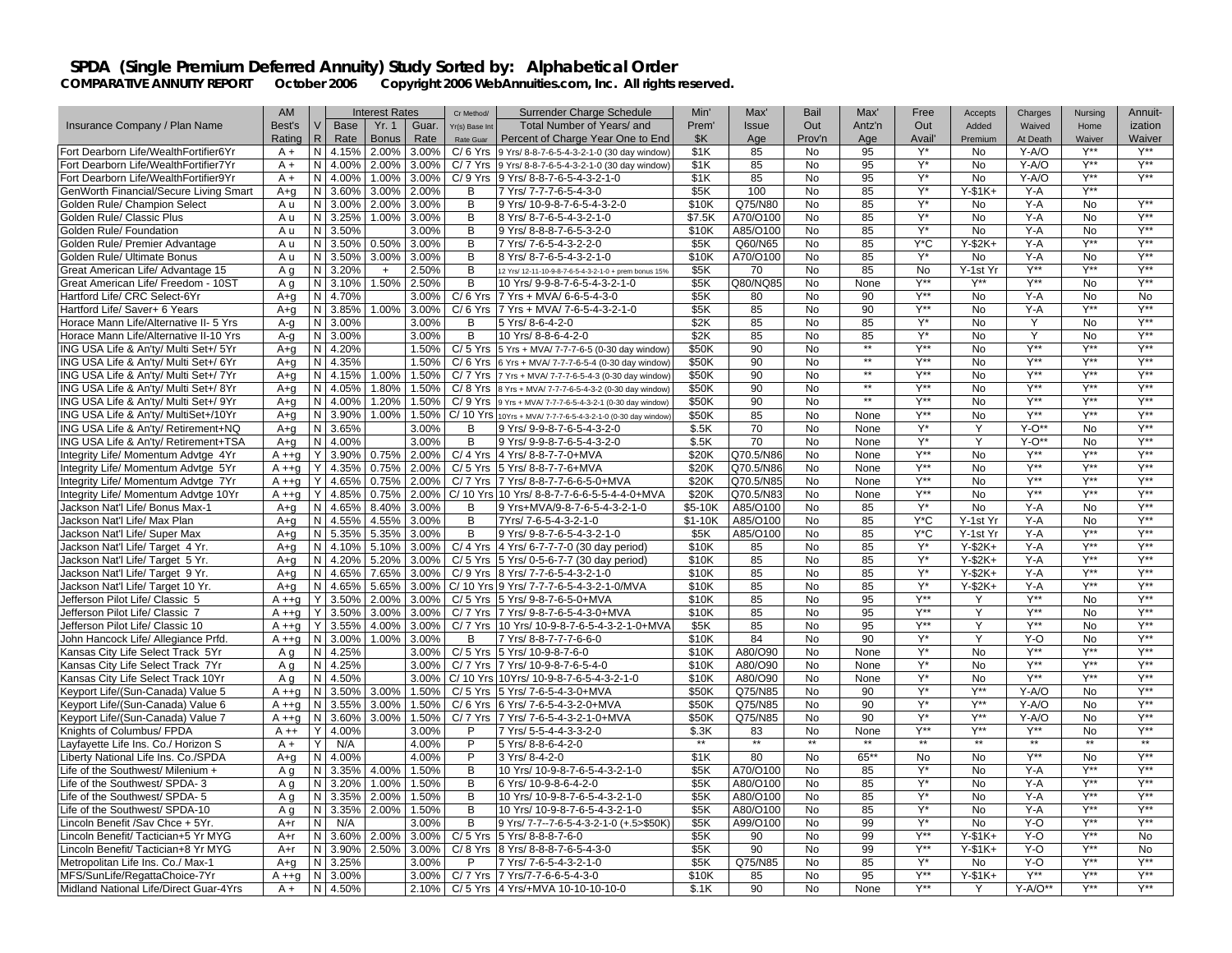|                                                                      | AM                 |                         | <b>Interest Rates</b> |       | Cr Method/     | Surrender Charge Schedule                        | Min'          | Max'         | Bail              | Max'       | Free                      | Accepts        | Charges          | Nursing          | Annuit-                |
|----------------------------------------------------------------------|--------------------|-------------------------|-----------------------|-------|----------------|--------------------------------------------------|---------------|--------------|-------------------|------------|---------------------------|----------------|------------------|------------------|------------------------|
| Insurance Company / Plan Name                                        | Best's             | <b>Base</b><br>V        | Yr. 1                 | Guar. | Yr(s) Base Int | Total Number of Years/ and                       | Prem'         | <b>Issue</b> | Out               | Antz'n     | Out                       | Added          | Waived           | Home             | ization                |
|                                                                      | Rating             | R<br>Rate               | <b>Bonus</b>          | Rate  | Rate Guar      | Percent of Charge Year One to End                | \$K           | Age          | Prov'n            | Age        | Avail'                    | Premium        | At Death         | Waiver           | Waiver                 |
| Midland National Life/Direct Guar-6Yrs                               | $A +$              | N<br>4.40%              |                       | 2.10% | $C/6$ Yrs      | 6 Yrs/+MVA 10-10-10-10-10-9-0                    | \$.1K         | 90           | <b>No</b>         | None       | $Y^{\star\star}$          | Y              | $Y-A/O**$        | $Y^{\star\star}$ | $Y^{\star\star}$       |
| Midland National Life/Direct Guar-8Yrs                               | $A +$              | 4.00%<br>N              |                       | 2.10% | $C/7$ Yrs      | 8 Yrs/+MVA 10-10-10-10-10-9-8-7-0                | \$2-5K        | 85           | No                | None       | Y*                        | No             | $Y^{**}$         | $Y^{**}$         | $Y^{**}$               |
| Minnesota Life/ Secure Opt. Extra                                    | $A + q$            | N<br>4.00%              | 2.00%                 | 2.70% | C/3Yrs         | 10 Yrs/ 9-9-8-7-6-5-4-3-2-1-0                    | \$5K          | 85           | No                | 85         | $Y^{\star\star}$          | Y-1st Yr       | $Y-O**$          | <b>No</b>        | Y**                    |
| MONY Life Ins Co/ Fixed Annuity 1Yr                                  | $A + a$            | N/A<br>N                |                       | 3.00% | C/1Yr          | 7 Yrs + MVA/ 7(0-30 day period)                  | \$2K          | 85           | No                | $95**$     | Y**                       | $Y-$2K+$       | $Y-A**$          | No               | <b>No</b>              |
| MONY Life Ins Co/ Fixed Annuity 3Yr                                  | A+q                | N 3.00%                 |                       | 3.00% | C/3Yrs         | 7 Yrs + MVA/ 7-6-5(0-30 day period)              | \$2K          | 85           | <b>No</b>         | $95***$    | $Y^{\ast\ast}$            | $Y-$2K+$       | $Y-A**$          | No               | <b>No</b>              |
| MONY Life Ins Co/ Fixed Annuity 5Yr                                  | $A + q$            | N<br>3.00%              |                       | 3.00% | C/5Yrs         | 7 Yrs + MVA/ 7-6-5-4-3(0-30 day period)          | \$2K          | 85           | No                | $95**$     | $Y^{\ast\ast}$            | $Y-$2K+$       | $Y-A**$          | No               | <b>No</b>              |
| MONY Life Ins Co/ Fixed Annuity 7Yr                                  | A+a                | N 3.15%                 |                       | 3.00% | C/7Yrs         | 7 Yrs 7-6-5-4-3-2-1+MVA                          | \$2K          | 85           | <b>No</b>         | $95*$      | $Y^{\star\star}$          | $Y-2K+$        | $Y-A**$          | <b>No</b>        | <b>No</b>              |
| MONY Life Ins Co/ Fixed Annuity 8Yr                                  | A+q                | N <sub>1</sub><br>3.30% |                       | 3.00% | C/8Yrs         | 7 Yrs 7-6-5-4-3-2-1+MVA                          | \$2K          | 85           | No                | $95***$    | $Y^{\ast\ast}$            | $Y-$2K+$       | $Y-A**$          | <b>No</b>        | <b>No</b>              |
| MONY Life Ins Co/ Fixed Annuity10Yr                                  | $A + q$            | N 3.50%                 |                       | 3.00% | C/10Yrs        | 7 Yrs 7-6-5-4-3-2-1+MVA                          | \$2K          | 85           | No                | $95***$    | $Y^{\ast\ast}$            | $Y-$2K+$       | $Y-A**$          | No               | No                     |
| Mutual of America Life Ins. Co./IRA                                  | $A +$              | 4.25%<br>N.             |                       | 3.00% | P              | None                                             | \$.2K         | None         | Y                 | None       | Y                         | $Y-S.2K$       | Y                | Y                | Y                      |
| Mutual of America Life Ins. Co./TSA                                  | $A +$              | N<br>3.00%              |                       | 3.00% | P              | None                                             | \$.2K         | None         | Ϋ                 | None       | Y                         | $Y-S.2K$       | Y                | Y                | Y                      |
| National Guardian/ Access +                                          | A -                | N<br>N/A                |                       | 3.00% | P              | 7 Yrs/ 7-6-5-4-3-2-1-0                           | \$5K          | 80           | No                | 80         | Y*                        | No             | $Y-O**$          | No               | $Y^{\star\star}$       |
|                                                                      | $A -$              | N/A                     |                       |       | $\overline{B}$ | 7 Yrs/ 7-7-7-6-5-4-3-0                           | \$5K          | 90           | $\overline{N}$    | 90         | Y*                        |                | $Y-O**$          | Y**              | <b>V**</b>             |
| National Guardian/ Asset Guard-2 Yr.                                 |                    | N                       | 1.00%                 | 3.00% | B              |                                                  | \$5K          |              |                   |            | Y**                       | <b>No</b>      | <b>No</b>        | Y**              | $Y^{\ast\ast}$         |
| National Life of Vermont/ Heritage                                   | Aq                 | N<br>4.90%              |                       | 1.50% |                | 6 Yrs/ 7-7-6-5-4-3-0                             |               | 85           | No                | None       | $Y^{\ast\ast}$            | No             |                  | $Y^{\star\star}$ | $Y^{\star\star}$       |
| National Life of Vermont/ Liberty                                    | Αq                 | N<br>4.70%              |                       | 1.50% | $C/5$ Yrs      | 8 Yrs/ 8-7.5-7-6-5-4.5-3.5-2-0                   | \$5K          | 85           | No                | None       |                           | No             | No               | Y**              |                        |
| National Life of Vermont/ Privilege                                  | A g                | 4.75%<br>N.             | 1.00%                 | 1.50% | B              | 9 Yrs/ 9-8-7-6-5-4-3-2-1-0                       | \$5K          | 85           | <b>No</b>         | None       | Y**                       | No.            | No               |                  | $Y^{\star\star}$       |
| National Life of Vermont/ Security 3                                 | Aq                 | N<br>4.00%              |                       | 1.50% | C/3Yrs         | 5 Yrs/ 5-5-5-5-5-0 (30 day window)               | \$5K          | 85           | <b>No</b>         | None       | Y**                       | <b>No</b>      | Y-A/O            | $Y^{\ast\ast}$   | $Y^{\star\star}$       |
| National Life of Vermont/ Security 5                                 | A g                | N<br>4.10%              |                       | 1.50% | $C/5$ Yrs      | 5 Yrs/ 5-5-5-5-5-0                               | \$5K          | 85           | No                | None<br>** | $Y^{**}$                  | No             | Y-A/O            | Y**              | $Y^{**}$               |
| National Western Life/ Confidence+5Yr                                | A -                | N<br>2.60%              | $+$                   | 2.00% | C/5Yrs         | 5 Yrs/ 9-8-7-6-5-0(+Annuity Value 2.50%)         | \$5K          | Q75/N85      | <b>No</b><br>$**$ | $*$        | $Y^{\ast\ast}$<br>$*$     | Y-1st Yr       | $Y-O**$<br>$**$  | <b>No</b>        | $Y^{\ast\ast}$<br>$**$ |
| Nationwide Life/ Flex Advantage 1 Yr                                 | A+q                | N<br>N/A                |                       | 3.00% | B              | 7 Yrs/ 7-7-6-6-5-4-3-0                           |               |              |                   | $**$       |                           |                |                  |                  |                        |
| Ohio National/ Foundation + 1 Yr.                                    | A+q                | N<br>3.90%              | 1.50%                 | 2.00% | В              | 6 Yrs/ 6-5-5-4-3-2-0                             | \$5K          | 80           | $Y^{\ast\ast}$    |            | $\overline{Y^{\ast\ast}}$ | No             | $Y - A$          | No               | $Y^{\star\star}$       |
| Ohio National/ Foundation + 3 Yr.                                    | $A + q$            | N<br>4.25%              |                       | 2.00% | В              | 6 Yrs/ 6-5-5-4-3-2-0                             | \$5K          | 80           | No                | $**$       | $\mathsf{Y}^\star$        | No             | Y-A              | No               | $Y^{\star\star}$       |
| Pacific Life/ Quest 88-01/1 Yr.                                      | $A + q$            | N<br>N/A                |                       | 4.00% | C/1Yr          | 7 Yrs/ 6-6-6-6-5-4-3-0                           | \$5K          | 85           | No                | 95         | $Y^{\ast\ast}$            | No             | $Y-A$            | <b>No</b>        | $Y^{\ast\ast}$         |
| Pacific Life/ Quest 88-01/3 Yr.                                      | $A + q$            | N<br>N/A                |                       | 4.00% | C/3Yrs         | 7 Yrs/ 6-6-6-6-5-4-3-0                           | \$5K          | 85           | No                | 95         | $Y^*$                     | No             | $Y - A$          | No               | $Y^{\star\star}$       |
| Pacific Life/ Quest 88-01/5 Yr.                                      | $A + q$            | N/A<br>N                |                       | 4.00% |                | C/ 5 Yrs 7 Yrs/ 6-6-6-6-5-4-3-0                  | \$5K          | 85           | No                | 95         | $Y^*$                     | No             | Y-A              | No               | $Y^{\star\star}$       |
| Penn Mutual Life/Penn Freedom-1Yr                                    | A+q                | N<br>N/A                |                       | 3.00% | C/1Yr          | 4 Yrs/ 8-7-6-5-0                                 | \$50K         | <<           | 85                | No         | $90**$                    | Y**            | Y**              | Y**              | $V^{\star\star}$       |
| Penn Mutual Life/Penn Freedom-3Yr                                    | $A + q$            | N<br>3.25%              |                       | 3.00% | C/3Yr          | 4 Yrs/ 8-7-6-5-0                                 | \$50K         | <<           | 85                | No         | $90**$                    | $Y^{\ast\ast}$ | $Y^{\ast\ast}$   | $Y^{\ast\ast}$   | $Y^{\ast\ast}$         |
| Penn Mutual Life/Penn Freedom-5Yr                                    | $A+q$              | N.<br>3.40%             |                       | 3.00% |                | C/ 5 Yr 4 Yrs/ 8-7-6-5-0                         | \$50K         | <<           | 85                | No         | $90**$                    | Y**            | $V^{\star\star}$ | $V^{\ast\ast}$   | $V^{**}$               |
| Penn Mutual Life/Penn Freedom-7Yr                                    | $A + a$            | N<br>3.55%              |                       | 3.00% | C/7Yr          | 4 Yrs/ 8-7-6-5-0                                 | \$50K         | <<           | 85                | <b>No</b>  | $90**$                    | <b>Y**</b>     | $V^{\ast\ast}$   | $Y^{\ast\ast}$   | $Y^{\ast\ast}$         |
| Peoples Benefit Life/ Adv Edge Sel I                                 | $A + q$            | Y<br>1.50%              |                       | 1.50% | P              | 90 day loss of interest                          | \$10K         | 80           | <b>No</b>         | 85         | Y**                       | Y-\$2KQ        | Y**              | Y**              | $Y^{\ast\ast}$         |
| Peoples Benefit Life/ Advisors Edge I                                | $A + q$            | Y<br>1.50%              |                       | 1.50% | P              | 90 day loss of interest                          | \$10K         | 80           | No                | 85         | $Y^{\star\star}$          | <b>Y-\$2KQ</b> | $Y^{\star\star}$ | $Y^{\ast\ast}$   | $Y^{\ast\ast}$         |
| Physicians Life/ Custom Direct 3                                     | A q                | N.<br>3.45%             | 2.00%                 | 3.00% |                | C/ 3 Yrs 3 Yrs/ 9-9-8-0 (30 day period)          | \$2K          | 75           | No                | 100        | $Y^*$                     | No.            | $Y-0$            | Y**              | Y**                    |
| Physicians Life/ Custom Direct 4                                     | Aq                 | N<br>3.55%              | 2.00%                 | 3.00% |                | C/ 4 Yrs 4 Yrs/ 9-9-8-7-0 (30 day period)        | \$2K          | 75           | <b>No</b>         | 100        | $Y^*$                     | <b>No</b>      | $Y-O$            | $Y^{\ast\ast}$   | $Y^{\ast\ast}$         |
| Physicians Life/ Custom Direct 5                                     | A q                | N 3.75%                 | 2.00%                 | 3.00% |                | $C/5$ Yrs 5 Yrs/ 9-9-8-7-6-0(30 day period)      | \$5K          | 75           | No                | 100        | Y**                       | No             | Y-O              | Y**              | Y**                    |
| Physicians Life/ Custom Direct 6                                     | A a                | N<br>3.60%              | 2.00%                 | 3.00% |                | C/6 Yrs 6 Yrs/ 9-9-8-7-6-5-0 (30 day period)     | \$2K          | 75           | No                | 100        | $Y^{\ast\ast}$            | <b>No</b>      | $Y-0$            | Y**              | $Y^{\star\star}$       |
| Physicians Life/ Custom Direct 7                                     | A q                | N<br>4.05%              | 1.00%                 | 3.00% |                | C/7 Yrs 7 Yrs/ 9-9-8-7-6-5-4-0(30 day period)    | \$5K          | 75           | <b>No</b>         | 100        | Y**                       | <b>No</b>      | Y-O              | Y**              | $V^{\star\star}$       |
| Physicians Life/ Custom Direct 8                                     | A a                | N<br>4.20%              | 2.00%                 | 3.00% |                | C/8 Yrs 8 Yrs/ 9-9-8-7-6-5-4-3-0 (30 day period) | \$2K          | 75           | No                | 100        | $Y^{\ast\ast}$            | No             | $Y-O$            | Y**              | $Y^{\ast\ast}$         |
| Physicians Life/ Custom Direct 9                                     | A q                | N<br>4.25%              |                       | 3.00% |                | C/9 Yrs 9 Yrs/ 9-9-8-7-6-5-4-3-2-0               | \$2K          | 75           | <b>No</b>         | 100        | <b>Y**</b>                | <b>No</b>      | $Y-O$            | Y**              | <b>Y**</b>             |
| Physicians Life/ Custom Direct 10                                    | Aq                 | N<br>4.25%              | 1.50%                 | 3.00% |                | C/ 10 Yrs 10 Yrs/ 9-9-8-7-6-5-4-3-2-1-0          | \$5K          | 75           | No                | 100        | $Y^*$                     | No             | Y-O              | Y**              | $Y^{\star\star}$       |
| Presidential Life Ins. Co./ Secure 4                                 | $B +$              | N<br>3.90%              |                       | 3.00% | $C/4$ Yrs      | 4 Yrs/ 7-6-6-5-0                                 | \$1.5K        | 80           | <b>No</b>         | $+$        | $Y^{\star\star}$          | <b>No</b>      | $Y - A$          | No               | $Y^{\star\star}$       |
| Presidential Life Ins. Co./ Secure 5                                 | $B +$              | 4.20%<br>N.             |                       | 3.00% | $C/5$ Yrs      | 5 Yrs/ 7-7-6-5-4-0                               | \$1.5K        | 80           | <b>No</b>         | $+$        | $Y^{\ast\ast}$            | No.            | $Y - A$          | <b>No</b>        | Y**                    |
| Presidential Life Ins. Co./ Secure 6                                 | $B +$              | N<br>4.40%              |                       | 3.00% |                | C/6 Yrs 6 Yrs/ 7-7-7-6-5-4-0                     | \$1.5K        | 80           | <b>No</b>         | $+$        | Y**                       | <b>No</b>      | $Y-A$            | <b>No</b>        | $V^{\star\star}$       |
| Reliance Standard/ Apollo - MVA                                      | $A - q$            | 3.25%<br>N              | 3.00%                 | 2.65% | P              | 7 Yrs + MVA/ 9-8-7-6-5-4-2-0                     | \$5K          | 85           | No                | A85**      | Y*                        | No             | $Y-A$            | $Y^{\ast\ast}$   | $Y^{**}$               |
| Reliance Standard/ Apollo - SP                                       | $A - q$            | N<br>3.25%              | 3.00%                 | 2.65% | P              | 7 Yrs/ 9-8-7-6-5-4-2-0                           | \$5K          | 99           | No                | A85**      | $Y^*$                     | No             | $Y - A$          | $Y^{\star\star}$ | $Y^{\star\star}$       |
| Security Benefit Life/ Choice - 5Yr.                                 | $A + a$            | N<br>4.90%              |                       | 2.00% |                | C/ 5 Yrs 5 Yrs/ 7-7-7-6-6-0                      | \$2-5K        | 90           | <b>No</b>         | Y**        | Y                         | Y**            | $Y^{\star\star}$ | Y**              | $Y^{\ast\ast}$         |
| Security Benefit Life/ Variflex                                      | A+q                | N<br>3.00%              |                       | 3.00% | B              | 8 Yrs/ 8-7-6-5-4-3-2-1-0                         | \$.5K         | 80**         | <b>No</b>         | $80**$     | Y*                        | Y*             | $Y^{\ast\ast}$   | $Y^{\ast\ast}$   | $Y^{\ast\ast}$         |
| Security Mutual Life/ SPA2005-1yr                                    | $\overline{A}$     | N 4.50%                 |                       | 3.00% |                | C/ 1 Yrs 7 Yrs/ 7-7-7-6-5-4-3-0                  | \$5K          | 85           | No                | 90         | $\mathsf{Y}^\star$        | No             | Y-A              | No               | $Y^{\star\star}$       |
| Security Mutual Life/ SPA2005-3yr                                    | A                  | N.<br>5.00%             |                       | 3.00% |                | C/3 Yrs 7 Yrs/ 9-9-9-8-7-6-5-0                   | \$5K          | 85           | N <sub>o</sub>    | 90         | $Y^*$                     | <b>No</b>      | $Y-A$            | No               | $Y^{\ast\ast}$         |
| Security Mutual Life/ SP-I Yr                                        | A                  | N<br>4.25%              |                       | 3.50% | $C/1$ Yrs      | 7 Yrs/ 7-6-5-4-3-2-1-0                           | \$5K          | 80           | No                | 90         | Y**                       | No             | Y-A              | <b>No</b>        | $Y^{\ast\ast}$         |
| Security Mutual Life/ SP-III Yr                                      | Α                  | N<br>4.10%              |                       | 3.50% |                | C/ 3 Yrs 7 Yrs/ 7-6-5-4-3-2-1-0                  | \$5K          | 80           | No                | 90         | $Y^{**}$                  | No             | Y-A              | No               | $Y^{\ast\ast}$         |
| Sentry Life Ins. Co./ Payback                                        | $A + p$            | N<br>3.00%              |                       | 3.00% | B              | 10 Yrs/ 10-9-8-7-6-5-4-3-2-1-0                   | \$2K          | 74           | <b>No</b>         | $100**$    | Y**                       | No.            | $Y^{\star\star}$ | Y**              | $Y^{\ast\ast}$         |
| Sun Life Assur. / Regatta-Choice - 7Yr                               | $A + q$            | N<br>3.00%              |                       | 3.00% | $C/4$ Yrs      | 7 Yrs/7-7-6-6-5-4-3-0                            | \$10K         | 85           | No                | 95         | $Y^{\ast\ast}$            | $Y-$1K+$       | $Y^{\star\star}$ | $Y^{\ast\ast}$   | $Y^{\ast\ast}$         |
| SunAmerica Life/ Sterling Select-5Yr                                 | $A + q$            | N/A                     |                       | 3.00% | $C/5$ Yrs      | 5 Yrs/ 6-6-5-5-4-0+MVA                           | \$5K          | 85           | No                | None       | Y**                       | No             | Y-O              | No               | $Y^{\star\star}$       |
|                                                                      |                    | N/A                     |                       | 3.00% | $C/7$ Yrs      | 7 Yrs/ 6-6-5-5-4-3-2-0+MVA                       | \$5K          | 85           | <b>No</b>         | None       | $Y^{\ast\ast}$            | N <sub>o</sub> | Y-O              | No               | $Y^{\ast\ast}$         |
| SunAmerica Life/ Sterling Select-7Yr<br>Teachers Ins. & Annuity/ IRA | $A + g$<br>$A + q$ | 4.25%                   |                       | 3.00% | В              | None                                             | $**$          | $**$         | Y**               | $**$       | Y**                       |                | Y**              | Y**              | $Y^{\star\star}$       |
|                                                                      |                    | Y                       |                       |       | P              |                                                  | $**$          | $**$         | Y**               | $**$       | $Y^{\ast\ast}$            | Y              | $Y^{\star\star}$ | $Y^{\ast\ast}$   | $Y^{\star\star}$       |
| Teachers Ins. & Annuity/RA                                           | $A + q$            | 5.25%                   |                       | 3.00% | P              | NAF = Not Available for Full Cashout             | $\frac{1}{2}$ | $**$         | Y**               | $**$       | $Y^{\star\star}$          |                | $Y^{\ast\ast}$   | Y**              | $Y^{\star\star}$       |
| Teachers Ins. & Annuity/ SRA                                         | $A + g$            | Y 4.50%                 |                       | 3.00% |                | None                                             |               |              |                   |            |                           |                |                  |                  |                        |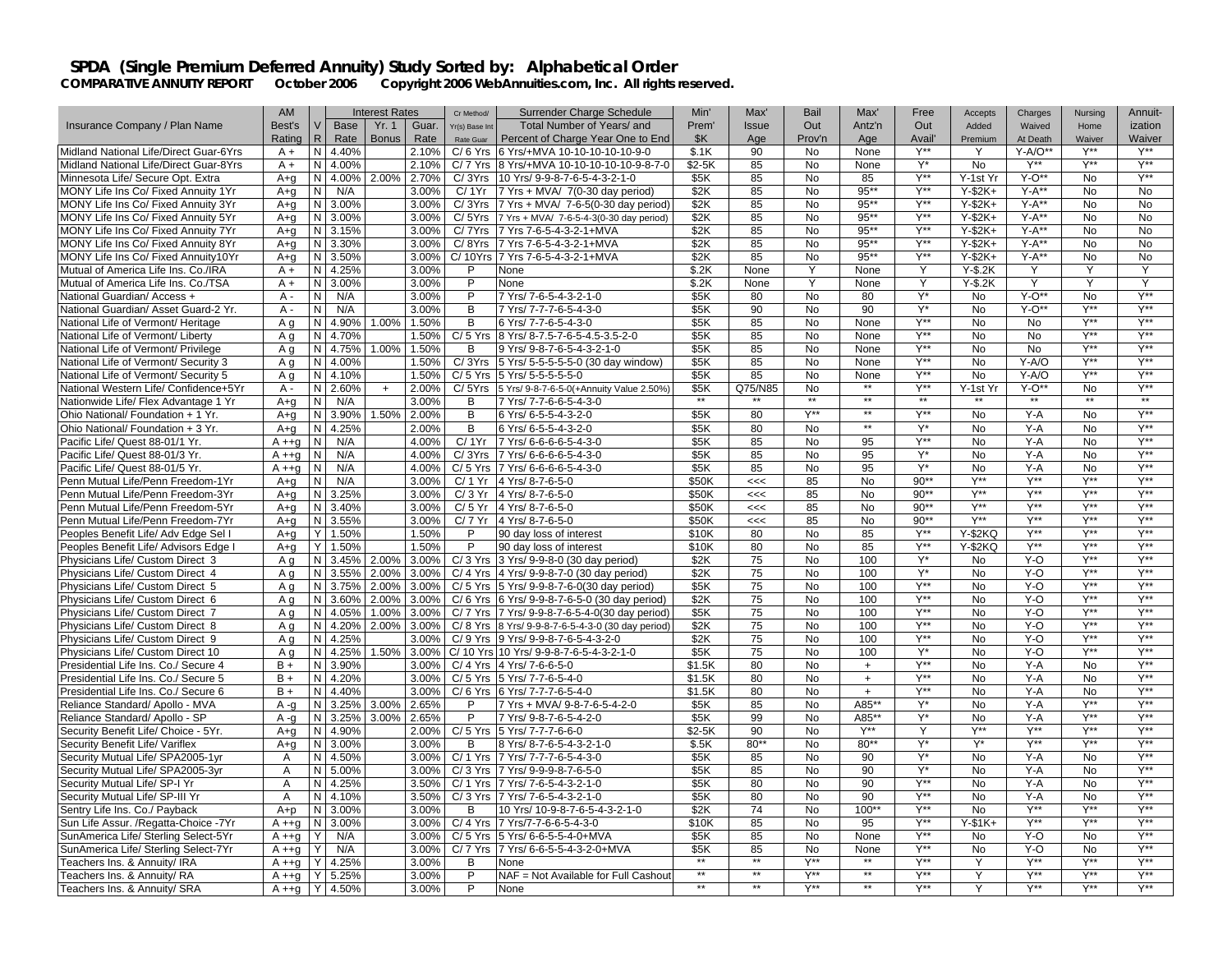|                                          | <b>AM</b>    |              |             | <b>Interest Rates</b> |              | Cr Method/     | Surrender Charge Schedule                 | Min'  | Max'    | Bail         | Max'   | Free             | Accepts          | Charges          | Nursing          | Annuit-          |
|------------------------------------------|--------------|--------------|-------------|-----------------------|--------------|----------------|-------------------------------------------|-------|---------|--------------|--------|------------------|------------------|------------------|------------------|------------------|
| Insurance Company / Plan Name            | Best's       |              | <b>Base</b> | <b>Yr. 1</b>          | Guar.        | Yr(s) Base Int | Total Number of Years/ and                | Prem  | Issue   | Out          | Antz'n | Out              | Added            | Waived           | Home             | ization          |
|                                          | Rating       | IR.          | Rate        | <b>Bonus</b>          | Rate         | Rate Guar      | Percent of Charge Year One to End         | \$K   | Age     | Prov'n       | Age    | Avail            | Premium          | At Death         | Waiver           | Waiver           |
| Thrivent Fin'l for Lutherans/MYG 5       | $A + a$      | N            | 3.95%       | 1.00%                 | 2.50%        | $C/5$ Yrs      | 5 Yrs/ 7-7-7-6-5-0                        | \$2K  | 90      | <b>No</b>    | 90     | $V^{\star\star}$ |                  | $V^{\star\star}$ | $V^{\star\star}$ | $Y^{\star\star}$ |
| Thrivent Fin'l for Lutherans/MYG 6       | A ++a        | N            | 4.05%       | 1.00%                 | 2.50%        |                | C/6 Yrs 6 Yrs/ 7-7-7-6-5-4-0              | \$2K  | 90      | <b>No</b>    | 90     | V**              | $\check{ }$      | $V^{\star\star}$ | $V^{\star\star}$ | V**              |
| Thrivent Fin'l for Lutherans/MYG 7       | $A + q$      | N            | 4.15%       | 1.00%                 | 2.50%        | $C/7$ Yrs      | 7 Yrs/ 7-7-7-6-5-4-3-0                    | \$2K  | 90      | <b>No</b>    | 90     | $V**$            | $\checkmark$     | $V^{\star\star}$ | $V^{\star\star}$ | $V^{\star\star}$ |
| Thrivent Fin'l for Lutherans/MYG 8       | A ++a        | N            | 4.20%       | 1.00%                 | 2.50%        |                | C/8 Yrs 8 Yrs/ 7-7-7-6-5-4-3-2-0          | \$2K  | 90      | <b>No</b>    | 90     | $V^{\star\star}$ | $\checkmark$     | $V**$            | $V^{\star\star}$ | $V^{\star\star}$ |
| Thrivent Fin'l for Lutherans/MYG 9       | $A + q$      | N            | 4.20%       | 1.00%                 | 2.50%        |                | C/9 Yrs 9 Yrs/ 7-7-7-6-5-4-3-2-1-0        | \$2K  | 90      | <b>No</b>    | 90     | $V^{\star\star}$ | $\checkmark$     | $V**$            | $V^{\star\star}$ | $V^{\star\star}$ |
| Thrivent Fin'l for Lutherans/MYG 10      | A ++a        | N            | 4.25%       | 1.00%                 | 2.50%        |                | C/ 10 Yrs 10 Yrs/ 7-7-7-6-5-4-3-2-1-1-0   | \$2K  | 90      | <b>No</b>    | 90     | $V^{\star\star}$ | $\checkmark$     | $V^{\star\star}$ | $V^{\star\star}$ | $V^{\star\star}$ |
| Thrivent Fin'l for Lutherans/Security I  | $A + q$      | N            | 4.60%       |                       | 3.00%        | B              | 7 Yrs/ 7-6-5-4-3-2-1-0                    | \$5K  | 99      | <b>No</b>    | 99     | V*               | <b>No</b>        | $V^{\star\star}$ | $V^{\ast\ast}$   | $Y^{\ast\ast}$   |
| Thrivent Fin'l for Lutherans/Security I+ | A ++a        | N            | 4.60%       | 1.00%                 | 3.00%        | <sub>R</sub>   | 9 Yrs/ 7-7-7-6-5-4-3-2-1                  | \$5K  | 99      | <b>No</b>    | 99     | V*               | <b>No</b>        | $V^{\star\star}$ | $V^{\star\star}$ | $V^{\star\star}$ |
| Transamerica Life&Anty/SecValue 6        | A+a          | Y            | N/A         |                       | 3.00%        | $C/6$ Yrs      | 6 Yrs/ 9-8-7-6-5-4-0+MVA                  | \$15K | 85      | <b>No</b>    | 85     | V**              | <b>No</b>        | $Y-Q$            | <b>No</b>        | $V^{\star\star}$ |
| Transamerica Life&Anty/SecValue 8        | $A + a$      | Y            | N/A         |                       | 3.00%        | $C/8$ Yrs      | 8 Yrs/ 9-8-7-6-5-4-3-2-0+MVA              | \$15K | 85      | <b>No</b>    | 85     | Y**              | <b>No</b>        | $Y-Q$            | No               | $V^{\star\star}$ |
| Transamerica Life&Anty/SecValue 10       | $A + a$      | Y            | N/A         |                       | 3.00%        |                | C/ 10 Yrs 10 Yrs/ 9-8-7-6-5-4-3-2-1-0+MVA | \$15K | 85      | <b>No</b>    | 85     | $V^{\ast\ast}$   | <b>No</b>        | $Y-Q$            | No               | $Y^{\ast\ast}$   |
| Transamerica Life&Anty/Trans 6+          | A+a          | $\checkmark$ | 3.50%       | 1.00%                 | 2.00%        | R              | 6 Yrs/ 8-7-6-5-4-3-0                      | \$5K  | Q70/N75 | <b>No</b>    | 98     | $V^{\star\star}$ | Y-1st Yr         | $Y-A/O$          | <b>No</b>        | $V^{\star\star}$ |
| Transamerica Life&Antv/Trans 10          | A+a          |              | 4.00%       | 2.00%                 | 2.00%        | B              | 10 Yrs/ 12-12-11.5-10-9-8-6-4-2-0         | \$15K | 85      | <b>No</b>    | 98     | $V^{\star\star}$ | <b>No</b>        | $Y-O$            | No               | $V^{\star\star}$ |
| Travelers Insurance Co./ T-Flex-NQ       | A+a          | N            | N/A         |                       | 3.50%        | B              | 5 Yrs/ 7-7-7-7-7-0                        | \$1K  | 100     | <b>No</b>    | 85     | $V^{\star\star}$ |                  | $Y-O**$          | No               | $V^{\star\star}$ |
| Travelers Insurance Co./ T-Flex-TSA      | A+a          | N            | N/A         |                       | 3.50%        | B              | 5 Yrs/ 7-7-7-7-7-0                        | \$1K  | 100     | <b>No</b>    | 85     | $V^{\star\star}$ | $\checkmark$     | $Y - O^{**}$     | No               | $V**$            |
| Union Central Life/ SPDA2000-1Yr         | A-u          | N            | 5.00%       |                       | 2.00%        | B              | 6 Yrs/ 7-6-5-4-3-2-0 <\$50K               | \$5K  | 85      | <b>No</b>    | A85**  | $V^*$            | <b>No</b>        | $Y-A**$          | $V^{\star\star}$ | $V^{\star\star}$ |
| Union Central Life/ SPDA2000-6Yr         | A-u          | N            | 3.65%       |                       | 2.00%        | $C/6$ Yrs      | 6 Yrs/ 7-6-5-4-3-2-0 > \$50K              | \$5K  | 85      | <b>No</b>    | A85**  | $V^*$            | <b>No</b>        | $Y-A**$          | $V^{\star\star}$ | $V^{\star\star}$ |
| United Heritage Mutual/ Eagle-8          | A -          | N            | 3.50%       | 1.00%                 | 1.50%        |                | 10 Yrs/ 8-8-8-7-6-5-4-3-2-1-0             | \$8K  | 90      | <b>No</b>    | None   | $V^*$            | <b>No</b>        | $Y - A$          | $V^{\star\star}$ | $V^{\star\star}$ |
| United Heritage Mutual/Sec Value 5       | $A -$        | N            | 3.50%       |                       | 1.50%        | $C/5$ Yrs      | 5 Yrs/ 7-7-6-5-4-0                        | \$5K  | 85      | <b>No</b>    | None   | V*               | <b>No</b>        | $Y - A$          | $V^{\star\star}$ | $V^{\star\star}$ |
| United Investors Life/ Century I+        | $A + a$      | N            | 3.50%       |                       | 3.50%        | D              | 8 Yrs/ 8-7-6-5-4-3-2-1-0                  | $**$  | 80      | <b>No</b>    | None   | <b>No</b>        | $\checkmark$     | $Y - A$          | No               | $V^{\star\star}$ |
| United of Omaha/Ultra Annuity 1 Yr       | $A \alpha$   | N            | 3.50%       | 1.00%                 | 2.00%        | P              | 6 Yrs/ 7-7-7-6-4-2-0                      | \$5K  | 89      | <b>No</b>    | 95     | $V^*$            | Y-1/2 Yr         | $Y - O^{**}$     | $V^{\star\star}$ | $V^{\star\star}$ |
| United of Omaha/Ultra Annuity 3 Yr       | A a          | N            | 3.50%       |                       | 2.00%        | P              | 6 Yrs/ 7-7-7-6-4-2-0 (* = 35% for 3 Yrs)  | \$5K  | 89      | <b>No</b>    | 95     | $V^*$            | <b>No</b>        | $Y-O**$          | $V^{\star\star}$ | $V^{\star\star}$ |
| USAA Life Ins. Co./ Ext'd Guar'- 2 Yr    | $A + a$      |              | 5.25%       |                       | 3.65%        |                | C/ 2 Yrs 2 Yrs/ 8-8-0                     | \$50K | 100     | <b>No</b>    | 100    | V*               | <b>No</b>        | $Y - A$          | No               | V**              |
| USAA Life Ins. Co./ Ext'd Guar'- 5 Yr    | A ++a        |              | 5.70%       |                       | 5.40%        |                | C/ 5 Yrs 5 Yrs/ 8-8-7-6-5.2-0             | \$20K | 100     | <b>No</b>    | 100    | V*               | <b>No</b>        | $Y-A$            | No               | $V^{\star\star}$ |
| USAA Life Ins. Co./ Ext'd Guar'- 10 Yr   | $A + a$      |              | 4.60%       |                       | 3.85%        |                | C/10 Yrs 10 Yrs/8-8-7-6-5.2-4-3-2-1-1-0   | \$20K | 100     | <b>No</b>    | 100    | V*               | <b>No</b>        | $Y-A$            | No               | $V^{\star\star}$ |
| USAA Life Ins. Co./ Per'l Pension        | $A + a$      |              | 5.25%       | 3.00%                 | $.00 - 3.00$ | P              | N/S= None Surrenderable (+1% Prem Bonus   | \$5K  | 85      | <b>No</b>    | 100    | <b>No</b>        | $V^{\ast\ast}$   | No               | <b>No</b>        | $V^{\star\star}$ |
| USAA Life Ins. Co./ SPDA I               | $A + q$      |              | 4.75%       | 1.00%                 | $00-3.00$    | P              | 10 Yrs/ 9-9-8-7-6-5-4-3-2-1-0             | \$10K | 100     | No           | 100    | $V^*$            | <b>No</b>        | $Y-A$            | <b>No</b>        | $V^{\ast\ast}$   |
| VALIC/ Portfolio Director                | A+qu         |              | 4.00%       |                       | 3.00%        | В              | 5 Yrs Rolling 5%                          | \$1K  | None    | <b>No</b>    | None   | V**              | $Y-S1K$          | $V^{\star\star}$ | No               | $V^{**}$         |
| VALIC/ V-Plan                            | A+au         | Υ            | 4.50%       |                       | 4.50%        | B              | 5 Yrs Rolling 5%                          | \$1K  | None    | <b>No</b>    | None   | $V^{\star\star}$ | $Y-S1K$          | $V^{\star\star}$ | No               | $V^{\star\star}$ |
| Western United/DiscoverMaxVoygr.         | R            | N            | 3.75%       | 3.00%                 | 3.00%        | B              | 6 Yrs/ 8-8-7-6-5-4-0 (Bailout@3%)         | \$5K  | 100     | $\checkmark$ | 100    | V**              | <b>No</b>        | $Y - A$          | $V^{\star\star}$ | $V^{\star\star}$ |
| Western United/TD Max                    | $\mathsf{R}$ | N            | 3.60%       | $+$                   | 3.00%        | $C/5$ Yrs      | 5 Yrs/ 8-8-7-6-5 (+=4.00 for 5 Yrs)       | \$5K  | 100     | $\vee$       | 100    | $V^{\star\star}$ | <b>No</b>        | $Y - A$          | V**              | $V^{\star\star}$ |
| William Penn Life of NY/ SPDA-1Yr        | A+a          | N            | 3.50%       |                       | 1.50%        |                | 7 Yrs/ 7-6-5-4-3-2-1-0                    | \$2K  | 80      | <b>No</b>    | 85     | $V^*$            | $V^{\star\star}$ | $V^{\star\star}$ | No               | V**              |
| Woodmen of the World Life/Basic-NQ       | $A +$        | N            | 4.25%       |                       | 3.00%        | D              | 9 Yrs/ 7-7-7-6-5-4-3-2-1-0                | \$5K  | 85      | <b>No</b>    | None   | $V^{\star\star}$ | <b>No</b>        | $V^{\star\star}$ | $V^{\star\star}$ | <b>No</b>        |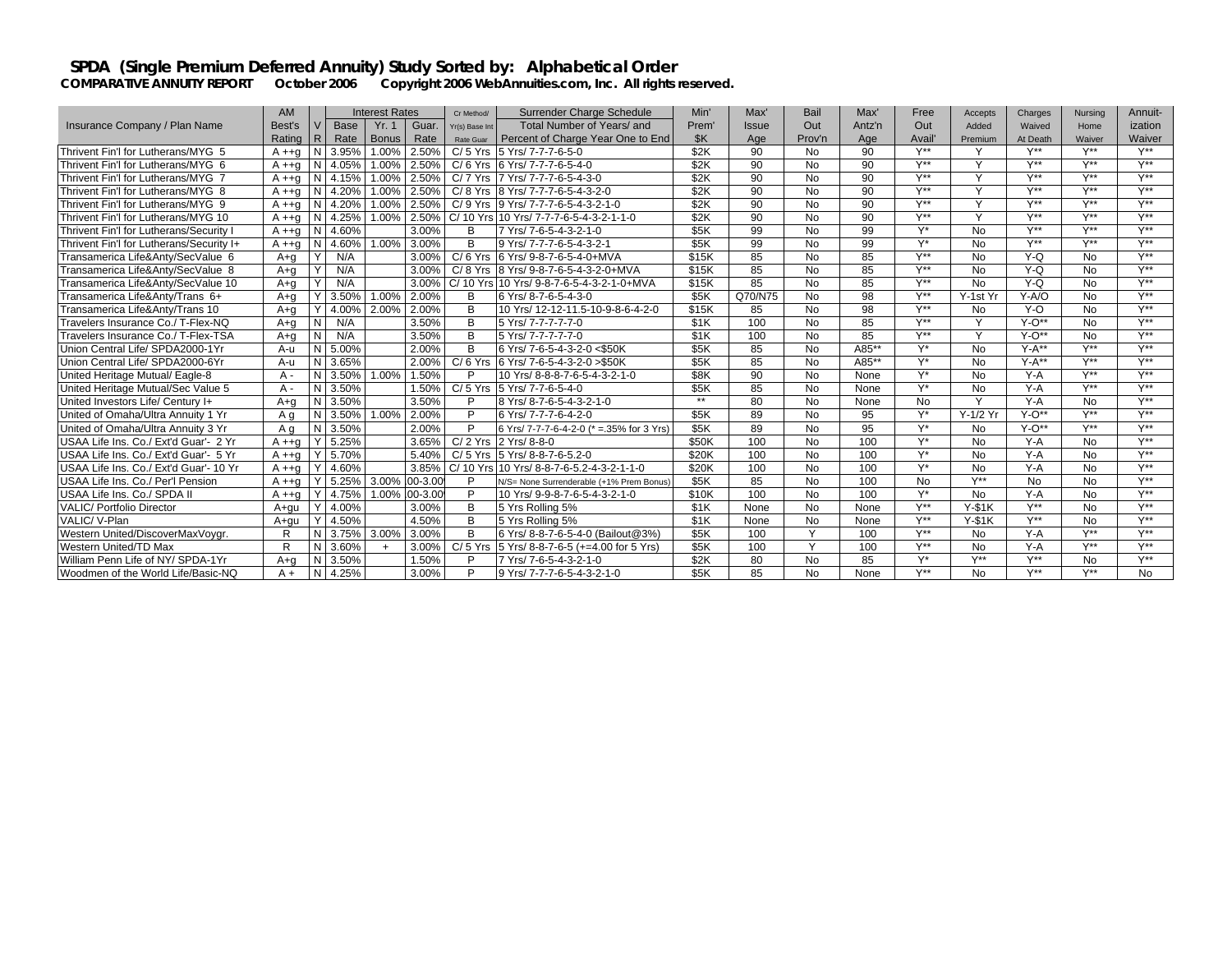### SPDA (Single Premium Deferred Annuity) Study Sorted by: Base Interest Rate (1st Year) \*\* Top 100\*\*<br>COMPARATIVE ANNUITY REPORT October 2006 Copyright 2006 WebAnnuities.com, Inc. All rights reserved.

| Average SPDA Top 100 Base Interest Rate=                              |               |                | 4.38%          |                       |                |                         | Highest SPDA Annual Base Interest Rate =                    | 5.70%             |                     |                  |                  |                  |                  |                  |                             |                         |
|-----------------------------------------------------------------------|---------------|----------------|----------------|-----------------------|----------------|-------------------------|-------------------------------------------------------------|-------------------|---------------------|------------------|------------------|------------------|------------------|------------------|-----------------------------|-------------------------|
|                                                                       | <b>AM</b>     |                |                | <b>Interest Rates</b> |                | Cr Method/              | Surrender Charge Schedule                                   | Min'              | Max'                | Bail             | Max'             | Free             | Accepts          | Charges          | Nursing                     | Annuit-                 |
| Insurance Company / Plan Name                                         | Best's        |                | Base           | Yr. 1                 | Guar.          | Yr(s) Base Int          | Total Number of Years/ and                                  | Prem'             | Issue               | Out              | Antz'n           | Out              | Added            | Waived           | Home                        | ization                 |
|                                                                       | Rating        | R              | Rate           | <b>Bonus</b>          | Rate           | Rate Guar               | Percent of Charge Year One to End                           | \$K               | Age                 | Prov'n           | Age              | Avail'           | Premium          | At Death         | Waiver                      | Waiver                  |
| USAA Life Ins. Co./ Ext'd Guar'- 5 Yr                                 | $A + q$       | Y              | 5.70%          |                       | 5.40%          | $C/5$ Yrs               | 5 Yrs/ 8-8-7-6-5.2-0                                        | \$20K             | 100                 | No               | 100              | $Y^*$            | No               | Y-A              | No                          | $Y^{\star\star}$        |
| Jackson Nat'l Life/ Super Max                                         | $A+q$         | N              | 5.35%          | 5.35%                 | 3.00%          | В                       | 9 Yrs/ 9-8-7-6-5-4-3-2-1-0                                  | \$5K              | A85/O100            | No               | 85               | Y*C              | Y-1st Yr         | Y-A              | Y**                         | $V^{\star\star}$        |
| Teachers Ins. & Annuity/ RA                                           | $A + g$       | Y              | 5.25%          |                       | 3.00%          | $\overline{P}$          | NAF = Not Available for Full Cashout                        |                   |                     | Y**              |                  | Y**              | Y                | $Y^{\star\star}$ | Y**                         | $Y^{\ast\ast}$          |
| USAA Life Ins. Co./ Ext'd Guar'- 2 Yr                                 | $A + q$       |                | 5.25%          |                       | 3.65%          | $C/2$ Yrs               | 2 Yrs/ 8-8-0                                                | \$50K             | 100                 | No               | 100              | $Y^*$            | No               | $Y - A$          | No                          | $Y^{\star\star}$        |
| USAA Life Ins. Co./ Per'l Pension                                     | $A + g$       |                | 5.25%          | 3.00%                 | $00 - 3.00$    | P                       | N/S= None Surrenderable (+1% Prem Bonus)                    | \$5K              | 85                  | No               | 100              | No               | $Y^{\star\star}$ | No               | No                          | $Y^{\star\star}$        |
| Security Mutual Life/ SPA2005-3yr                                     | A             | N              | 5.00%          |                       | 3.00%          | $C/3$ Yrs               | 7 Yrs/ 9-9-9-8-7-6-5-0                                      | \$5K              | 85                  | No               | 90               | Y*               | No               | Y-A              | No                          | Y**                     |
| Union Central Life/ SPDA2000-1Yr                                      | A-u           | N              | 5.00%          |                       | 2.00%          | B                       | 6 Yrs/ 7-6-5-4-3-2-0 <\$50K                                 | \$5K              | 85                  | No               | A85*             | Y*               | No               | $Y-A**$          | $Y^{\ast\ast}$              | $Y^{\star\star}$        |
| National Life of Vermont/ Heritage                                    | A g           | N <sub>1</sub> | 4.90%          | 1.00%                 | 1.50%          | B                       | 6 Yrs/ 7-7-6-5-4-3-0                                        | \$5K              | 85                  | No               | None             | Y**              | No               | No               | Y**                         | $Y^{\star\star}$        |
| Security Benefit Life/ Choice - 5Yr.                                  | $A+q$         | N              | 4.90%          |                       | 2.00%          | $C/5$ Yrs               | 5 Yrs/ 7-7-7-6-6-0                                          | $$2-5K$           | 90                  | No               | $Y^{\star\star}$ | Ϋ                | $Y^{\ast\ast}$   | Y**              | Y**                         | Y**                     |
| Integrity Life/ Momentum Advtge 10Yr                                  | $A + q$       | Y              | 4.85%          | 0.75%                 | 2.00%          | $C/10$ Yrs              | 10 Yrs/ 8-8-7-7-6-6-5-5-4-4-0+MVA                           | \$20K             | Q70.5/N8            | No               | None             | Y**              | No               | $Y^{\star\star}$ | $\overline{Y^{\star\star}}$ | $V^{\star\star}$        |
| Allianz Life NA/ Dominator-10 Yr                                      | $A+q$         | N              | 4.80%          |                       | 3.00%          | C/10 Yrs                | 10Yrs/10-9-8-7-6-5-4-3-2-1-0(30 day window)                 | \$20K             | 85                  | No               | $**$             | $Y^*$            | <b>No</b>        | $\star\star$     | $Y^{\star\star}$            | $Y^{\star\star}$        |
| Catholic Knights/ Knight Elite V                                      | <b>NR-5</b>   | N              | 4.80%          |                       | 1.50%          | $C/5$ Yrs               | 5 Yrs/ 8-7-6-4-2-0                                          | \$100K            | 90                  | No               | None             | Y**              | No               | Y-A/O            | No                          | Y**                     |
| EMC National Life Co/ Bonus 1                                         | $B + +$       | N <sub>1</sub> | 4.80%          | 1.00%                 | 3.00%          | B                       | 5 Yrs/ 8-8-8-8-8-0                                          | \$10K             | Q80/N99             | No               | None             | $Y^{\star\star}$ | No               | $Y - A$          | $V^{\star\star}$            | $Y^{**}$                |
| Farm Bureau of Mich/5 Yr-Guarantee                                    | Α             | N              | 4.80%          |                       | 3.00%          | $C/5$ Yrs               | 9+ Yrs/ 8-7-6-5-4-3-3-3-3-(See Carrier)                     | \$5K              | $90**$              | No               | 85**             | <b>Y**</b>       | <b>No</b>        |                  | No                          | $Y^{\star\star}$        |
| AIG American Gen'l/ Horizon Select-10 Yr                              | A+qu          | N.             | 4.75%          |                       | 2.00%          | C/ 10 Yrs               | 10-9-8-7-6-5-4-3-2-1-0                                      | \$5K              | 85                  | No               | 100              | Y**              | No               | $Y-O$            | Y**                         | $Y^{\star\star}$        |
| National Life of Vermont/ Privilege                                   | Aq            | N <sub>1</sub> | 4.75%          | 1.00%                 | 1.50%          | B                       | 9 Yrs/ 9-8-7-6-5-4-3-2-1-0                                  | \$5K              | 85                  | No               | None             | Y**              | No               | No               | $Y^{**}$                    | $Y^{\star\star}$        |
| USAA Life Ins. Co./ SPDA II                                           | A ++q         | Y              | 4.75%          | 1.00%                 | $00 - 3.00$    | P                       | 10 Yrs/ 9-9-8-7-6-5-4-3-2-1-0                               | \$10K             | 100                 | No               | 100              | Y*               | No               | $Y - A$          | No                          | $Y^{\star\star}$        |
| Allianz Life NA/ Dominator- 7 Yr                                      | $A+q$         | N              | 4.70%          |                       | 3.00%          | C/7 Yrs                 | 7 Yrs/ 10-9-8-7-6-5-4-0 (30 day window)                     | \$20K             | 85                  | No               | $***$            | Y*               | No               | $**$             | $Y^{\star\star}$            | $V^{\star\star}$        |
| Hartford Life/ CRC Select-6Yr                                         | $A + q$       | N <sub>1</sub> | 4.70%          |                       | 3.00%          |                         | C/6 Yrs 7 Yrs + MVA/ 6-6-5-4-3-0                            | \$5K              | 80                  | No               | 90               | Y**              | No               | $Y-A$            | No                          | No                      |
| National Life of Vermont/ Liberty                                     | Αq            | N <sub>1</sub> | 4.70%          |                       | 1.50%          |                         | C/5 Yrs 8 Yrs/8-7.5-7-6-5-4.5-3.5-2-0                       | \$5K              | 85                  | <b>No</b>        | None             | <b>Y**</b>       | <b>No</b>        | No               | Y**                         | $Y^{\star\star}$        |
| AIG American Gen'l/ Horizon Select- 7 Yr                              | A+gu          | N.             | 4.65%          |                       | 2.00%          | C/ 10 Yrs               | 10-9-8-7-6-5-4-3-2-1-0                                      | \$5K              | 85                  | No               | 100              | <b>Y**</b>       | No               | Y-O              | Y**                         | $Y^{\star\star}$        |
| Farm Bureau Life Select 4-Portfolio 10                                | Α             | I N            | 4.65%          |                       | 3.00%          | P                       | 10 Yrs/ 10-9-8-7-6-5-4-3-2-1-0                              | \$100K            | 90                  | No               |                  | Y**              | $Y^{\star\star}$ | $Y^{\star\star}$ | $Y^{**}$                    | $Y^{**}$                |
| Integrity Life/ Momentum Advtge 7Yr                                   | $A + q$       | Y              | 4.65%          | 0.75%                 | 2.00%          | $C/7$ Yrs               | 7 Yrs/ 8-8-7-7-6-6-5-0+MVA                                  | \$20K             | Q70.5/N8            | <b>No</b>        | None             | $Y^{\ast\ast}$   | No               | $Y^{\star\star}$ | $Y^{\star\star}$            | $Y^{\star\star}$        |
| Jackson Nat'l Life/ Bonus Max-1                                       | $A+g$         | N              | 4.65%          | 8.40%                 | 3.00%          | B                       | 9 Yrs+MVA/9-8-7-6-5-4-3-2-1-0                               | \$5-10K           | A85/O100            | No               | 85               | Y*               | No               | Y-A              | No                          | $Y^{\star\star}$        |
| Jackson Nat'l Life/ Target 9 Yr.                                      | A+q           | N              | 4.65%          | 7.65%                 | 3.00%          | C/9 Yrs                 | 8 Yrs/ 7-7-6-5-4-3-2-1-0                                    | \$10K             | 85                  | No               | 85               | Y*               | $Y-$2K+$         | $Y - A$          | Y*'                         | Y**                     |
| Jackson Nat'l Life/ Target 10 Yr.                                     | $A+g$         | N              | 4.65%          | 5.65%                 | 3.00%          |                         | C/ 10 Yrs 9 Yrs/ 7-7-7-6-5-4-3-2-1-0/MVA                    | \$10K             | 85                  | <b>No</b>        | 85               | Y*               | $Y-2K+$          | $Y - A$          | Y**                         | $V^{\star\star}$        |
| Thrivent Fin'l for Lutherans/Security I                               | $A + q$       | N              | 4.60%          |                       | 3.00%          | В                       | 7 Yrs/ 7-6-5-4-3-2-1-0                                      | \$5K              | 99                  | No               | 99               | Y*               | No               | Y**              | Y**                         | $V^{\star\star}$        |
| Thrivent Fin'l for Lutherans/Security I+                              | $A + g$       | <b>N</b>       | 4.60%          | 1.00%                 | 3.00%          | В                       | 9 Yrs/ 7-7-7-6-5-4-3-2-1                                    | \$5K              | 99                  | No               | 99               | Y*               | No               | $Y^{\star\star}$ | Y**                         | $Y^{**}$                |
| USAA Life Ins. Co./ Ext'd Guar'- 10 Yr                                | $A + g$       | Y              | 4.60%          |                       | 3.85%          | C/ 10 Yrs               | 10 Yrs/ 8-8-7-6-5.2-4-3-2-1-1-0                             | \$20K             | 100                 | No               | 100              | $Y^*$<br>Y**     | No               | Y-A              | No<br>Y**                   | $Y^{\star\star}$<br>Y** |
| EMC National Life Co/ Bonus 1 1/2<br>Jackson Nat'l Life/ Max Plan     | $B + +$       | N<br>N         | 4.55%<br>4.55% | 1.50%<br>4.55%        | 3.00%<br>3.00% | В<br>В                  | 7 Yrs/ 9-9-9-8-7-6-5-0<br>7Yrs/7-6-5-4-3-2-1-0              | \$10K<br>$$1-10K$ | Q80/N99<br>A85/O100 | No<br>No         | None<br>85       | Y*C              | No<br>Y-1st Yr   | $Y - A$<br>Y-A   | No                          | Y**                     |
| AIG American Gen'l/ Horizon Select- 5 Yr                              | $A+q$<br>A+gu | N              | 4.50%          |                       | 2.00%          | $C/5$ Yrs               | 10-9-8-7-6-5-4-3-2-1-0                                      | \$5K              | 85                  | No               | 100              | Y**              | No               | $Y-O$            | $Y^{**}$                    | $V^{\star\star}$        |
| Allianz Life NA/ Dominator- 5 Yr                                      | $A + q$       | N              | 4.50%          |                       | 3.00%          | $C/5$ Yrs               | 5 Yrs/ 10-9-8-7-6-0 (30 day window)                         | \$20K             | 85                  | No               | $\star\star$     | Y*               | No               |                  | Y**                         | $Y^{\star\star}$        |
| Kansas City Life Select Track 10Yr                                    | Αq            | <b>N</b>       | 4.50%          |                       | 3.00%          |                         | C/ 10 Yrs 10Yrs/ 10-9-8-7-6-5-4-3-2-1-0                     | \$10K             | A80/O90             | <b>No</b>        | None             | Y*               | No               | $Y^{\ast\ast}$   | Y**                         | $Y^{\star\star}$        |
| Midland National Life/Direct Guar-4Yrs                                | $A +$         | N              | 4.50%          |                       | 2.10%          |                         | C/5 Yrs 4 Yrs/+MVA 10-10-10-10-0                            | \$.1K             | 90                  | No               | None             | $Y^{\ast\ast}$   | Y                | $Y-A/O^*$        | $Y^{\star\star}$            | $V^{\star\star}$        |
| Security Mutual Life/ SPA2005-1yr                                     | Α             | N              | 4.50%          |                       | 3.00%          |                         | C/ 1 Yrs 7 Yrs/ 7-7-7-6-5-4-3-0                             | \$5K              | 85                  | No               | 90               | Y*               | No               | Y-A              | No                          | $Y^{\star\star}$        |
| Teachers Ins. & Annuitv/ SRA                                          | $A + g$       | Y              | 4.50%          |                       | 3.00%          | P                       | None                                                        |                   |                     | Y**              |                  | Y**              | Y                | $Y^{\star\star}$ | Y**                         | Y**                     |
| VALIC/V-Plan                                                          | A+gu          | Y              | 4.50%          |                       | 4.50%          | B                       | 5 Yrs Rolling 5%                                            | \$1K              | None                | <b>No</b>        | None             | Y**              | $Y-S1K$          | Y**              | <b>No</b>                   | $Y^{\star\star}$        |
| American National/PaladiumMYG 6yr                                     | $A +$         | N              | 4.45%          |                       | 2.00%          | $C/6$ Yrs               | 6 Yrs/ 8-8-8-7-6-5-0+MVA                                    | \$5K              | 85A                 | No               | 96               | Y**              | No               | $Y-0**$          | Y**                         | No                      |
| American National/PaladiumMYG 8yr                                     | $A +$         | N.             | 4.45%          |                       | 2.00%          | $C/8$ Yrs               | 8 Yrs/ 7-7-7-6-5-4-3-0+MVA                                  | \$5K              | A85/O99             | No               | 96               | Y**              | No               | Υ                | Y**                         | $Y^{\star\star}$        |
| Farm Bureau of Mich/3 Yr-Guarantee                                    | Α             | N              | 4.45%          |                       | 3.00%          |                         | C/ 3 Yrs 9+ Yrs/ 8-7-6-5-4-3-3-3-3-(See Carrier)            | \$5K              | $90**$              | No               | 85**             | Y**              | No               | Y                | <b>No</b>                   | $Y^{\star\star}$        |
| EMC National Life Co/ SP 5Yr Guar                                     | $B + +$       | N              | 4.40%          |                       | 3.00%          |                         | C/5 Yrs 5 Yrs/ 6-6-6-6-6-0                                  | \$5K              | Q80/N99             | No               | None             | Y**              | No               | Y-A              | Y**                         | $Y^{\star\star}$        |
| Midland National Life/Direct Guar-6Yrs                                | $A +$         | N.             | 4.40%          |                       | 2.10%          |                         | C/6 Yrs 6 Yrs/+MVA 10-10-10-10-10-9-0                       | \$.1K             | 90                  | No               | None             | Y**              | Y                | $Y-A/O^*$        | Y**                         | Y**                     |
| Presidential Life Ins. Co./ Secure 6                                  | $B +$         | N <sub>1</sub> | 4.40%          |                       | 3.00%          |                         | C/6 Yrs 6 Yrs/ 7-7-7-6-5-4-0                                | \$1.5K            | 80                  | <b>No</b>        | $^{+}$           | Y**              | <b>No</b>        | $Y - A$          | <b>No</b>                   | $Y^{**}$                |
| ING USA Life & An'ty/ Multi Set+/ 6Yr                                 | $A+q$         | N              | 4.35%          |                       | 1.50%          |                         | C/ 6 Yrs 6 Yrs + MVA/ 7-7-7-6-5-4 (0-30 day window)         | \$50K             | 90                  | No               | $\star\star$     | Y**              | <b>No</b>        | $Y^{\star\star}$ | Y**                         | Y**                     |
| Integrity Life/ Momentum Advtge 5Yr                                   | $A + q$       | Y              | 4.35%          | 0.75%                 | 2.00%          | $C/5$ Yrs               | 5 Yrs/ 8-8-7-7-6+MVA                                        | \$20K             | Q70.5/N86           | No               | None             | Y**              | No               | $Y^{\star\star}$ | Y**                         | $Y^{\star\star}$        |
| Farm Bureau Life Select 4-Portfolio 6                                 | Α             | N              | 4.30%          |                       | 3.00%          | P                       | 10 Yrs/ 10-9-8-7-6-5-4-3-2-1-0                              | \$100K            | 90                  | No               | **               | $Y^{\ast\ast}$   | $Y^{\star\star}$ | $Y^{\star\star}$ | $Y^{\ast\ast}$              | $Y^{\star\star}$        |
| AmerUs Variable/ Advantage MVA                                        | Α             | N <sub>1</sub> | 4.25%          |                       | 3.00%          | В                       | 6 Yrs/+MVA 9-8-7-6-5-4-0                                    | \$50K             | 85                  | No               | 95               | Y*               | $Y - 25K$        | $Y-A$            | No                          | No                      |
| Conseco Annuity Assur./ Tru Level 5                                   | $B + q$       | N <sub>1</sub> | 4.25%          |                       | 3.00%          | $C/5$ Yrs               | 5 Yrs + MVA/ 8-7-6-5-4-0                                    | \$25K             | Q74/N85             | No               | 95               | Y*               | No               | $Y - A$          | Y                           | No                      |
| EMC National Life Co/ SP 4Yr Guar                                     | B ++          | N              | 4.25%          |                       | 3.00%          |                         | C/ 4 Yrs 14 Yrs/ 5-5-5-5-0                                  | \$5K              | Q80/N99             | No               | None             | $V^{\star}$      | No               | Y-A              | Y*                          | Y**                     |
| Kansas City Life Select Track 5Yr                                     | A g           | N              | 4.25%          |                       | 3.00%          | $C/5$ Yrs               | 5 Yrs/ 10-9-8-7-6-0                                         | \$10K             | A80/O90             | No               | None             | Y*               | No               | V**              | Y**                         | Y**                     |
| Kansas City Life Select Track 7Yr                                     | Aq            | N              | 4.25%          |                       | 3.00%          | C/ 7 Yrs                | 7 Yrs/ 10-9-8-7-6-5-4-0                                     | \$10K             | A80/O90             | No               | None             | Y*               | No               | $Y^{\star\star}$ | $Y^{\star\star}$            | Y**                     |
| Mutual of America Life Ins. Co./IRA                                   | $A +$         | <b>N</b>       | 4.25%          |                       | 3.00%          | P                       | None                                                        | \$.2K             | None                | Y                | None<br>$***$    | Υ                | Y-\$.2K          | Y                | Y                           | Υ<br>$V^{\star\star}$   |
| Ohio National/ Foundation + 3 Yr.                                     | $A+q$         | N              | 4.25%          |                       | 2.00%          | в                       | 6 Yrs/ 6-5-5-4-3-2-0                                        | \$5K              | 80                  | No               |                  | Y*<br>Y**        | No               | $Y-A$            | No<br>Y**                   | $Y^{\star\star}$        |
| Physicians Life/ Custom Direct 9<br>Physicians Life/ Custom Direct 10 | Αq<br>Αq      | N<br>N         | 4.25%<br>4.25% | 1.50%                 | 3.00%<br>3.00% | $C/9$ Yrs<br>$C/10$ Yrs | 9 Yrs/ 9-9-8-7-6-5-4-3-2-0<br>10 Yrs/ 9-9-8-7-6-5-4-3-2-1-0 | \$2K<br>\$5K      | 75<br>75            | No<br><b>No</b>  | 100<br>100       | $Y^*$            | No<br>No         | Y-O<br>Y-O       | $Y^{\ast\ast}$              | $Y^{**}$                |
| Security Mutual Life/ SP-I Yr                                         | Α             | N              | 4.25%          |                       | 3.50%          | $C/1$ Yrs               | 7 Yrs/ 7-6-5-4-3-2-1-0                                      | \$5K              | 80                  | No               | 90               | Y**              | No               | $Y-A$            | No                          | Y**                     |
| Teachers Ins. & Annuity/ IRA                                          | $A + q$       | Y              | 4.25%          |                       | 3.00%          | B                       | None                                                        |                   | $\star\star$        | $Y^{\star\star}$ | $\star\star$     | Y**              | Y                | $Y^{\star\star}$ | Y**                         | Y**                     |
| Thrivent Fin'l for Lutherans/MYG 10                                   | $A + g$       | N.             | 4.25%          | 1.00%                 | 2.50%          | C/ 10 Yrs               | 10 Yrs/ 7-7-7-6-5-4-3-2-1-1-0                               | \$2K              | 90                  | <b>No</b>        | 90               | $Y^{\star\star}$ | Y                | $Y^{\star\star}$ | $Y^{\star\star}$            | $Y^{\star\star}$        |
| Woodmen of the World Life/Basic-NQ                                    | $A +$         | N              | 4.25%          |                       | 3.00%          | P                       | 9 Yrs/ 7-7-7-6-5-4-3-2-1-0                                  | \$5K              | 85                  | No               | None             | Y**              | No               | $Y^{\star\star}$ | Y**                         | No                      |
| ING USA Life & An'ty/ Multi Set+/ 5Yr                                 | A+q           | <b>N</b>       | 4.20%          |                       | 1.50%          | $C/5$ Yrs               | 5 Yrs + MVA/ 7-7-7-6-5 (0-30 day window)                    | \$50K             | 90                  | No               | $\star\star$     | Y**              | <b>No</b>        | $V^{\star\star}$ | Y**                         | <b>Y**</b>              |
| Jackson Nat'l Life/ Target 5 Yr.                                      | A+g           | N              | 4.20%          | 5.20%                 | 3.00%          |                         | C/ 5 Yrs 5 Yrs/ 0-5-6-7-7 (30 day period)                   | \$10K             | 85                  | No               | 85               | Y*               | $Y - $2K +$      | Y-A              | $Y^{\ast\ast}$              | $Y^{\star\star}$        |
| Physicians Life/ Custom Direct 8                                      | Aq            | Z              | 4.20%          | 2.00%                 | 3.00%          |                         | C/ 8 Yrs 8 Yrs/ 9-9-8-7-6-5-4-3-0 (30 day period)           | \$2K              | 75                  | No               | 100              | Y**              | <b>No</b>        | $Y-0$            | Y**                         | V**                     |
| Presidential Life Ins. Co./ Secure 5                                  | $B +$         | <b>N</b>       | 4.20%          |                       | 3.00%          |                         | C/5 Yrs 5 Yrs/ 7-7-6-5-4-0                                  | \$1.5K            | 80                  | No               | $+$              | $Y^{\star\star}$ | No               | $Y - A$          | No                          | $Y^{\star\star}$        |
| Thrivent Fin'l for Lutherans/MYG 8                                    | $A + q$       | IN.            | 4.20%          | 1.00%                 | 2.50%          |                         | C/8 Yrs 8 Yrs/ 7-7-7-6-5-4-3-2-0                            | \$2K              | 90                  | No               | 90               | $Y^{\star\star}$ | Υ                | $Y^{\star\star}$ | $Y^{\star\star}$            | Y**                     |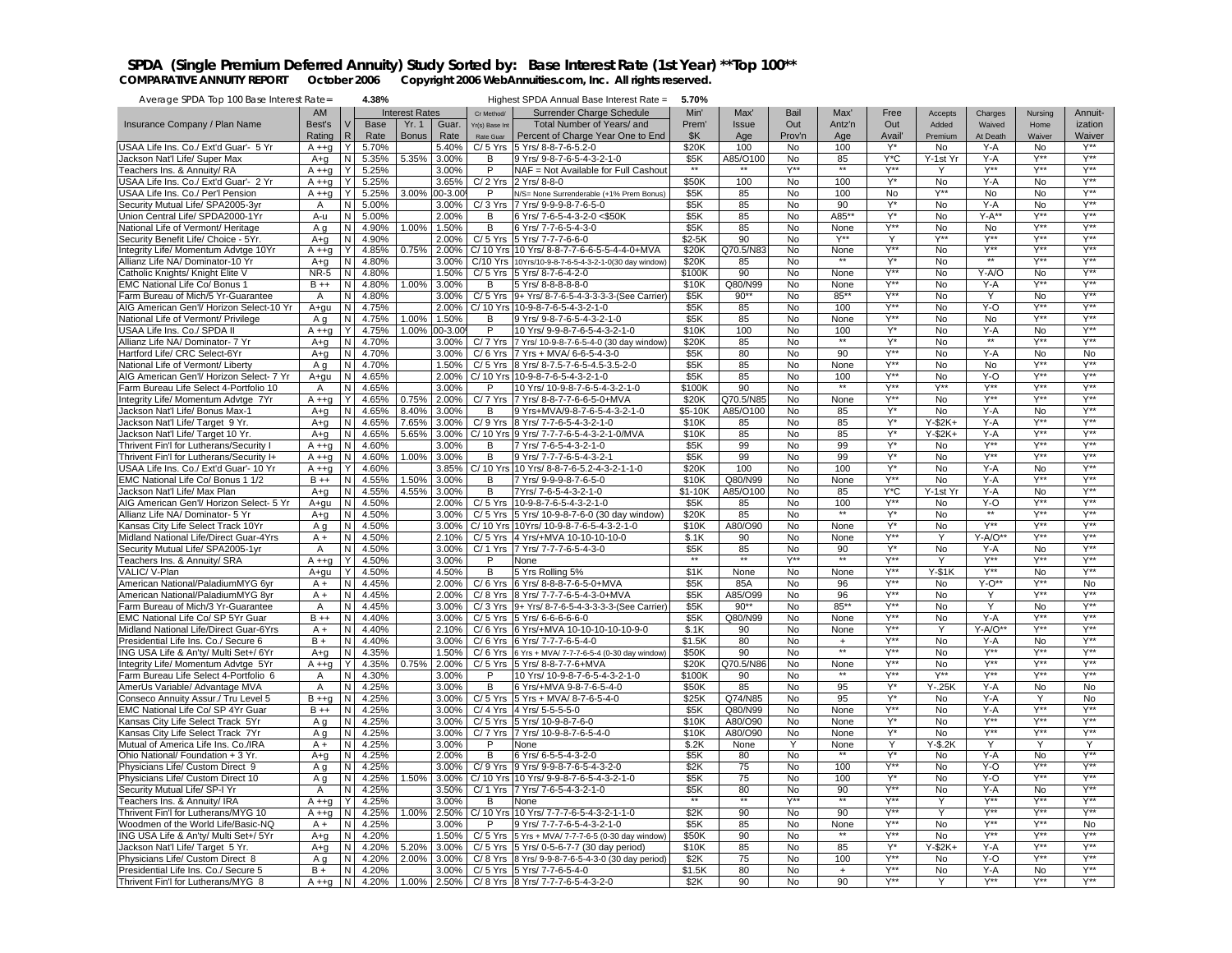### SPDA (Single Premium Deferred Annuity) Study Sorted by: Base Interest Rate (1st Year) \*\* Top 100\*\*<br>COMPARATIVE ANNUITY REPORT October 2006 Copyright 2006 WebAnnuities.com, Inc. All rights reserved.

| Average SPDA Top 100 Base Interest Rate= |         |     | 4.38% |                       |       |                | Highest SPDA Annual Base Interest Rate =                     | 5.70%   |           |                |         |                  |                  |                  |                  |                  |
|------------------------------------------|---------|-----|-------|-----------------------|-------|----------------|--------------------------------------------------------------|---------|-----------|----------------|---------|------------------|------------------|------------------|------------------|------------------|
|                                          | AM      |     |       | <b>Interest Rates</b> |       | Cr Method/     | Surrender Charge Schedule                                    | Min'    | Max'      | Bail           | Max'    | Free             | Accepts          | Charges          | Nursina          | Annuit-          |
| Insurance Company / Plan Name            | Best's  |     | Base  | Yr. 1                 | Guar. | Yr(s) Base Int | Total Number of Years/ and                                   | Prem'   | Issue     | Out            | Antz'n  | Out              | Added            | Waived           | Home             | ization          |
|                                          | Rating  | R   | Rate  | <b>Bonus</b>          | Rate  | Rate Guar      | Percent of Charge Year One to End                            | SK      | Age       | Prov'n         | Age     | Avail'           | Premium          | At Death         | Waiver           | Waiver           |
| Thrivent Fin'l for Lutherans/MYG 9       | $A + q$ |     | 4.20% | 1.00%                 | 2.50% | $C/9$ Yrs      | 9 Yrs/ 7-7-7-6-5-4-3-2-1-0                                   | \$2K    | 90        | No             | 90      | Y**              | Y                | $V^{\star\star}$ | $V^{**}$         | $V^{**}$         |
| American National/PaladiumMYG 7vr        | $A +$   | N   | 4.15% | 1.00%                 | 2.00% | $C/7$ Yrs      | 7 Yrs/ 7-7-7-6-5-4-0+MVA                                     | \$5K    | A85/O99   | No             | 96      | $Y^{\star\star}$ | <b>No</b>        | Y                | $Y^{\star\star}$ | $Y^{\star\star}$ |
| Country Investors Life/ SP 7             | $A+r$   | N   | 4.15% |                       | 2.50% | $C/7$ Yrs      | 7 Yrs/ 7-7-6-5-4-3-2-0                                       | \$10K   | 90        | No             | None    | Y*               | <b>No</b>        | Y**              | No               | $V^{**}$         |
| EMC National Life Co/ Bonus 2            | $B + +$ |     | 4.15% | 2.00%                 | 3.00% | B              | 10 Yrs/ 10-9-8-7-6-5-4-3-2-1-0                               | \$10K   | Q80/N99   | <b>No</b>      | None    | $V^{\star\star}$ | <b>No</b>        | $Y-A$            | $V^{**}$         | $V^{\star\star}$ |
| Fort Dearborn Life/WealthFortifier6Yr    | $A +$   |     | 4.15% | 2.00%                 | 3.00% | $C/6$ Yrs      | 9 Yrs/ 8-8-7-6-5-4-3-2-1-0 (30 day window)                   | \$1K    | 85        | N <sub>o</sub> | 95      | $V^*$            | <b>No</b>        | $Y-A/O$          | $V^{\star\star}$ | $V^{\star\star}$ |
| ING USA Life & An'ty/ Multi Set+/7Yr     | $A + a$ |     | 4.15% | 1.00%                 | 1.50% | $C/7$ Yrs      | 7 Yrs + MVA/ 7-7-7-6-5-4-3 (0-30 day window)                 | \$50K   | 90        | No             | $**$    | V**              | <b>No</b>        | Y**              | $Y^{\star\star}$ | $V^{\star\star}$ |
| Thrivent Fin'l for Lutherans/MYG 7       | A ++a   | N   | 4.15% | 1.00%                 | 2.50% |                | C/ 7 Yrs 7 Yrs/ 7-7-7-6-5-4-3-0                              | \$2K    | 90        | No             | 90      | V**              |                  | V**              | $V^{\star\star}$ | $V^{\star\star}$ |
| American National/PaladiumMYG 4vr        | $A +$   | N   | 4.10% |                       | 2.00% |                | C/ 4 Yrs 4 Yrs/ 8-8-8-7-0+MVA                                | \$5K    | 85A       | <b>No</b>      | 96      | V**              | <b>No</b>        | $Y-O**$          | $Y^{\star\star}$ | <b>No</b>        |
| American National/PaladiumMYG10yr        | $A +$   | N   | 4.10% | 1.00%                 | 2.00% |                | C/ 10 Yrs 10 Yrs/ 7-7-7-6-5-4-3-2-1-0+MVA                    | \$5K    | A85/O99   | No             | 96      | Y**              | <b>No</b>        | Y                | Y**              | $V^{\star\star}$ |
| EMC National Life Co/ SP 3Yr Guar        | $B + +$ | N   | 4.10% |                       | 3.00% |                | C/3 Yrs 3 Yrs/ 4-4-4-0                                       | \$5K    | Q80/N99   | No             | None    | V**              | <b>No</b>        | $Y - A$          | $Y^{\star\star}$ | $V^{\star\star}$ |
| Jackson Nat'l Life/ Target 4 Yr.         | $A + a$ | N   | 4.10% | 5.10%                 | 3.00% |                | C/ 4 Yrs 4 Yrs/ 6-7-7-7-0 (30 day period)                    | \$10K   | 85        | <b>No</b>      | 85      | $Y^*$            | $Y-$2K+$         | $Y - A$          | $Y^{\star\star}$ | $V^{\star\star}$ |
| National Life of Vermont/ Security 5     | Αa      | N   | 4.10% |                       | 1.50% |                | C/ 5 Yrs 5 Yrs/ 5-5-5-5-5-0                                  | \$5K    | 85        | <b>No</b>      | None    | Y**              | <b>No</b>        | $Y-A/O$          | Y**              | $V^{**}$         |
| Security Mutual Life/ SP-III Yı          | A       | N   | 4.10% |                       | 3.50% |                | C/3 Yrs 7 Yrs/ 7-6-5-4-3-2-1-0                               | \$5K    | 80        | No             | 90      | Y**              | No               | $Y-A$            | No               | $Y^{\star\star}$ |
| Fort Dearborn Life/WealthFortifier5Yr    | $A +$   | N   | 4.05% | 1.00%                 | 3.00% | $C/5$ Yrs      | 9 Yrs/ 8-8-7-6-5-4-3-2-1-0 (30 day window)                   | \$1K    | 85        | No             | 95      | $V^*$            | <b>No</b>        | $Y-A/O$          | $V^{\star\star}$ | $V^{\star\star}$ |
| ING USA Life & An'ty/ Multi Set+/ 8Yr    | $A + a$ | N   | 4.05% | 1.80%                 | 1.50% |                | C/ 8 Yrs 8 Yrs + MVA/ 7-7-7-6-5-4-3-2 (0-30 day window)      | \$50K   | 90        | No             | $**$    | $V^{\star\star}$ | <b>No</b>        | $Y^{\star\star}$ | <b>Y**</b>       | $V^{\star\star}$ |
| Physicians Life/ Custom Direct 7         | Αa      | N   | 4.05% | 1.00%                 | 3.00% |                | C/7 Yrs 7 Yrs/ 9-9-8-7-6-5-4-0(30 day period)                | \$5K    | 75        | No             | 100     | V**              | <b>No</b>        | $Y-0$            | $Y^{\star\star}$ | $V^{\star\star}$ |
| Thrivent Fin'l for Lutherans/MYG 6       | $A + a$ |     | 4.05% | 1.00%                 | 2.50% | $C/6$ Yrs      | 6 Yrs/ 7-7-7-6-5-4-0                                         | \$2K    | 90        | <b>No</b>      | 90      | V**              | $\checkmark$     | $V^{\star\star}$ | $Y^{\star\star}$ | $V^{\star\star}$ |
| American National/PaladiumMYG 5vr        | $A +$   |     | 4.00% | 1.00%                 | 2.00% | $C/5$ Yrs      | 5 Yrs/ 8-8-8-7-6-0+MVA                                       | \$5K    | 85A       | No             | 96      | $V^{\star\star}$ | <b>No</b>        | $Y - O^{**}$     | $Y^{\star\star}$ | <b>No</b>        |
| Fort Dearborn Life/WealthFortifier7Yr    | $A +$   |     | 4.00% | 2.00%                 | 3.00% | $C/7$ Yrs      | 9 Yrs/ 8-8-7-6-5-4-3-2-1-0 (30 day window)                   | \$1K    | 85        | No             | 95      | Y*               | <b>No</b>        | $Y-A/O$          | $Y^{\star\star}$ | $V^{\star\star}$ |
| Fort Dearborn Life/WealthFortifier9Yr    | $A +$   | N   | 4.00% | 1.00%                 | 3.00% | $C/9$ Yrs      | 9 Yrs/ 8-8-7-6-5-4-3-2-1-0                                   | \$1K    | 85        | <b>No</b>      | 95      | $Y^*$            | <b>No</b>        | $Y-A/O$          | $Y^{\star\star}$ | $V^{\star\star}$ |
| ING USA Life & An'ty/ Multi Set+/ 9Yr    | $A + a$ | N   | 4.00% | 1.20%                 | 1.50% | $C/9$ Yrs      | 9 Yrs + MVA/ 7-7-7-6-5-4-3-2-1 (0-30 day window)             | \$50K   | 90        | <b>No</b>      | $**$    | V**              | <b>No</b>        | $V^{\star\star}$ | $Y^{\star\star}$ | $V^{\star\star}$ |
| ING USA Life & An'ty/ Retirement+TSA     | A+a     | N   | 4.00% |                       | 3.00% | в              | 9 Yrs/ 9-9-8-7-6-5-4-3-2-0                                   | \$.5K   | 70        | No             | None    | $Y^*$            |                  | $Y - O^{**}$     | No               | $V^{**}$         |
| Knights of Columbus/ FPDA                | $A + +$ |     | 4.00% |                       | 3.00% | P              | 7 Yrs/ 5-5-4-4-3-3-2-0                                       | \$.3K   | 83        | No             | None    | Y**              | $Y^{\star\star}$ | $V^{**}$         | No               | $Y^{\star\star}$ |
| Liberty National Life Ins. Co./SPDA      | $A + a$ |     | 4.00% |                       | 4.00% | P              | 3 Yrs/ 8-4-2-0                                               | \$1K    | 80        | <b>No</b>      | $65**$  | <b>No</b>        | No.              | $V^{\star\star}$ | No               | $V^{\star\star}$ |
| Midland National Life/Direct Guar-8Yrs   | $A +$   | N   | 4.00% |                       | 2.10% | $C/7$ Yrs      | 8 Yrs/+MVA 10-10-10-10-10-9-8-7-0                            | $$2-5K$ | 85        | <b>No</b>      | None    | Y*               | <b>No</b>        | $V^{\star\star}$ | Y**              | $V^{\star\star}$ |
| Minnesota Life/ Secure Opt. Extra        | $A + a$ | N   | 4.00% | 2.00%                 | 2.70% | C/3Yrs         | 10 Yrs/ 9-9-8-7-6-5-4-3-2-1-0                                | \$5K    | 85        | <b>No</b>      | 85      | $Y^{\star\star}$ | Y-1st Yr         | $Y - O^{**}$     | No               | $Y^{\star\star}$ |
| National Life of Vermont/ Security 3     | Αa      | N   | 4.00% |                       | 1.50% | C/3Yrs         | 5 Yrs/ 5-5-5-5-5-0 (30 day window)                           | \$5K    | 85        | No             | None    | $Y^{\star\star}$ | No               | $Y-A/O$          | $Y^{\star\star}$ | $Y^{\star\star}$ |
| Transamerica Life&Anty/Trans 10          | $A + a$ |     | 4.00% | 2.00%                 | 2.00% | в              | 10 Yrs/ 12-12-11.5-10-9-8-6-4-2-0                            | \$15K   | 85        | No             | 98      | $V^{\star\star}$ | <b>No</b>        | $Y-O$            | <b>No</b>        | $V^{**}$         |
| <b>VALIC/ Portfolio Director</b>         | A+au    |     | 4.00% |                       | 3.00% | в              | 5 Yrs Rolling 5%                                             | \$1K    | None      | <b>No</b>      | None    | Y**              | $Y-S1K$          | $Y^{\star\star}$ | No               | $V^{\star\star}$ |
| Country Investors Life/ SP 5             | $A+r$   |     | 3.95% |                       | 2.50% | $C/5$ Yrs      | 5 Yrs/ 7-7-6-5-4-0                                           | \$10K   | 90        | <b>No</b>      | None    | $V^*$            | No               | $Y^{\star\star}$ | <b>No</b>        | $V^{\star\star}$ |
| Farm Bureau of Mich/1 Yr-Guarantee       | A       |     | 3.95% |                       | 3.00% | $C/1$ Yr       | 9+ Yrs/ 8-7-6-5-4-3-3-3-3-(See Carrier)                      | \$5K    | $90**$    | No             | $85***$ | $V^{\star\star}$ | No               | $\checkmark$     | No               | $V^{\star\star}$ |
| Thrivent Fin'l for Lutherans/MYG 5       | $A + a$ |     | 3.95% | 1.00%                 | 2.50% |                | C/5 Yrs 5 Yrs/7-7-7-6-5-0                                    | \$2K    | 90        | <b>No</b>      | 90      | Y**              |                  | Y**              | $Y^{\star\star}$ | $V^{**}$         |
| American National/PaladiumMYG 9vr        | $A +$   |     | 3.90% | 2.00%                 | 2.00% | $C/9$ Yrs      | 9 Yrs/ 7-7-7-6-5-4-3-2-0+MVA                                 | \$5K    | A85/O99   | <b>No</b>      | 96      | $V^{\star\star}$ | <b>No</b>        | Y                | $Y^{\star\star}$ | $V^{\star\star}$ |
| ING USA Life & An'ty/ MultiSet+/10Yr     | $A + q$ |     | 3.90% | 1.00%                 | 1.50% |                | C/ 10 Yrs 10Yrs + MVA/ 7-7-7-6-5-4-3-2-1-0 (0-30 day window) | \$50K   | 85        | <b>No</b>      | None    | V**              | No               | $V^{**}$         | $Y^{\star\star}$ | $V^{\star\star}$ |
| Integrity Life/ Momentum Advtge 4Yr      | A ++a   |     | 3.90% | 0.75%                 | 2.00% | $C/4$ Yrs      | 4 Yrs/ 8-8-7-7-0+MVA                                         | \$20K   | Q70.5/N86 | No             | None    | $V^{\star\star}$ | <b>No</b>        | $V^{**}$         | $V^{\star\star}$ | $V^{\star\star}$ |
| Lincoln Benefit/ Tactician+8 Yr MYG      | $A+r$   | N I | 3.90% | 2.50%                 | 3.00% |                | C/8 Yrs 8 Yrs/8-8-8-7-6-5-4-3-0                              | \$5K    | 90        | No             | 99      | $Y^{\star\star}$ | $Y-S1K+$         | $Y-O$            | $Y^{\star\star}$ | <b>No</b>        |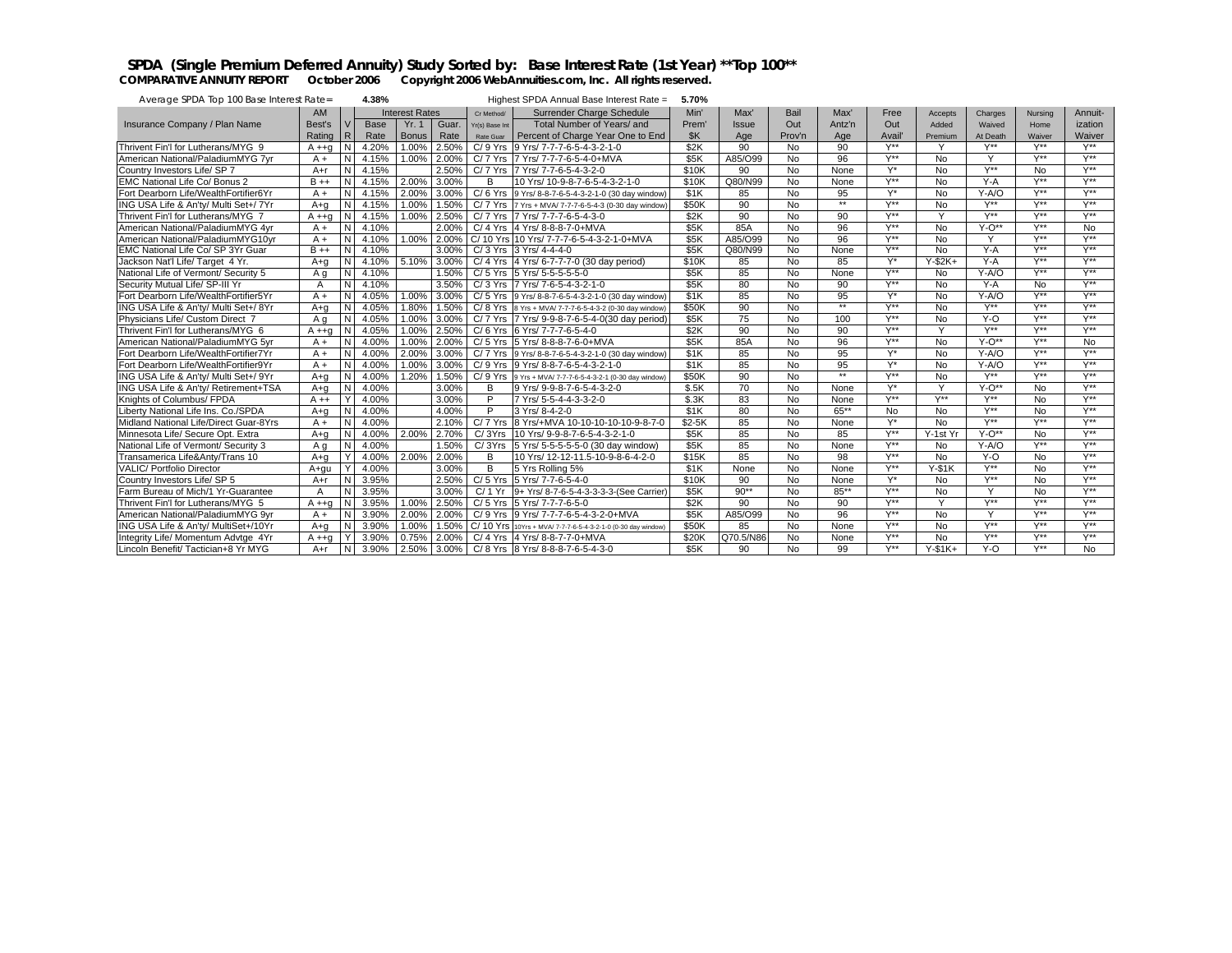#### **SPIA (Single Premium Immediate Annuity) Study Sorted by: Rate Factor \*\*Top 40\*\***<br>COMPARATIVE ANNUITY REPORT October 2006 Copyright 2006 WebAnnuities.com, Inc. All rights reserved Copyright 2006 WebAnnuities.com, Inc. All rights reserved.

What is its Purpose and Value of an Immediate Annuity? SPIAs pay a guaranteed income amount on a regular basis. See our Annuity Overview SPIA notes for details about how to purchase an SPIA.

|                 |                                     |        |                 | SPIA Factors Male and Female, Age 65 Life and 10 Years Certain |        |                 |                                     |        |                 | SPIA Factors Male and Female, Age 75 Life and 10 Years Certain |
|-----------------|-------------------------------------|--------|-----------------|----------------------------------------------------------------|--------|-----------------|-------------------------------------|--------|-----------------|----------------------------------------------------------------|
|                 | Average=                            | 6.40   |                 | Average=                                                       | 6.08   |                 | Average=                            | 7.86   |                 |                                                                |
|                 |                                     | Male   |                 |                                                                | Female |                 |                                     | Male   |                 |                                                                |
| Rank            | Company/Program                     | Factor | Rank            | Company/Program                                                | Factor | Rank            | Company/Program                     | Factor | Rank            | Company/Program                                                |
| $\mathbf{1}$    | American National Ins Co            | 6.82   | $\overline{1}$  | American National Ins Co                                       | 6.42   | $\overline{1}$  | Fidelity & Guaranty Life            | 8.15   |                 | Aviva Life                                                     |
| $\overline{2}$  | Fidelity & Guaranty Life            | 6.79   | 2               | Farm Bureau Life of Michigan                                   | 6.34   | $\overline{2}$  | American National Ins Co            | 8.13   | 2               | American National Ins Co                                       |
| 3               | Integrity Life Insurance            | 6.61   | 3               | First Colony Life Ins. Co.                                     | 6.34   | 3               | <b>EMC National Life Co</b>         | 8.09   | 3               | <b>EMC</b> National Life Co                                    |
| $\overline{4}$  | MetLife Investors                   | 6.61   | $\overline{4}$  | <b>Principal Life</b>                                          | 6.30   | $\overline{4}$  | Aviva Life                          | 8.06   | $\overline{4}$  | <b>Principal Life</b>                                          |
| 5               | National Integrity Life             | 6.61   | 5               | Jefferson Pilot Life Ins Co                                    | 6.26   | 5               | First Colony Life Ins. Co.          | 8.06   | 5               | Fidelity & Guaranty Life                                       |
| 6               | <b>EMC National Life Co</b>         | 6.60   | 6               | GenWorth (GE) Financial                                        | 6.24   | 6               | GenWorth (GE) Financial             | 8.06   | 6               | First Colony Life Ins. Co.                                     |
| $\overline{7}$  | GenWorth (GE) Financial             | 6.59   | $\overline{7}$  | Fidelity & Guaranty Life                                       | 6.23   | $\overline{7}$  | MetLife Investors                   | 8.05   | $\overline{7}$  | GenWorth (GE) Financial                                        |
| 8               | First Colony Life Ins. Co.          | 6.58   | 8               | MetLife Investors                                              | 6.22   | 8               | <b>Principal Life</b>               | 8.05   | 8               | Woodmen of the World Life                                      |
| 9               | Kansas City Life Ins Co             | 6.56   | 9               | National Integrity Life                                        | 6.22   | 9               | Kansas City Life Ins Co             | 8.00   | 9               | Kansas City Life Ins Co                                        |
| 10              | Presidential Life Ins Co            | 6.54   | 10              | <b>EMC National Life Co</b>                                    | 6.19   | 10              | Woodmen of the World Life           | 8.00   | 10              | Lincoln Benefit Life Compa                                     |
| 11              | Minnesota Life Ins Co               | 6.51   | 11              | Minnesota Life Ins Co                                          | 6.18   | 11              | Physicians Life Ins Co              | 7.98   | 11              | Physicians Life Ins Co                                         |
| 12              | Old Mutual Life                     | 6.51   | $\overline{12}$ | Woodmen of the World Life                                      | 6.18   | 12              | Old Mutual Life                     | 7.96   | 12              | Presidential Life Ins Co                                       |
| 13              | Physicians Life Ins Co              | 6.48   | 13              | Lincoln Benefit Life Company                                   | 6.17   | 13              | Lincoln Benefit Life Company        | 7.94   | 13              | Integrity Life Insurance                                       |
| 14              | <b>Thrivent Fincl for Lutherans</b> | 6.45   | 14              | ING USA Life & Annuity Ins Co                                  | 6.15   | 14              | Presidential Life Ins Co            | 7.92   | 14              | MetLife Investors                                              |
| 15              | Aviva Life                          | 6.44   | 15              | Kansas City Life Ins Co                                        | 6.15   | 15              | Catholic Knights Insurance          | 7.91   | 15              | National Integrity Life                                        |
| 16              | <b>Principal Life</b>               | 6.44   | 16              | Physicians Life Ins Co                                         | 6.14   | 16              | <b>Thrivent Fincl for Lutherans</b> | 7.91   | 16              | Old Mutual Life                                                |
| 17              | Woodmen of the World Life           | 6.44   | $\overline{17}$ | Aviva Life                                                     | 6.13   | $\overline{17}$ | Integrity Life Insurance            | 7.90   | $\overline{17}$ | Thrivent Fincl for Lutheran                                    |
| 18              | AIG American General Life Ins Co    | 6.43   | 18              | John Hancock Life                                              | 6.12   | 18              | National Integrity Life             | 7.90   | 18              | Transamerica Life & Annui                                      |
| 19              | Lincoln Benefit Life Company        | 6.42   | 19              | Sun Life Assurance                                             | 6.12   | 19              | Transamerica Life & Annuity         | 7.88   | 19              | Catholic Knights Insurance                                     |
| 20              | Sun Life Assurance                  | 6.42   | 20              | Presidential Life Ins Co                                       | 6.10   | 20              | Minnesota Life Ins Co               | 7.86   | 20              | Jackson National Life Ins (                                    |
| 21              | John Hancock Life                   | 6.41   | 21              | National Life Ins of Vermont                                   | 6.07   | 21              | ING USA Life & Annuity Ins Co.      | 7.85   | 21              | Great American Life Ins Co                                     |
| 22              | AXA/Equitable Life Assurance Co     | 6.38   | 22              | Integrity Life Insurance                                       | 6.06   | 22              | AIG American General Life Ins Co    | 7.83   | 22              | AXA/Equitable Life Assura                                      |
| 23              | Life Ins Co of the Southwest        | 6.38   | 23              | Life Ins Co of the Southwest                                   | 6.06   | 23              | <b>AMEX Life</b>                    | 7.83   | 23              | <b>ING USA Life &amp; Annuity In</b>                           |
| $\overline{24}$ | Golden Rule Insurance Co            | 6.37   | 24              | Old Mutual Life                                                | 6.05   | $\overline{24}$ | Great American Life Ins Co          | 7.83   | $\overline{24}$ | Life Investors (Aegon)                                         |
| 25              | ING USA Life & Annuity Ins Co       | 6.37   | 25              | <b>Thrivent Fincl for Lutherans</b>                            | 6.05   | 25              | <b>IDS Life Insurance Co</b>        | 7.83   | 25              | AIG American General Life                                      |
| $\overline{26}$ | Jefferson Pilot Life Ins Co         | 6.37   | 26              | AIG American General Life Ins Co                               | 6.03   | 26              | Golden Rule Insurance Co            | 7.81   | 26              | Golden Rule Insurance Co                                       |
| $\overline{27}$ | <b>AMEX Life</b>                    | 6.36   | 27              | Jackson National Life Ins Co                                   | 6.00   | 27              | Life Ins Co of the Southwest        | 7.81   | $\overline{27}$ | <b>AMEX Life</b>                                               |
| 28              | Catholic Knights Insurance          | 6.36   | 28              | AXA/Equitable Life Assurance Co                                | 5.96   | 28              | Life Investors (Aegon)              | 7.81   | 28              | <b>IDS Life Insurance Co</b>                                   |
| 29              | Great American Life Ins Co          | 6.36   | 29              | <b>AMEX Life</b>                                               | 5.95   | 29              | AXA/Equitable Life Assurance Co     | 7.80   | 29              | Hartford Life Ins Co                                           |
| 30              | Keyport Life (Sun-Canada) Ins Co    | 6.32   | 30              | Golden Rule Insurance Co                                       | 5.95   | 30              | Sun Life Assurance                  | 7.80   | 30              | John Hancock Life                                              |
| 31              | Hartford Life Ins Co                | 6.29   | 31              | <b>IDS Life Insurance Co</b>                                   | 5.95   | 31              | Keyport Life (Sun-Canada) Ins Co    | 7.79   | 31              | Minnesota Life Ins Co                                          |
| 32              | <b>IDS</b> Life Insurance Co        | 6.28   | 32              | Catholic Knights Insurance                                     | 5.94   | 32              | John Hancock Life                   | 7.77   | 32              | Jefferson Pilot Life Ins Co                                    |
| 33              | Transamerica Life & Annuity         | 6.27   | 33              | Great American Life Ins Co                                     | 5.94   | 33              | Jackson National Life Ins Co        | 7.76   | 33              | Sun Life Assurance                                             |
| 34              | Life Investors (Aegon)              | 6.23   | 34              | Hartford Life Ins Co                                           | 5.92   | 34              | Jefferson Pilot Life Ins Co         | 7.73   | 34              | Life Ins Co of the Southwe                                     |
| 35              | Security Benefit Life Ins Co        | 6.22   | 35              | Keyport Life (Sun-Canada) Ins Co                               | 5.92   | 35              | Hartford Life Ins Co                | 7.71   | 35              | Keyport Life (Sun-Canada)                                      |
| 36              | Farm Bureau Life Ins Co             | 6.18   | 36              | Transamerica Life & Annuity                                    | 5.89   | 36              | Security Benefit Life Ins Co        | 7.71   | 36              | Teachers Ins & Anty of Am                                      |
| $\overline{37}$ | Allianz Life Ins Co of N.A.         | 6.13   | $\overline{37}$ | Teachers Ins & Anty of America                                 | 5.82   | $\overline{37}$ | Allianz Life Ins Co of N.A.         | 7.53   | 37              | Allianz Life Ins Co of N.A.                                    |
| 38              | National Life Ins of Vermont        | 6.04   | 38              | Farm Bureau Life Ins Co                                        | 5.80   | 38              | Farm Bureau Life Ins Co             | 7.52   | 38              | Farm Bureau Life Ins Co                                        |
| 39              | Security Mutual Life of NY          | 5.88   | 39              | Life Investors (Aegon)                                         | 5.80   | 39              | Security Mutual Life of NY          | 7.47   | 39              | Security Benefit Life Ins Co                                   |
| 40              | Teachers Ins & Anty of America      | 5.82   | 40              | Allianz Life Ins Co of N.A.                                    | 5.75   | 40              | National Life Ins of Vermont        | 7.43   | 40              | National Life Ins of Vermor                                    |
|                 |                                     |        |                 |                                                                |        |                 |                                     |        |                 |                                                                |

| SPIA Factors Male and Female, Age 65 Life and 10 Years Certain |                                  |        |                     |                                  |        |                 | SPIA Factors Male and Female, Age 75 Life and 10 Years Certain |        |                 |                                     |        |  |
|----------------------------------------------------------------|----------------------------------|--------|---------------------|----------------------------------|--------|-----------------|----------------------------------------------------------------|--------|-----------------|-------------------------------------|--------|--|
|                                                                | 6.40<br>Average=                 |        | 6.08<br>$Average =$ |                                  |        |                 | 7.86<br>Average=                                               |        |                 | 7.45<br>Average=                    |        |  |
|                                                                |                                  | Male   |                     |                                  | Female |                 |                                                                | Male   |                 |                                     | Female |  |
| ank.                                                           | Company/Program                  | Factor | Rank                | Company/Program                  | Factor | Rank            | Company/Program                                                | Factor | Rank            | Company/Program                     | Factor |  |
| $\mathbf{1}$                                                   | American National Ins Co         | 6.82   | $\mathbf{1}$        | American National Ins Co         | 6.42   | $\mathbf{1}$    | Fidelity & Guaranty Life                                       | 8.15   |                 | Aviva Life                          | 7.80   |  |
| $\overline{2}$                                                 | Fidelity & Guaranty Life         | 6.79   | $\overline{2}$      | Farm Bureau Life of Michigan     | 6.34   | $\overline{2}$  | American National Ins Co                                       | 8.13   | 2               | American National Ins Co            | 7.74   |  |
| 3                                                              | Integrity Life Insurance         | 6.61   | 3                   | First Colony Life Ins. Co.       | 6.34   | 3               | <b>EMC National Life Co</b>                                    | 8.09   | 3               | <b>EMC National Life Co</b>         | 7.70   |  |
| $\overline{4}$                                                 | MetLife Investors                | 6.61   | $\overline{4}$      | <b>Principal Life</b>            | 6.30   | $\overline{4}$  | Aviva Life                                                     | 8.06   | $\overline{4}$  | <b>Principal Life</b>               | 7.68   |  |
| 5                                                              | National Integrity Life          | 6.61   | 5                   | Jefferson Pilot Life Ins Co      | 6.26   | 5               | First Colony Life Ins. Co.                                     | 8.06   | 5               | Fidelity & Guaranty Life            | 7.65   |  |
| 6                                                              | <b>EMC National Life Co</b>      | 6.60   | 6                   | GenWorth (GE) Financial          | 6.24   | 6               | GenWorth (GE) Financial                                        | 8.06   | 6               | First Colony Life Ins. Co.          | 7.63   |  |
| $\overline{7}$                                                 | GenWorth (GE) Financial          | 6.59   | $\overline{7}$      | Fidelity & Guaranty Life         | 6.23   | $\overline{7}$  | MetLife Investors                                              | 8.05   | $\overline{7}$  | GenWorth (GE) Financial             | 7.63   |  |
| 8                                                              | First Colony Life Ins. Co.       | 6.58   | 8                   | MetLife Investors                | 6.22   | 8               | <b>Principal Life</b>                                          | 8.05   | 8               | Woodmen of the World Life           | 7.63   |  |
| 9                                                              | Kansas City Life Ins Co          | 6.56   | 9                   | National Integrity Life          | 6.22   | 9               | Kansas City Life Ins Co                                        | 8.00   | 9               | Kansas City Life Ins Co             | 7.58   |  |
| 10                                                             | Presidential Life Ins Co         | 6.54   | 10                  | <b>EMC National Life Co</b>      | 6.19   | 10              | Woodmen of the World Life                                      | 8.00   | 10 <sup>1</sup> | Lincoln Benefit Life Company        | 7.56   |  |
| 11                                                             | Minnesota Life Ins Co            | 6.51   | 11                  | Minnesota Life Ins Co            | 6.18   | 11              | Physicians Life Ins Co                                         | 7.98   | 11              | Physicians Life Ins Co              | 7.56   |  |
| 12                                                             | Old Mutual Life                  | 6.51   | $\overline{12}$     | Woodmen of the World Life        | 6.18   | $\overline{12}$ | Old Mutual Life                                                | 7.96   | $\overline{12}$ | Presidential Life Ins Co            | 7.55   |  |
| 13                                                             | Physicians Life Ins Co.          | 6.48   | 13                  | Lincoln Benefit Life Company     | 6.17   | 13              | Lincoln Benefit Life Company                                   | 7.94   | 13              | Integrity Life Insurance            | 7.53   |  |
| 14                                                             | Thrivent Fincl for Lutherans     | 6.45   | 14                  | ING USA Life & Annuity Ins Co    | 6.15   | 14              | Presidential Life Ins Co                                       | 7.92   | 14              | MetLife Investors                   | 7.53   |  |
| 15                                                             | Aviva Life                       | 6.44   | 15                  | Kansas City Life Ins Co          | 6.15   | 15              | Catholic Knights Insurance                                     | 7.91   | 15              | National Integrity Life             | 7.53   |  |
| 16                                                             | <b>Principal Life</b>            | 6.44   | 16                  | Physicians Life Ins Co           | 6.14   | 16              | Thrivent Fincl for Lutherans                                   | 7.91   | 16              | Old Mutual Life                     | 7.53   |  |
| 17                                                             | Woodmen of the World Life        | 6.44   | $\overline{17}$     | Aviva Life                       | 6.13   | $\overline{17}$ | Integrity Life Insurance                                       | 7.90   | $\overline{17}$ | <b>Thrivent Fincl for Lutherans</b> | 7.52   |  |
| 18                                                             | AIG American General Life Ins Co | 6.43   | 18                  | John Hancock Life                | 6.12   | 18              | National Integrity Life                                        | 7.90   | 18              | Transamerica Life & Annuity         | 7.51   |  |
| 19                                                             | Lincoln Benefit Life Company     | 6.42   | 19                  | Sun Life Assurance               | 6.12   | 19              | Transamerica Life & Annuity                                    | 7.88   | 19              | Catholic Knights Insurance          | 7.50   |  |
| 20                                                             | <b>Sun Life Assurance</b>        | 6.42   | $\overline{20}$     | Presidential Life Ins Co         | 6.10   | $\overline{20}$ | Minnesota Life Ins Co                                          | 7.86   | $\overline{20}$ | Jackson National Life Ins Co        | 7.49   |  |
| 21                                                             | John Hancock Life                | 6.41   | 21                  | National Life Ins of Vermont     | 6.07   | 21              | ING USA Life & Annuity Ins Co.                                 | 7.85   | 21              | Great American Life Ins Co          | 7.47   |  |
| 22                                                             | AXA/Equitable Life Assurance Co  | 6.38   | 22                  | Integrity Life Insurance         | 6.06   | 22              | AIG American General Life Ins Co                               | 7.83   | 22              | AXA/Equitable Life Assurance Co     | 7.46   |  |
| 23                                                             | Life Ins Co of the Southwest     | 6.38   | 23                  | Life Ins Co of the Southwest     | 6.06   | 23              | <b>AMEX Life</b>                                               | 7.83   | 23              | ING USA Life & Annuity Ins Co       | 7.46   |  |
| 24                                                             | Golden Rule Insurance Co         | 6.37   | 24                  | Old Mutual Life                  | 6.05   | 24              | Great American Life Ins Co                                     | 7.83   | 24              | Life Investors (Aegon)              | 7.44   |  |
| 25                                                             | ING USA Life & Annuity Ins Co    | 6.37   | 25                  | Thrivent Fincl for Lutherans     | 6.05   | 25              | <b>IDS Life Insurance Co</b>                                   | 7.83   | 25              | AIG American General Life Ins Co    | 7.42   |  |
| 26                                                             | Jefferson Pilot Life Ins Co      | 6.37   | 26                  | AIG American General Life Ins Co | 6.03   | 26              | Golden Rule Insurance Co                                       | 7.81   | 26              | Golden Rule Insurance Co            | 7.42   |  |
| 27                                                             | <b>AMEX Life</b>                 | 6.36   | 27                  | Jackson National Life Ins Co     | 6.00   | $\overline{27}$ | Life Ins Co of the Southwest                                   | 7.81   | 27              | <b>AMEX Life</b>                    | 7.41   |  |
| 28                                                             | Catholic Knights Insurance       | 6.36   | $\overline{28}$     | AXA/Equitable Life Assurance Co  | 5.96   | 28              | Life Investors (Aegon)                                         | 7.81   | 28              | <b>IDS Life Insurance Co</b>        | 7.41   |  |
| 29                                                             | Great American Life Ins Co       | 6.36   | 29                  | <b>AMEX Life</b>                 | 5.95   | 29              | AXA/Equitable Life Assurance Co                                | 7.80   | 29              | Hartford Life Ins Co                | 7.34   |  |
| 30                                                             | Keyport Life (Sun-Canada) Ins Co | 6.32   | 30                  | Golden Rule Insurance Co         | 5.95   | 30              | Sun Life Assurance                                             | 7.80   | 30              | John Hancock Life                   | 7.34   |  |
| 31                                                             | Hartford Life Ins Co             | 6.29   | 31                  | <b>IDS Life Insurance Co</b>     | 5.95   | 31              | Keyport Life (Sun-Canada) Ins Co                               | 7.79   | 31              | Minnesota Life Ins Co               | 7.30   |  |
| 32                                                             | IDS Life Insurance Co            | 6.28   | 32                  | Catholic Knights Insurance       | 5.94   | 32              | John Hancock Life                                              | 7.77   | 32              | Jefferson Pilot Life Ins Co         | 7.29   |  |
| 33                                                             | Transamerica Life & Annuity      | 6.27   | 33                  | Great American Life Ins Co       | 5.94   | 33              | Jackson National Life Ins Co                                   | 7.76   | 33              | Sun Life Assurance                  | 7.28   |  |
| 34                                                             | Life Investors (Aegon)           | 6.23   | 34                  | Hartford Life Ins Co             | 5.92   | 34              | Jefferson Pilot Life Ins Co                                    | 7.73   | 34              | Life Ins Co of the Southwest        | 7.26   |  |
| 35                                                             | Security Benefit Life Ins Co     | 6.22   | 35                  | Keyport Life (Sun-Canada) Ins Co | 5.92   | 35              | Hartford Life Ins Co                                           | 7.71   | 35              | Keyport Life (Sun-Canada) Ins Co    | 7.23   |  |
| 36                                                             | Farm Bureau Life Ins Co          | 6.18   | 36                  | Transamerica Life & Annuity      | 5.89   | 36              | Security Benefit Life Ins Co                                   | 7.71   | 36              | Teachers Ins & Anty of America      | 7.21   |  |
| 37                                                             | Allianz Life Ins Co of N.A.      | 6.13   | 37                  | Teachers Ins & Anty of America   | 5.82   | 37              | Allianz Life Ins Co of N.A.                                    | 7.53   | 37              | Allianz Life Ins Co of N.A.         | 7.18   |  |
| 38                                                             | National Life Ins of Vermont     | 6.04   | 38                  | Farm Bureau Life Ins Co          | 5.80   | 38              | Farm Bureau Life Ins Co                                        | 7.52   | 38              | Farm Bureau Life Ins Co             | 7.10   |  |
| 39                                                             | Security Mutual Life of NY       | 5.88   | 39                  | Life Investors (Aegon)           | 5.80   | 39              | Security Mutual Life of NY                                     | 7.47   | 39              | Security Benefit Life Ins Co        | 7.10   |  |
| 40                                                             | Teachers Ins & Anty of America   | 5.82   | 40                  | Allianz Life Ins Co of N.A.      | 5.75   | 40              | National Life Ins of Vermont                                   | 7.43   | 40              | National Life Ins of Vermont        | 7.09   |  |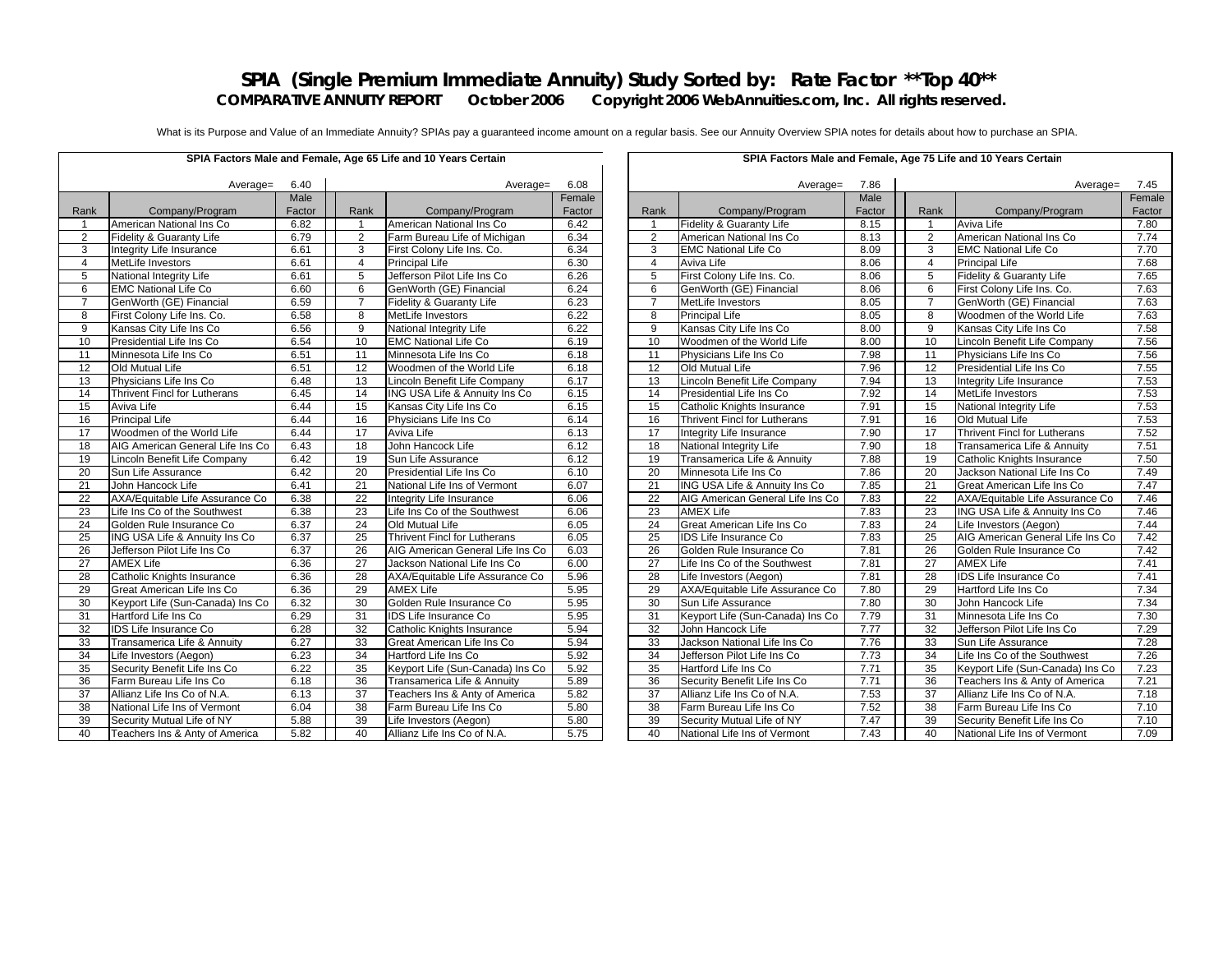#### **Notes of Explanation on Flexible Premium Deferred Annuity (FPDA) and Single Premium Deferred Annuity (SPDA) Studies**

**Projected Interest Rates** in our studies are based on amounts listed (\$200 per month FPDA/ \$100,000 single deposit to SPDA); carriers in some cases will pay a higher or lower interest rate depending on the size of deposit or account balance.

**VR Column: VR=Verification of Rating**; i.e., the purpose of this column is to indicate whether the AM Best's Rating **is/is not** supported by another financial rating agency (Standard & Poors; Moodys; Fitch (formerly Duff & Phelps); or Weiss Research).

The Letter **Y= "Yes" rating verified at same or higher level. N= "No", the AM Best rating not verified** at **same level** by another rating agency.

**Cr Method/Yr(s) Base Int Rate Guar = Crediting Method utilized on a given annuity program/and the number of years that Base Rate is Guaranteed** in the annuity contract. Please note, **with the exception of Certificate/CD type annuity programs**, there is **normally only a one year guarantee on an annuity's interest rate**; therefore, **only Certificate/CD Annuity (C) programs will display the number of years the Base Interest Rate is guaranteed.** 

Some programs offer a **1st year only Bonus Rate** which is added **to the Base Rate (see column titled "Bonus Rate")**. The **Base Rate** is the true projected rate of interest to be applied in **years 2-20** for the **Flexible Premium Deferred Annuity (FPDA)** and **years 2-10** for the **Single Premium Deferred Annuity (SPDA)**  programs. Any first year bonus program should be examined carefully to determine what value (if any) it provides to the consumer, i.e., the Base Rate is far more important in determining a program's ultimate value.

**B=Banded or Blended Method** crediting i.e., interest credited depending on the time of the deposit—to illustrate rate quoted on new money (new deposits) is not necessarily credited to money already on deposit for more than one year ("old **RP:** money").

**P=Portfolio method of crediting**, i.e., all funds whether new deposits or those previously deposited earn the same interest rate.

**C=Certificate or CD Type Annuity**, i.e., the **Certificate or CD type annuity is a recently developed special class of fixed annuity**. The "CD" type annuity **warrants its special crediting classification as the time period of its Base Interest Rate is guaranteed for a specified number of years (3-5-6-7 yrs., etc.)**; and **by contract the Base Interest Rate cannot change either up or down during this time frame**. Surrender charge percentage rate will vary from carrier to carrier, but will match in years the guarantee period (3-5-6-7 yrs., etc.). At end of guarantee period annuitant will normally have a 30-day period to either withdraw or rollover funds with no penalty—-if no action taken, during the 30-day window, funds will automatically renew for same period of years as previous contract **at a new guaranteed Base Interest Rate** (including restarting same penalty schedule).

**Editor's Note**: Each crediting method has its own potential advantages or disadvantages; however, the portfolio and certificate/CD types are clearly easier to understand. **The CD annuity also provides, by contract, a known Base Interest Rate for a specified number of years.** 

#### **Surrender Charge Schedule Modifier Definitions:**

**MVA: MVA=Market Value Adjustment** can impact surrender charges by either increasing or decreasing them depending on movement of interest rates after annuity purchase date. (MVA charges not normally applicable if funds held to end of surrender charge period.)

**Rolling (R):** Rolling or R= A Rolling Surrender charge on annuity deposits means **each deposit** has a surrender charge schedule applied to it...as opposed to the normal procedure of establishing the penalty schedule **on the start date of the annuity contract** and all surrender charges ceasing in "X" amount of years regardless of the date of subsequent deposits.

**RP=Return of Premium**; i.e., in lieu of actual surrender charge your funds are returned to you without interest.